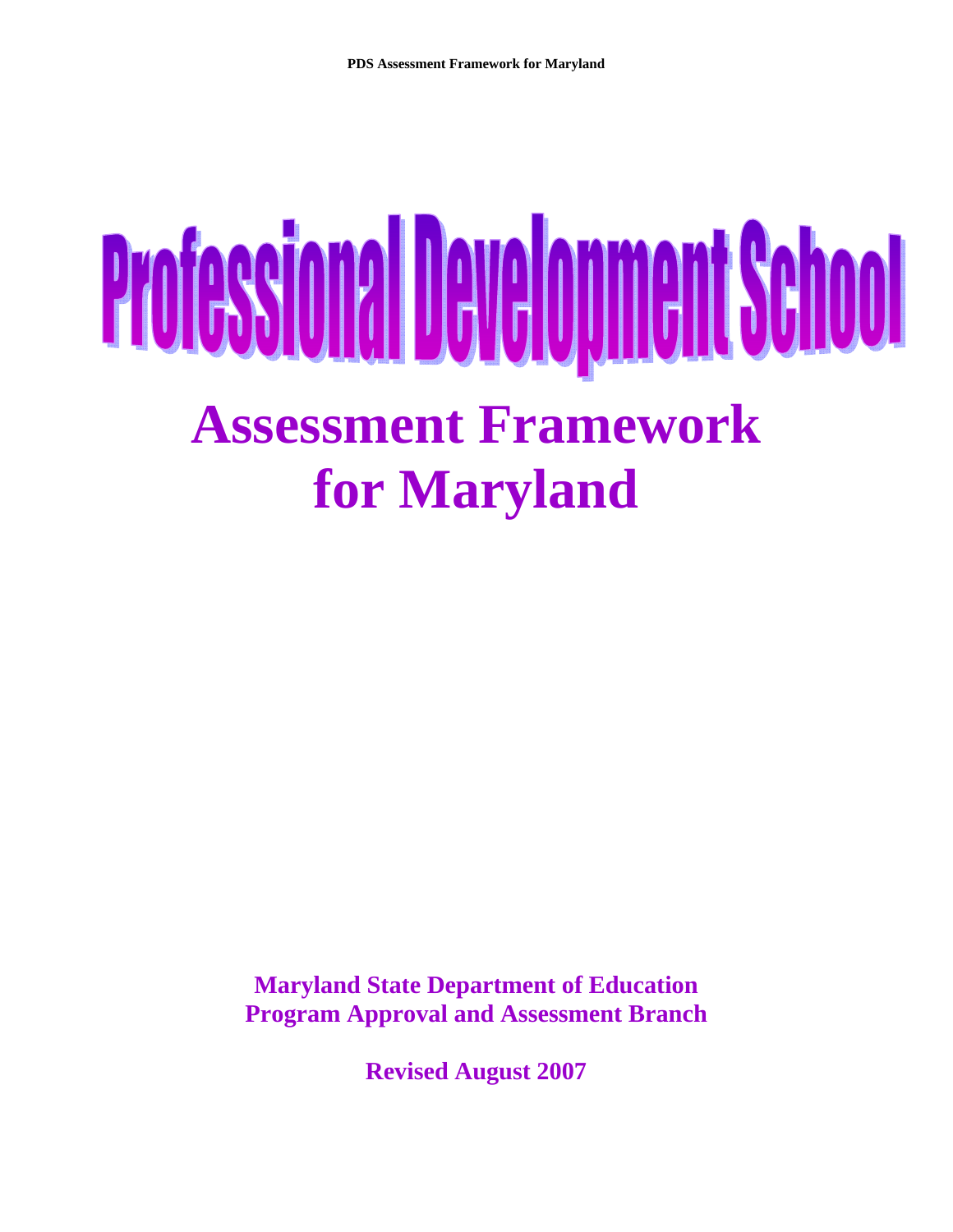# **Professional Development School Assessment Framework for Maryland**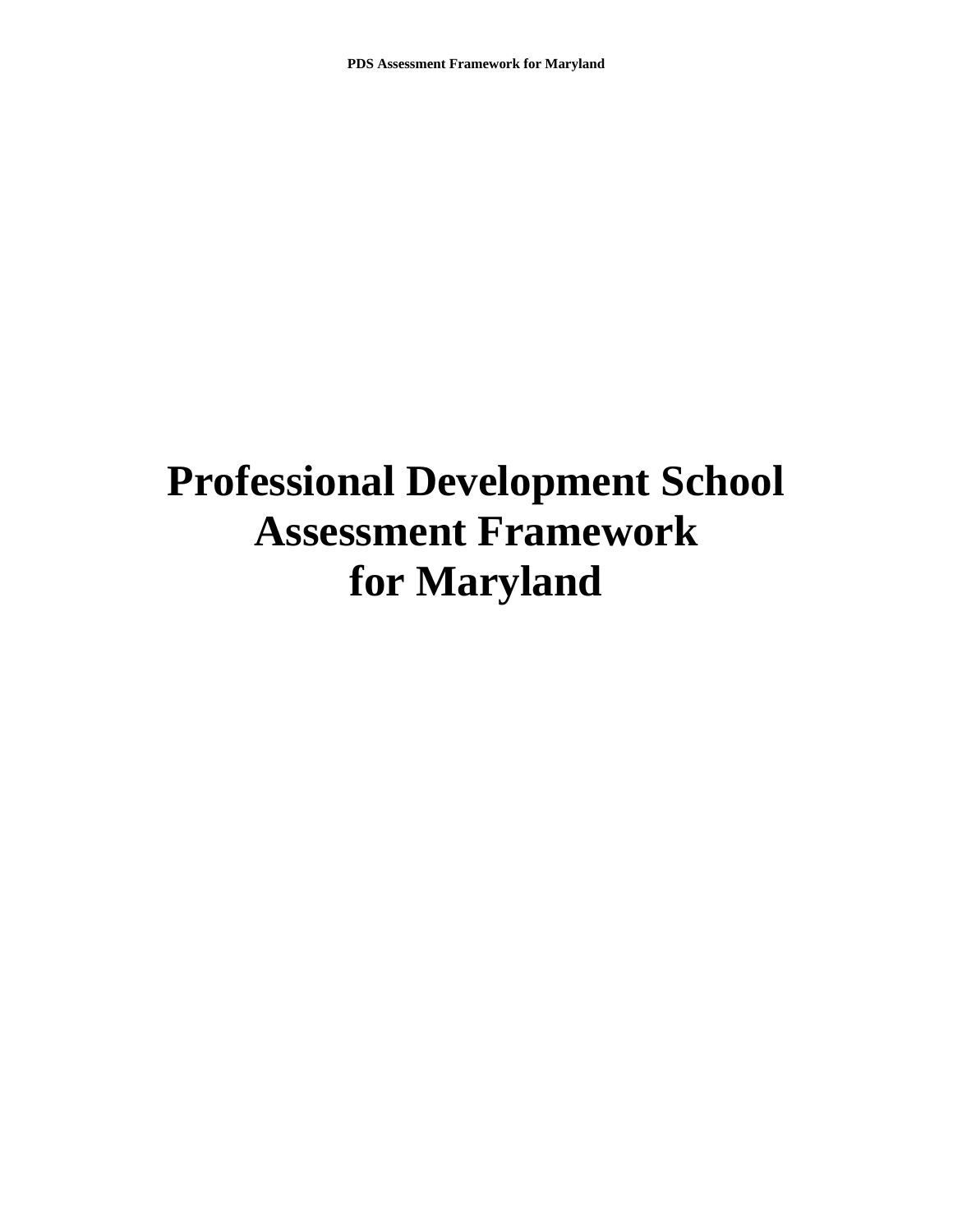### **MARYLAND STATE BOARD OF EDUCATION 200 West Baltimore Street Baltimore, Maryland 21201-2595**

### **Dunbar Brooks**  *President*

**Beverly A. Cooper**  *Vice President* 

**Lelia T. Allen J. Henry Butta Charlene M. Dukes Blair G. Ewing Mary Kay Finan Rosa M. Garcia Richard L. Goodall Karabelle Pizzigati David F. Tufaro Renford Freemantle** *(student member)*

**Nancy S. Grasmick**  *Secretary/Treasurer of the Board State Superintendent of Schools* 

**The Maryland State Department of Education does not discriminate on the basis of race, color, sex, age, national origin, religion, or disability in matters affecting employment or in providing access to programs. For inquiries related to Departmental policy please contact:** 

Equity Assurance and Compliance Branch Maryland State Department of Education 200 West Baltimore Street Baltimore, Maryland 21201-2595 (410) 767-0433 Voice (410) 333-3045 TTY/TDD (410) 767-0431 Fax

For inquiries related to the content of this document please contact: Program Approval and Assessment Branch Maryland State Department of Education 200 West Baltimore Street Baltimore, Maryland 21201-2595 (410) 767-0390 Voice (410) 333-8963 Fax

> **Martin O'Malley**   *Governor*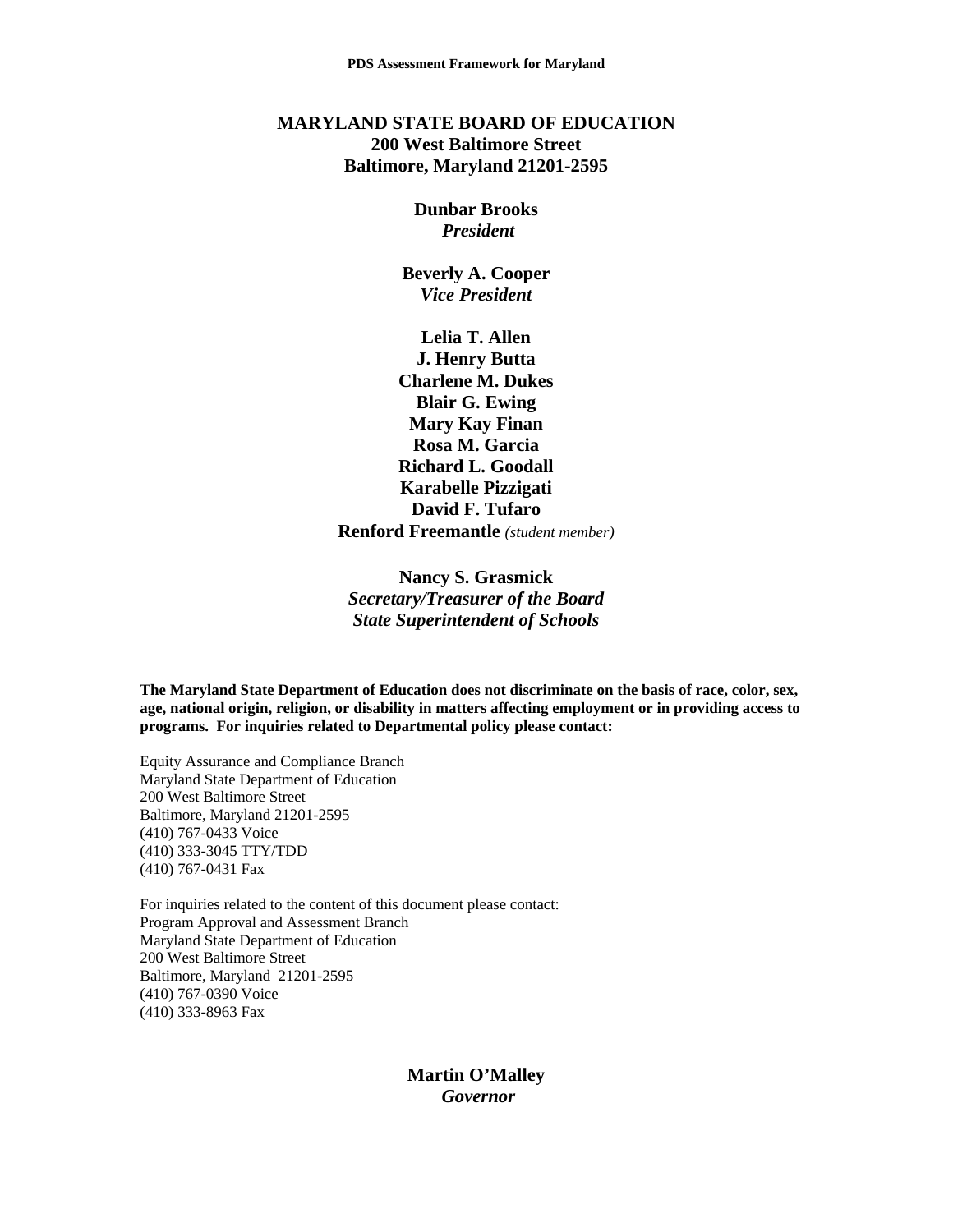# **Table of Contents**

| Acknowledgements                                                 | $\mathbf{i}$   |
|------------------------------------------------------------------|----------------|
| <b>PDS</b> Definition                                            | $\mathbf{1}$   |
| History of PDS in Maryland                                       | $\overline{2}$ |
| PDS and Program Approval                                         | 3              |
| PDS Standards and Guidelines                                     | $\overline{4}$ |
| Selection Process for Site-Specific PDS Review                   | 6              |
| <b>Institutional Report</b>                                      | 7              |
| Collection and Display of Artifacts for Site-Specific PDS Review | 7              |
| <b>Explication Paper for Site-Specific PDS Review</b>            | 8              |
| PDS Site Visits                                                  | 11             |
| <b>Site Visit Schedule</b>                                       | 12             |
| <b>Institutional PDS Review</b>                                  | 13             |
| The Team Report                                                  | 15             |
| Appendix A: PDS Standards                                        | 16             |
| Appendix B: PDS Developmental Guidelines                         | 18             |
| Appendix C: IHE Selection Form for PDS to be Visited             | 39             |
| Appendix D: Performance Criteria Component II                    | 40             |
| Appendix E: Criteria for School Overview                         | 41             |
| Appendix F: Site-Specific PDS Artifact Selection Tool            | 42             |
| Appendix G: Format for Explication Paper                         | 44             |
| Appendix H: Determining Statements of Standing                   | 45             |
| Appendix I: Reviewer's Worksheet for PDS Review                  | 46             |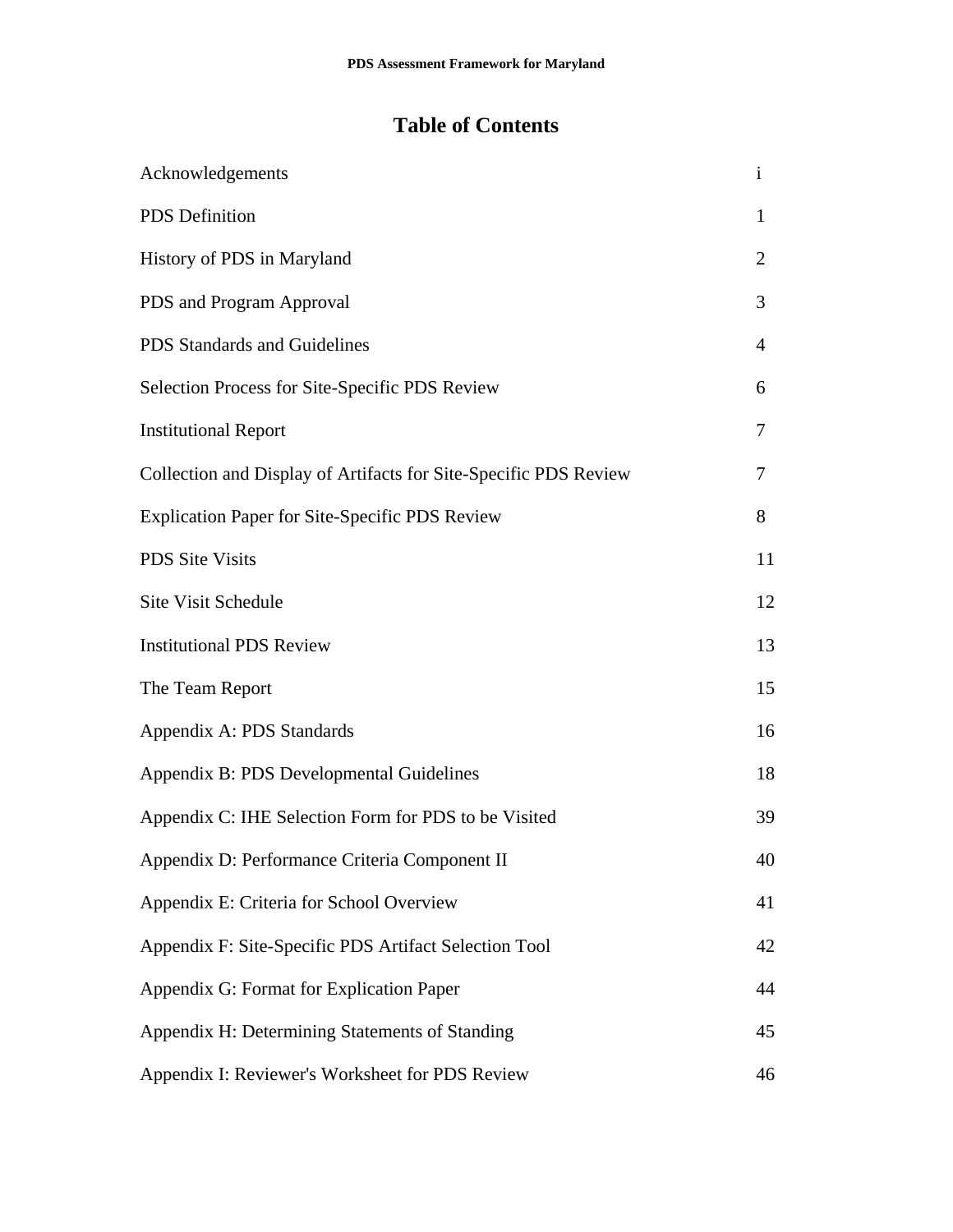| Appendix J: Interview Questions and Summary Sheet          | 47  |
|------------------------------------------------------------|-----|
| Appendix K: PDS Abstract Format                            | 52  |
| Appendix L: PDS Summary Chart                              | 53  |
| Appendix M: Template for Component II of State Team Report | 54  |
| Appendix N: Template for Joint State/NCATE Team Report     | 55  |
| Appendix O: Glossary                                       | 56. |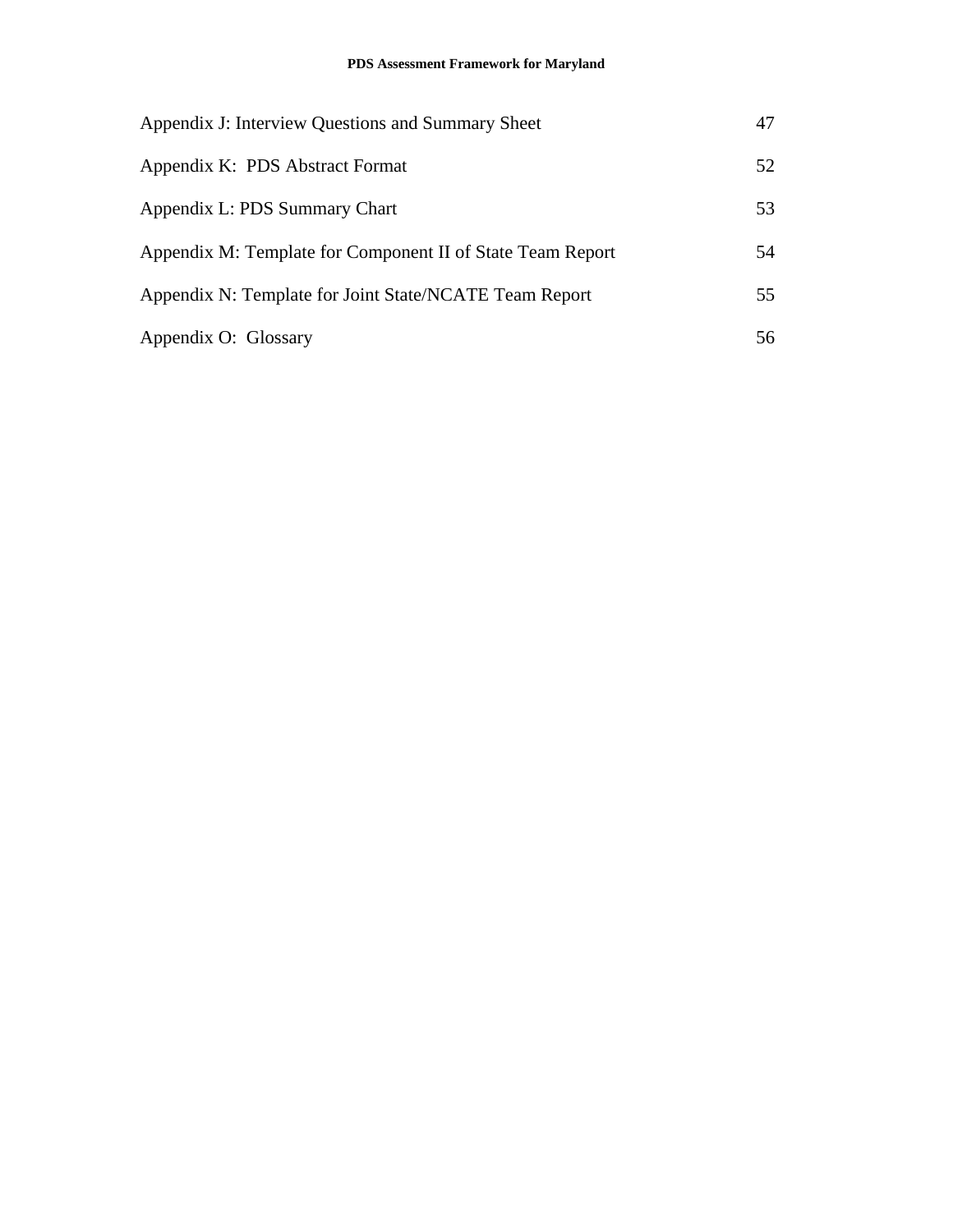# **Acknowledgements**

The development of a PDS Assessment Framework for Maryland has been an intensely collaborative process spanning over five years. The Program Approval and Assessment Branch would like to thank the following individuals and groups who have made invaluable contributions to this process:

The Maryland Partnership for Teaching and Learning, K-16, and its Professional Development Design Team and Superintendents and Deans Committee

PDS Leadership Academy Fellows, 2000-2002

Developmental Guidelines Writing Committee

Pilot Site Visit Team Members

IHE and School Hosts for Pilot Site Visits

Dr. Lee Teitel, University of Massachusetts, Boston

The National Council for the Accreditation of Teacher Education

Thanks are also due to the University of Maryland Eastern Shore, Bowie State University, McDaniel College and the University of Maryland Baltimore County for sharing their experiences as the first IHEs to use the Framework.

Portions of this Assessment Framework have been excerpted with permission from the following documents:

Superintendents and Deans Committee. (2003). *Professional development schools: An implementation manual.* Annapolis, MD: Maryland Partnership for Teaching and Learning K-16.

Maryland PDS Network. (2002). *Visiting team member resource notebook, pilot site visit project.* Baltimore, MD: Author.

National Council for the Accreditation of Teacher Education. *Handbook for the assessment of professional development schools, PDS standards field test project.*  Washington, DC: Author.

This work has been funded in part by the Higher Education Act - Title II Teacher Quality Enhancement State Grant.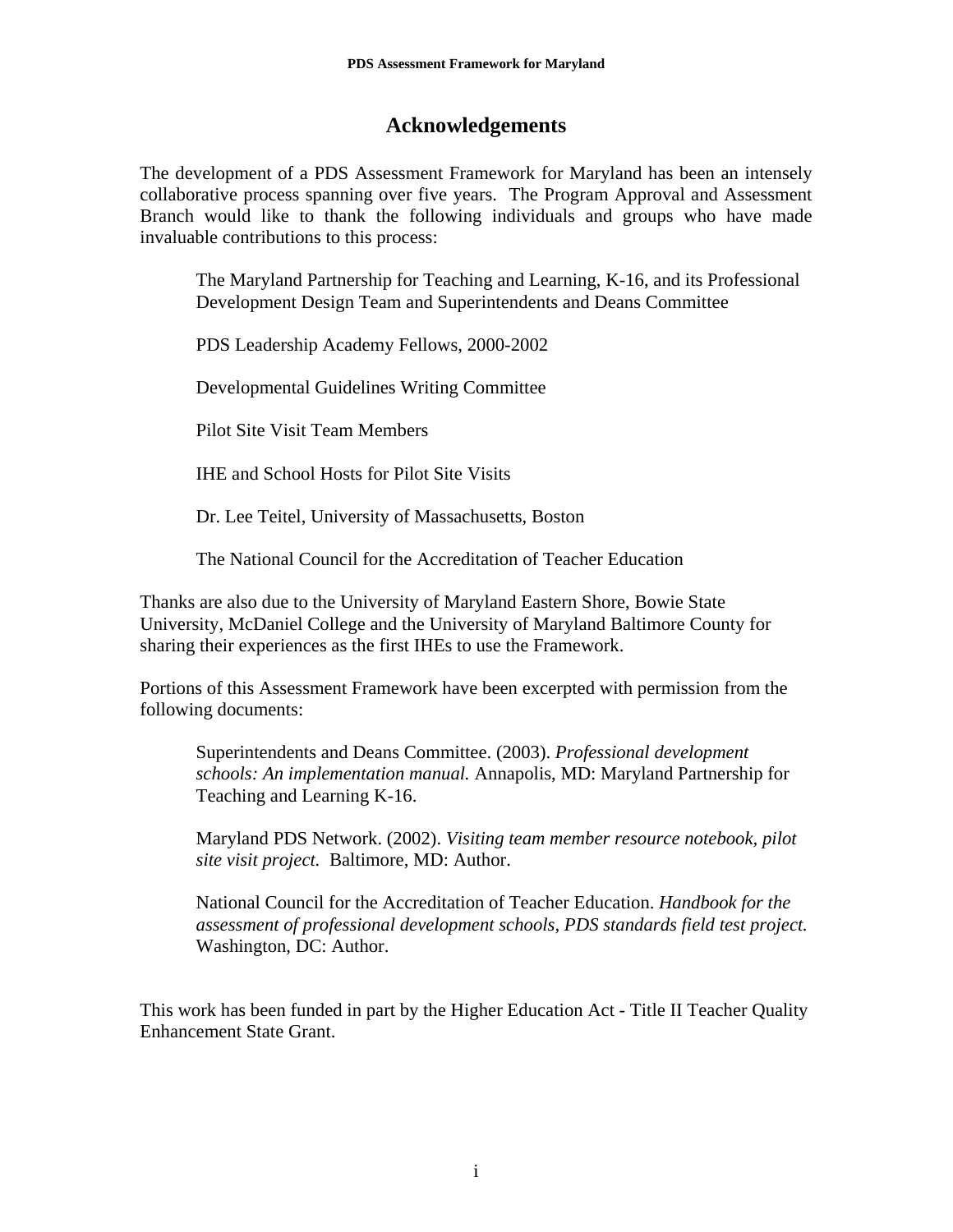# *Professional Development School*

*A Professional Development School (PDS) is a collaboratively planned and implemented partnership for the academic and clinical preparation of interns and the continuous professional development of both school system and institution of higher education (IHE) faculty. The focus of the PDS partnership is improved student performance through research-based teaching and learning. A PDS may involve a single or multiple schools, school systems and IHEs and may take many forms to reflect specific partnership activities and approaches to improving both teacher education and PreK-12 schools.* 

All documents referenced in this publication can be found by logging on to www.marylandpublicschools.org, accessing the Division of Certification and Accreditation and dropping down to Program Approval.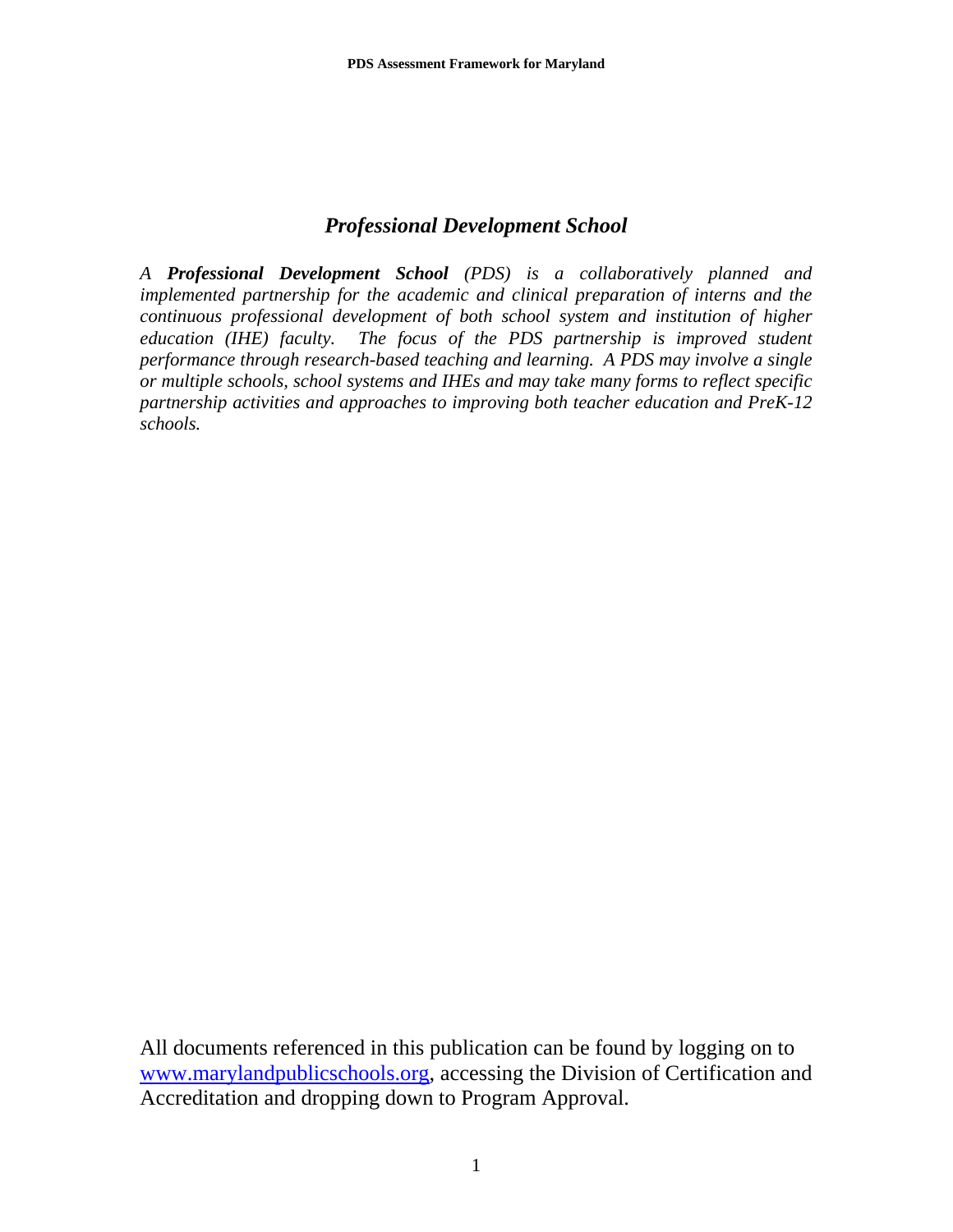# **History of PDS in Maryland**

ince the adoption of the *Teacher Education Task Force Report (commonly referred* to as the *Redesign of Teacher Education)* in May 1995, the *Redesign* has guided reform efforts in teacher education throughout the state o to as the *Redesign of Teacher Education)* in May 1995, the *Redesign* has guided reform efforts in teacher education throughout the state of Maryland. The Maryland State Department of Education (MSDE) and the Maryland Higher Education Commission (MHEC) have worked collaboratively to support Institutions of Higher Education (IHEs) and local school systems to encourage full implementation of this policy. In addition, both agencies have created measurable objectives within their strategic plans to focus state efforts on implementation of the *Redesign*.

The *Redesign* emphasizes a systemic approach to improving teaching and learning in schools through a solid teacher preparation program, grounded in a foundation of content knowledge and pedagogy. In the *Redesign*, the teacher preparation program is viewed in the broader context of school improvement and is expected to enhance the education of all children. Major recommendations of the *Redesign* include the following, among others:

- a sustained, extensive internship within a professional development school (PDS) that exemplifies diversity among students under the guidance of mentor classroom teachers and IHE faculty;
- increased emphasis on teacher renewal and inservice through PDSs; and
- the development of specific linkages between teacher preparation and statewide school reform efforts.

Clearly, full implementation of the *Redesign* requires fully functioning PDSs. To facilitate the understanding and development of this initiative, the Maryland Partnership for Teaching and Learning K-16, a partnership of the University System of Maryland, MSDE and MHEC, established a Professional Development Design Team which produced a detailed plan and schedule leading to "full implementation" of PDS as a mechanism for teacher education and professional development across the state. The Design Team's plan was adopted by the Leadership Council of the K-16 Partnership in February 1998.

In implementing the plan, a new subcommittee of the Maryland Partnership for Teaching and Learning K-16, the Superintendents and Deans Committee, was formed to develop recommendations that specifically address the implementation of PDSs. This committee, consisting of local school system superintendents and deans of IHEs working in collaboration with MSDE and MHEC, collaborated to create definitions to guide PDS implementation, draft the *Standards for Maryland Professional Development Schools*, arrange PDS site visits for Maryland's superintendents and deans, and author the *Professional Development Schools Implementation Manual*.

In the summer of 2000, PDS practitioners from a variety of partnerships in Maryland assembled for the first PDS Leadership Academy. These "fellows" brought various artifacts from their PDSs and used the draft *Standards for Maryland Professional Development Schools* to classify these artifacts. The documents were used as a basis for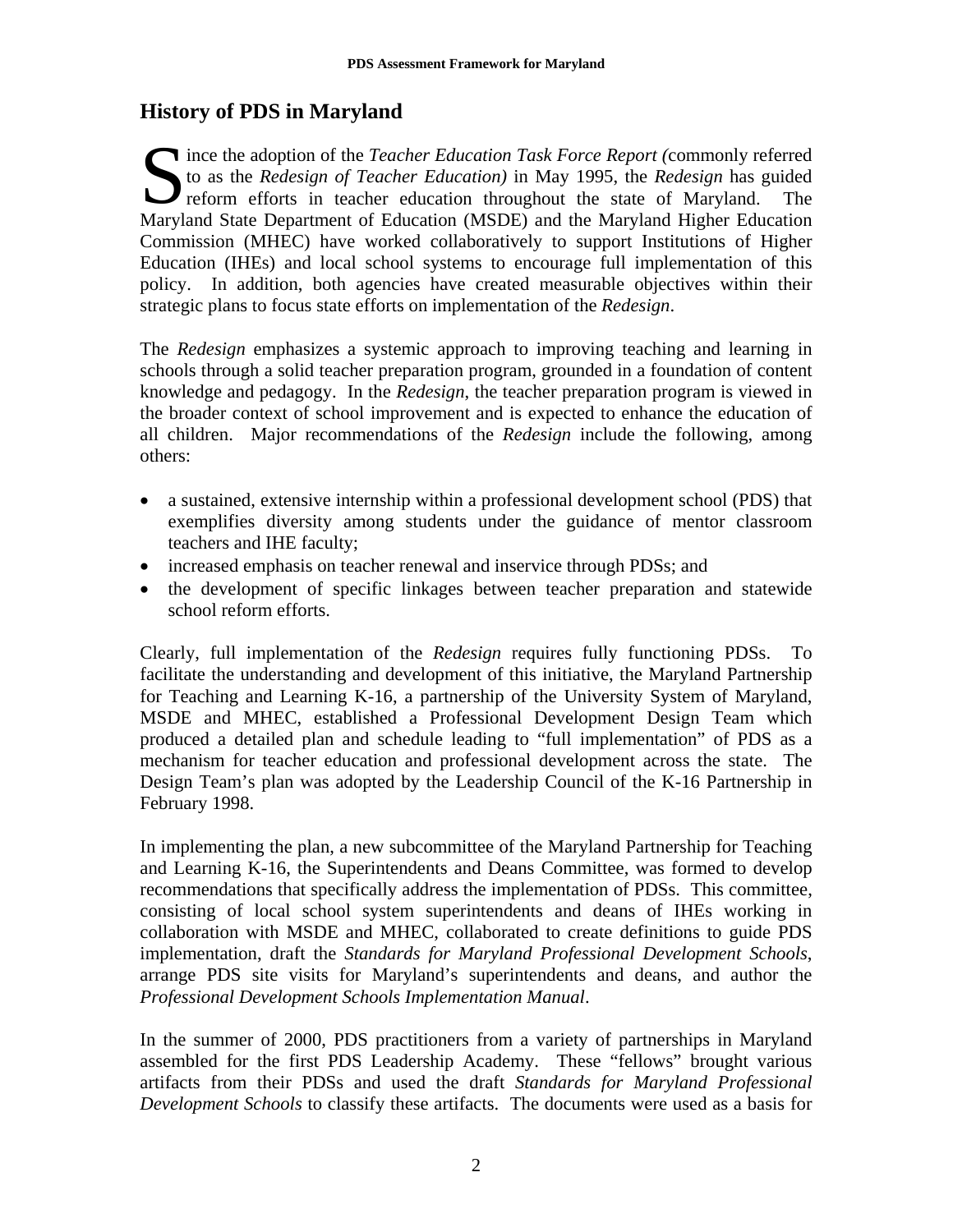the creation of *Developmental Guidelines for Maryland Professional Development Schools.* These guidelines were developed to facilitate the clear interpretation and smooth implementation of the *Standards*. As a result of the process used for guidelines development, the *Guidelines* are firmly rooted in practice, and a host of technical assistants throughout the state are available to demonstrate *Guidelines* in action and to provide support to new PDSs.

The state's deans and directors of teacher education and local school superintendents agreed to endorse the *Standards for Maryland Professional Development Schools* and pilot them on a voluntary basis for the 2000-2001 academic year. In addition, four PDS partnerships, Villa Julie College and The Chatsworth School, University of Maryland and the Prince George's County Elementary School Partnership, Towson University and the Ellicott City Partnership, and Frostburg State University with Cresaptown Elementary and John Humbird Elementary agreed to use the *Standards* and *Guidelines* as implementation tools, conduct self studies, and host "no-fault" site reviews focused on evaluating the *Standards* and *Developmental Guidelines for Maryland Professional Development Schools*.

Feedback gathered from PDS practitioners who participated in pilot site visits guided final revisions to the *Standards* and *Developmental Guidelines for Maryland Professional Development Schools.* The final revisions were adopted by the Superintendents and Deans Committee in October 2002, after the committee ensured alignment with the National Council for Accreditation of Teacher Education's PDS Standards.

# **PDS and Program Approval**

fter the extensive development and field testing of the *Maryland Standards for Professional Development Schools* and the *Developmental Guidelines*, MSDE began considering how this policy could best be integrated into the current assessment system in Maryland. Already, the PDS Standards had been subsumed within the Maryland Performance Criteria and were being used informally for Title II reporting. A

Because the *Redesign* calls for PDS to become an integral part of every teacher education program in Maryland, it was decided that an integrated assessment framework that merged program approval and PDS assessment would be most desirable. Assuming PDS assessment within the program approval process encourages IHEs to treat their PDSs as interdependent portions of their programs. PDSs are not add-on experiences that operate independently from a teacher education program; neither should PDS assessment be conducted apart from program approval.

To the extent possible, PDS assessment has been dovetailed with current program approval processes. Several changes to the current program approval process are necessary, however, to complete this merge. These changes fall into two main categories, Site-Specific PDS Review and Institutional PDS Review. For each category, evidence-room or on-line artifacts and visit experiences are needed to allow team members to gather the data necessary to evaluate the IHE's PDS program. Major changes are outlined below and are explained in more detail throughout this document: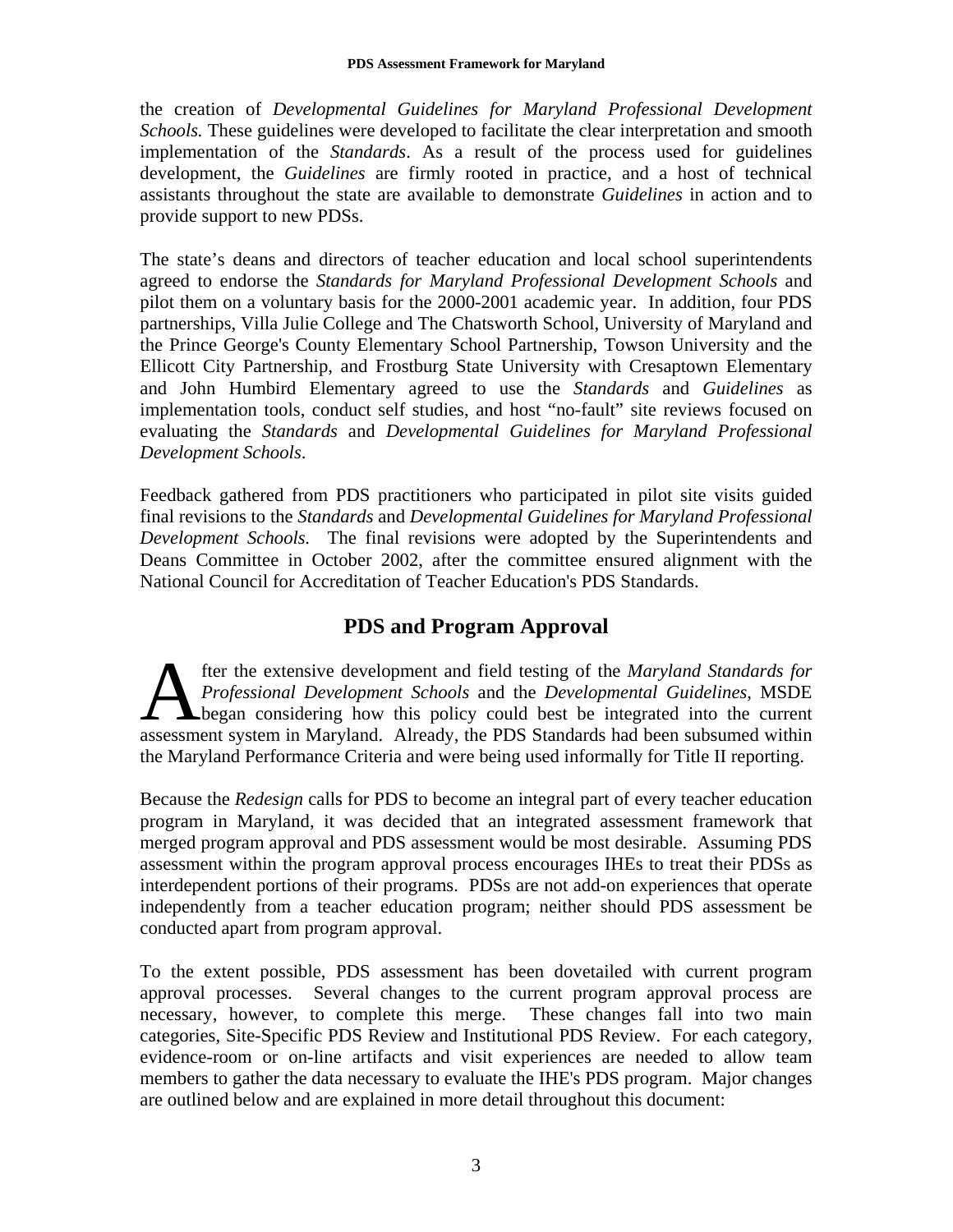Site-Specific PDS Review

- $\checkmark$  Two PDSs will be selected for on-site review during a half-day of the state program approval or joint state/NCATE visit. (In some instances, only one site will physically host a visiting team.)
- $\checkmark$  School data for the two selected PDSs will be included in the explication papers.
- $\checkmark$  Each of the two selected PDSs will prepare a display of artifacts and an explication paper to be included in the evidence room or on the IHE website. The explication paper is submitted to the review team six weeks in advance of the visit.

Institutional PDS Review

- $\checkmark$  The state institutional report will respond to revised indicators for Component II of the Maryland Performance Criteria.
- $\checkmark$  Abstracts of all PDSs not selected for site-specific PDS review will be included in the evidence room or on-line, with the Teacher Preparation Improvement Plan (TPIP) Attachment A documents.
- $\checkmark$  The IHE will prepare a PDS Summary Chart, presenting a 5-year history of the total number of PDSs, the number of candidates placed in PDSs, the number of graduates who completed extensive internships in PDSs, the number of candidates placed in traditional student teaching placements, and the overall statements of standing for PDSs.
- $\checkmark$  The IHE will represent PDSs not selected for site-specific PDS review to team members (through artifacts, interviews, etc.), following the guidelines set forth by NCATE and/or Maryland State Program Approval delineated in the PDS Assessment Framework.

Both site-specific and institutional PDS review are needed to provide the full picture of PDS implementation to reviewers. The site visits and site-specific documentation provide a focused snapshot of PDS in action at the IHE. The institutional perspective is necessary for reviewers to understand the comprehensive integration of PDS within the larger teacher education program and governance structure.

# **PDS Standards and Guidelines**

The *Maryland Standards for Professional Development Schools* will guide the entire PDS assessment process and will provide the framework that will be used by team members to conduct the site-specific PDS review and the in entire PDS assessment process and will provide the framework that will be used **L** by team members to conduct the site-specific PDS review and the institutional PDS review.

The *Standards for Maryland Professional Development Schools* were drawn primarily from two sources. The first was the *Maryland Common Understandings about Professional Development Schools* (Maryland State Department of Education, 1995), which guided a 1995-1997 cross-site review of selected PDSs in Maryland by the State Teacher Education Council (Maryland State Department of Education, 1998). The second source was the *Draft Standards for Identifying and Supporting Quality*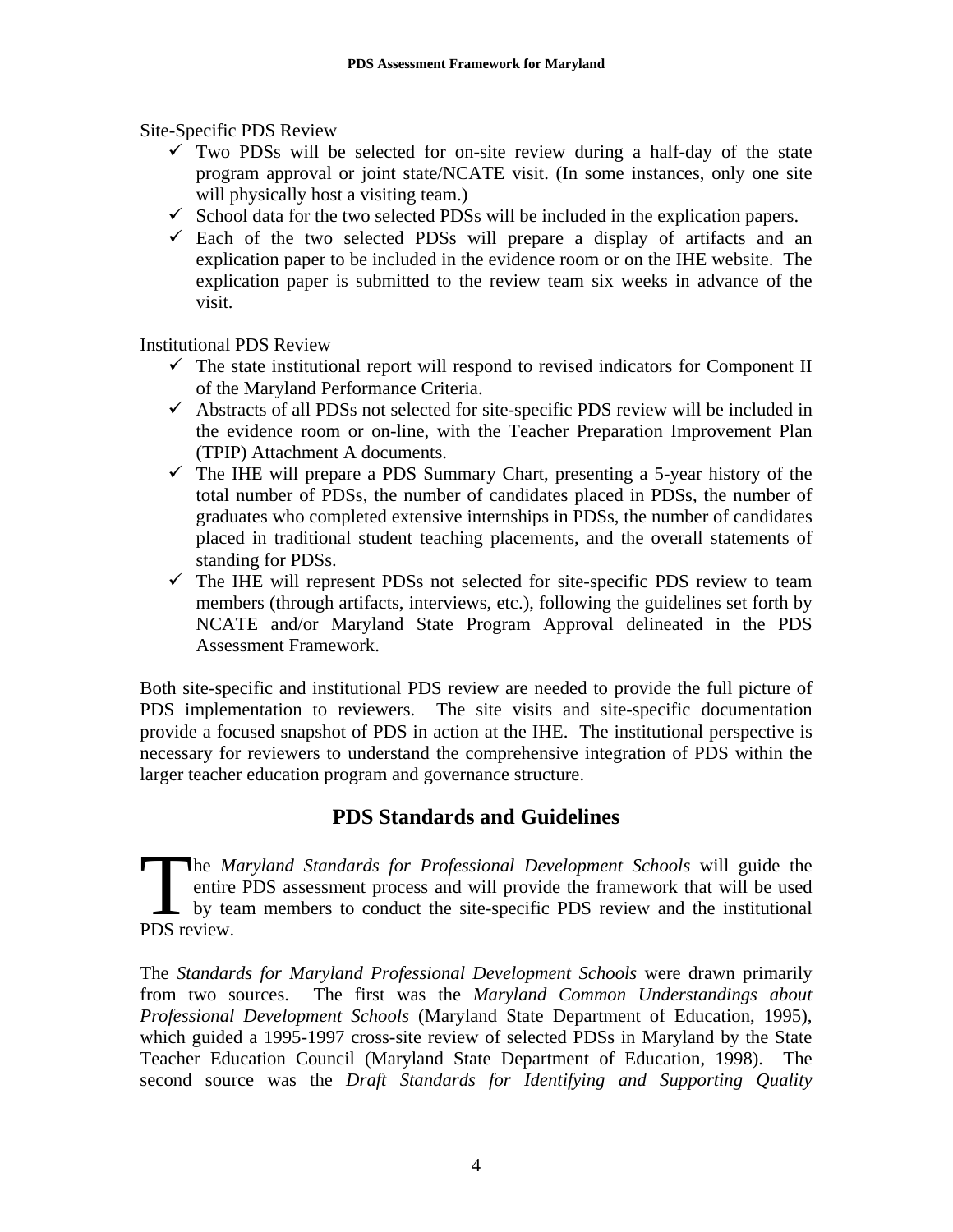*Professional Development Schools* (National Council for Accreditation of Teacher Education, 1997).

The *Standards for Maryland Professional Development Schools*, drawn from these two sources, are grounded in the theory and practice of PDSs. They provide current and future PDS stakeholders with clear, concise standards that are relevant to the state's commitment to provide quality PDS experiences for all interns. The *Standards* are intended to be used by PDS partners to conduct self-assessments to improve school and IHE programs as well as to guide the development of new PDSs. The *Developmental Guidelines* provide further guidance for PDSs by expanding upon the developmental nature of PDS work.

The *Standards* and *Developmental Guidelines for Maryland Professional Development Schools* are two documents that are to be used in tandem to holistically guide the development of a PDS.

The documents consist of the following parts:

**Standards.** The *Standards for Maryland Professional Development Schools* are statements of expected performance in the areas of Learning Community; Collaboration; Accountability; Organization, Roles and Resources; and Diversity and Equity (See Appendix A).

**Components.** The components of the *Standards for Maryland Professional Development Schools* include Teacher Preparation, Continuing Professional Development, Research and Inquiry, and Student Achievement. These reflect elements of the *Redesign of Teacher Education* that are directly related to PDS.

**Indicators.** In the *Standards for Maryland Professional Development Schools*, the indicators are the statements that appear in the cells of the table. These indicators are examples of how the standard might be met for each component. The indicators are in no way meant to be an exhaustive list of ways the standards may be met. There may be other indicators that equally convey the achievement of or progress toward meeting the standards.

**Developmental Guidelines.** The *Developmental Guidelines for Maryland Professional Development Schools* are intended to further elucidate the indicators found within the cells of the *Standards for Maryland Professional Development Schools*. The *Guidelines*  provide a developmental continuum to aid PDS implementation and assessment (See Appendix B).

Indicators and developmental guidelines list possible ways that a PDS might implement a standard. They are intended as suggestions, not as a required checklist for PDS implementation. The developmental guidelines are formatted so that a PDS practitioner may understand the level of implementation that is necessary to be considered a "beginning" PDS, a "developing" PDS and a PDS that is "at standard." A PDS is NOT required to show evidence of ALL indicators or guidelines to be considered "at standard."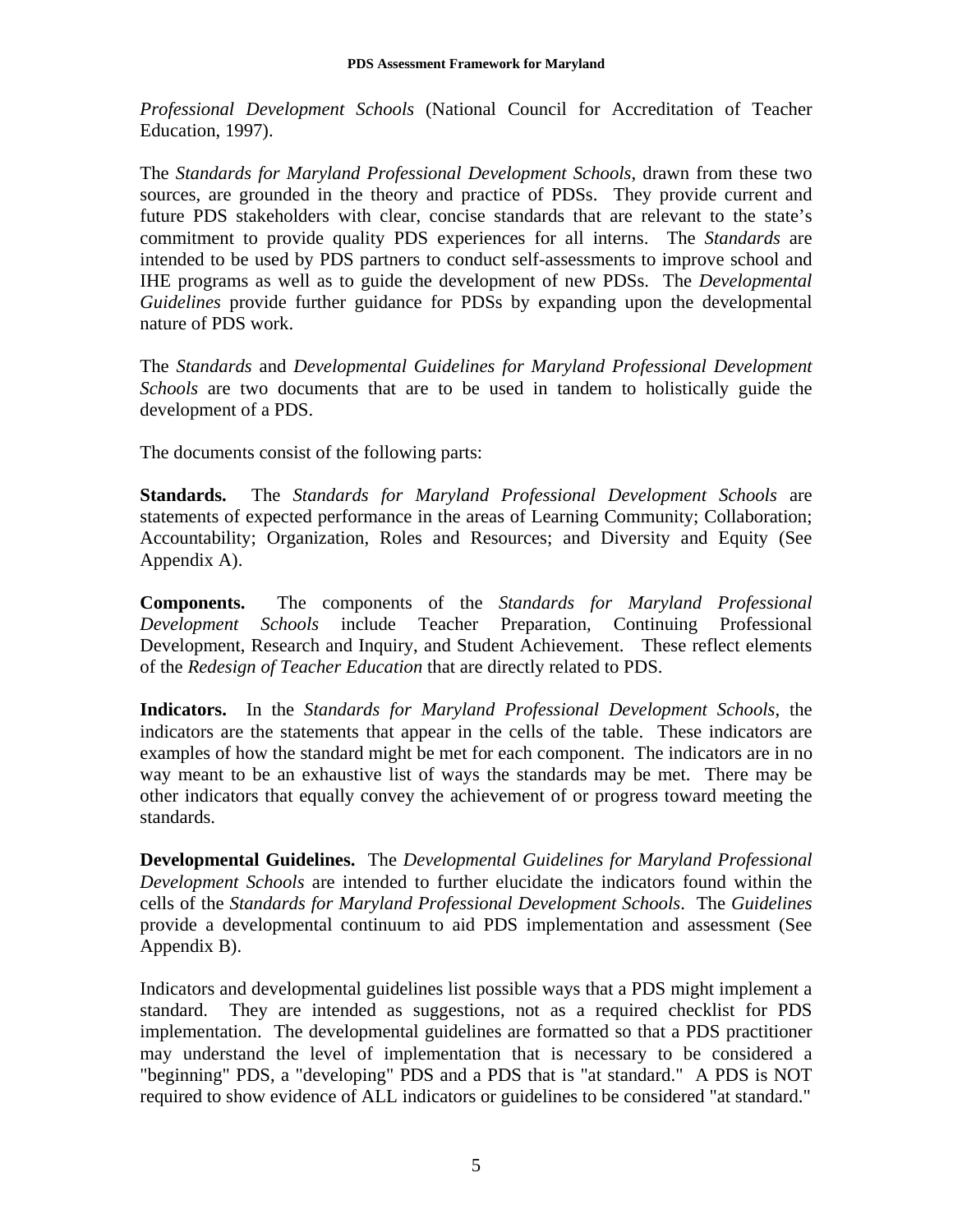The *Standards* and *Developmental Guidelines for Maryland Professional Development Schools* may be used for self-assessment or collegial evaluation of a partnership; however, it is essential that they be used **holistically** to judge the PDS's implementation of each standard within the four component areas.

# **Selection Process for Site-Specific PDS Review**

uring each state program approval or joint state/NCATE accreditation visit, two PDSs will be chosen for site-specific PDS review. These two sites will each prepare a display of artifacts and an explication paper to be included in the The property of artifacts and an explication. These two sites will each prepare a display of artifacts and an explication paper to be included in the evidence room or on the website of the IHE. In addition, these sites wil team members for 1/2 day of the accreditation visit. In some instances, only one site will be physically visited. Some small IHEs may have PDSs widely separated from one another, and only one or two programs to be reviewed requiring only a small state team. Visiting two sites becomes impractical and costly. In this model, one site will host the intensive review of the two selected PDSs.

The selection of the sites will proceed as follows: One site will be selected by the IHE one year prior to the accreditation visit using the form found in Appendix C. The PDS selected must have been included on the IHE's most recent TPIP Attachment A.

The second site will be chosen at random by the Maryland State Department of Education from the remaining PDSs as named on the IHE's most current TPIP Attachment A. When available, a PDS from a different program and within a different local school system will be selected.

For example, if the institution selects an early childhood PDS in Baltimore County, MSDE would examine the institution's TPIP Attachment A, eliminate any other early childhood PDS and any other PDS in Baltimore County, and then make a random selection from the remaining PDSs. (If no other programs or school systems are represented, the random selection will be made from the complete list of Attachment A PDSs.)

For selection purposes, a multi-site PDS will function as one PDS. If an institution selects a multi-site PDS for site-specific PDS review, the institution must determine one school within that multi-site partnership to be physically visited. The artifact display and explication paper, however, should be prepared by representatives of all schools within the multi-site partnership.

If a multi-site PDS is selected randomly by MSDE, a second random selection will occur to determine which particular school will be physically visited by team members.

Site selections will occur one year prior to the program approval/accreditation visit. The specific half-day will be determined in the pre-visit consultation with the NCATE Board of Examiners Chair, if applicable; the state team chair; the IHE; and the state liaison one to two months prior to the review.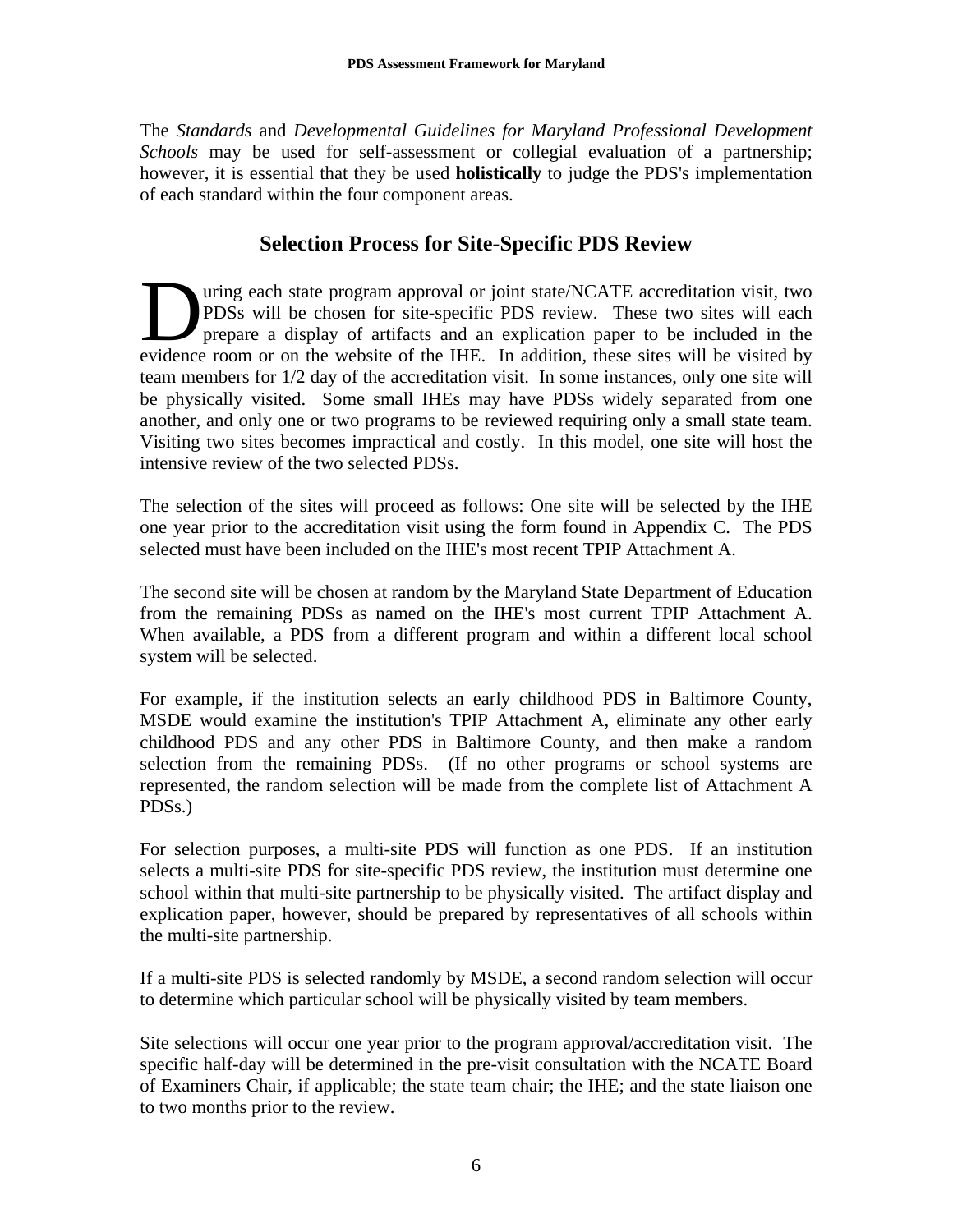# **Institutional Report**

he institutional report prepared by the IHE for program approval/accreditation may be either a state-only report or a joint state/NCATE report with PDS issues embedded in Standard 3, Field Experiences and Clinical Practice. The IHE must ensure that *The Redesign of Teacher Education Performance Criteria* are addressed. PDS assessment has necessitated that the indicators for Component II of the *Performance Criteria* be expanded. The revised portion of the *Performance Criteria* may be found in Appendix D. The manufacture

In addition to addressing the *Performance Criteria*, institutions also must provide an overview of each of the schools that have been selected for site-specific PDS review in two PDS explication papers. Explication papers should be sent to the review team six weeks in advance of the visit. See Appendix E for specific requirements for this overview.

# **Collection and Display of Artifacts for Site-Specific PDS Review**

ach PDS selected for site-specific PDS review is responsible for collecting and displaying artifacts that exemplify that PDS's work related to the *Standards for <u>Maryland Professional Development Schools.</u> The goal is to provide reviewers* with a multi-dimensional self-portrait that reflects the partnership's work related to each of the five standards and four component areas of the *Standards for Maryland Professional Development Schools.*   $\prod_{\substack{\text{dis}\\ \text{with a mu}}}\n\begin{bmatrix}\n\text{ack} \\
\text{dis}\n\end{bmatrix}$ 

Artifacts may include minutes of governing boards and steering committees, reports of the history or progress of the partnership, policy statements and handbooks, data on outcomes for PreK-12 students or other PDS stakeholders, family comments on the PDS, analysis of intern accomplishments, records of intern observation, practitioner journals, reports from inquiry activities, newspaper reports on the partnership, school improvement plans, previous self-study reports, videotape, assessment of professional development activities, modified course syllabi, etc. Partnerships are encouraged to use the worksheet provided in Appendix F to aid in the collection and organization of artifacts.

Each of the two selected sites is limited to a display of **no more than 15 artifacts per PDS standard.** Site-specific PDS artifacts should be displayed separately from the rest of the institutional evidence in the evidence room (e.g., in a separate crate for each site or in a separate binder for each site) and should be divided or color-coded by standard. IHEs are encouraged to scan and post artifacts on the IHE website when possible, as this allows reviewers to examine artifacts prior to the official start of the visit. Be sure PDS sitespecific artifacts are filed under a separate folder or link, so they may be easily distinguished from other institutional artifacts. The use of fully detailed cover sheets aids the reviewer in assessing the evidence both quickly and efficiently. The cover sheet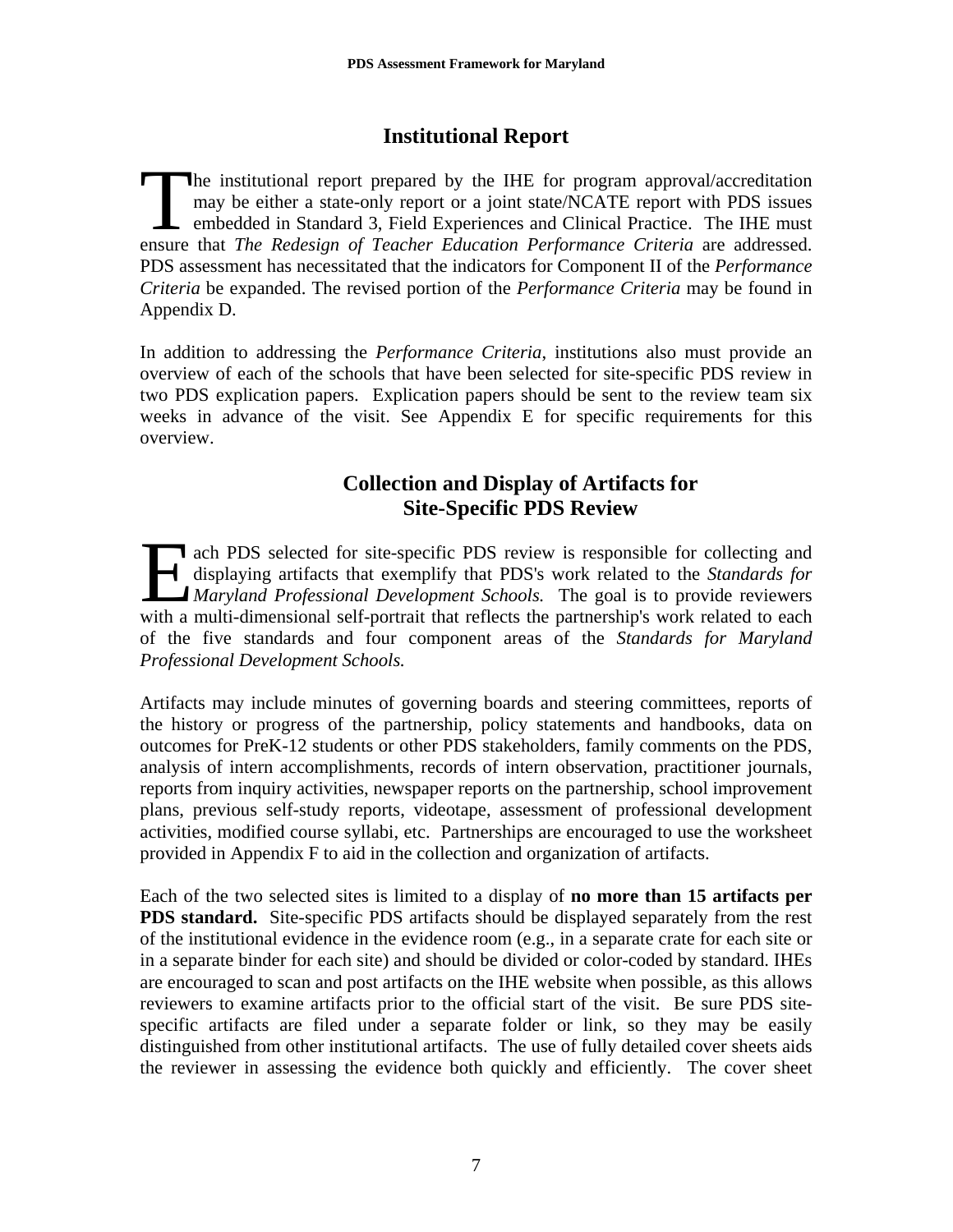should describe the standard, including a rationale as to why the artifact was selected and how it supports the standard.

Because of the limit on the number of artifacts that may be displayed, the partnership will have to be selective. The selection process should be a collegial activity in which various stakeholders are able to openly discuss which artifacts most accurately represent the essential work of the PDS.

# **Explication Paper for Site-Specific PDS Review**

ach PDS selected for site-specific PDS review will prepare **a double-spaced document with 12-point font of no more than 20 pages total**. The explication **Providence** is to be available in the evidence room at the IHE or on the IHE website, ach PDS selected for site-specific P<br> **document with 12-point font of no n**<br>
paper is to be available in the evidence<br>
displayed with the site-specific PDS artifacts.

This document will provide an overview of the partnership, an overall self-assessment of PDS development, and specific comments and self-assessment information related to each of the five PDS standards. The explication paper is intended to provide the reviewers with an insider's lens through which to view site-specific PDS artifacts and experiences.

The explication paper should contain a partnership profile of no more than five pages, which contains information about the partners, the history of the partnership, the organizational and governance structure, the internship, and any major issues, challenges, or any major areas of focus. In addition, the partnership profile should provide an overall statement of standing for the PDS, based on the *Standards for Maryland Professional Development Schools*. The statement of standing will either be "Beginning," "Developing," or "At Standard."

After the Partnership Profile, the explication should provide no more than three pages for each of the five PDS standards. For each standard, the explication may discuss artifacts presented as they demonstrate strengths, areas for growth that have emerged as a result of collaborative discussions, and a statement of standing for that particular standard. Again, the statement of standing will be either "Beginning," "Developing," or "At Standard." This section should not merely be a listing of artifacts, because a fuller explanation of each artifact will be included on the artifact cover sheets.

A format for the explication paper is provided in Appendix G.

Crafting the explication requires PDS partners to engage in collaborative inquiry focused on looking at their work through the lens of the PDS Standards. PDS partnerships at all levels of development, including those at the beginning stage, can benefit from this part of the process. Writing the explication should be a collegial activity involving representative PDS stakeholders. If a partnership already has a workgroup whose functions are program assessment, strategic planning, or PDS development, it may make sense to expand that group's functions to take on the coordination of the artifact collection and development of the explication papers; however, some partnerships will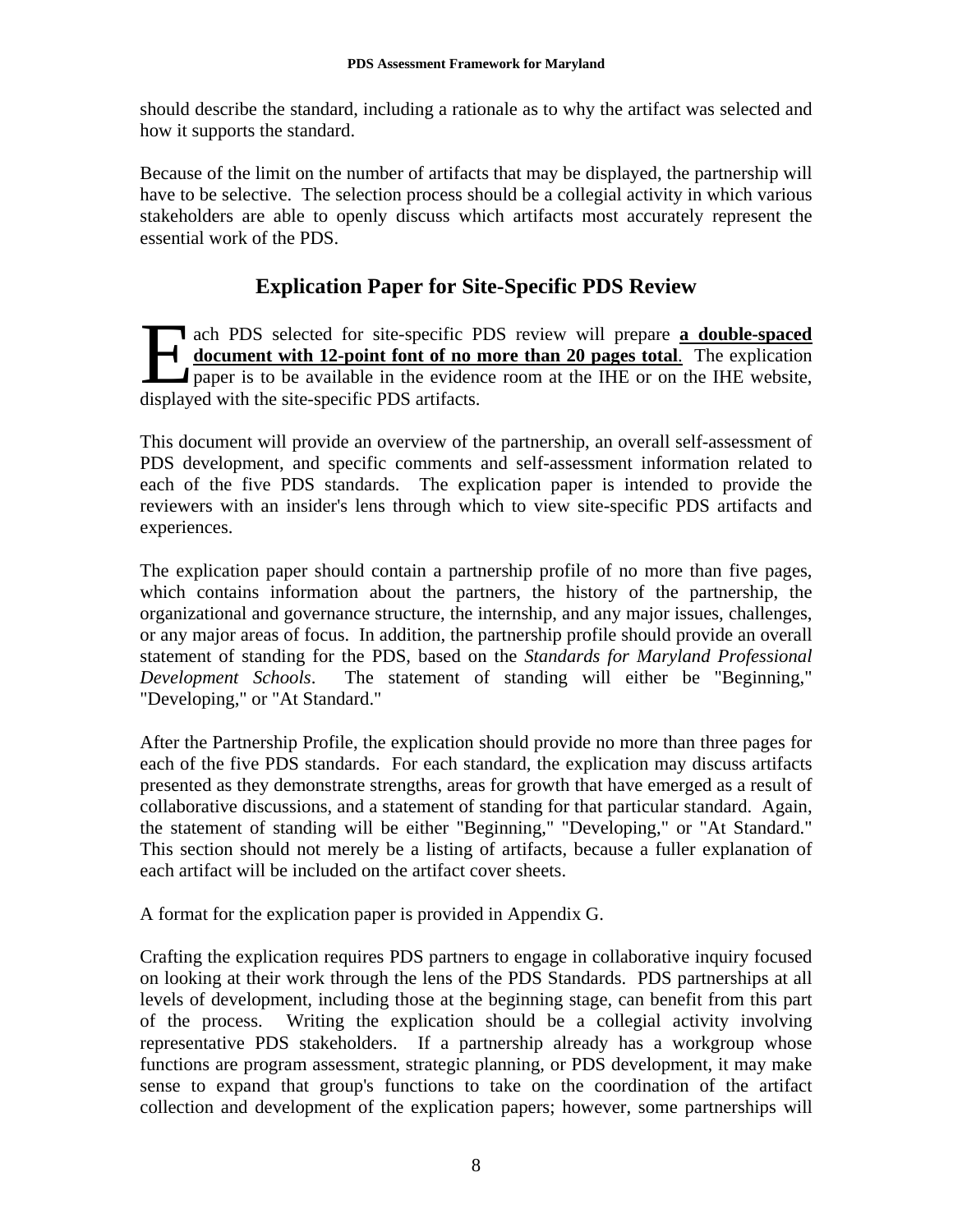choose to set up a new group responsible for these tasks. Partnerships should be engaging in this strategic planning and assessment process on a regular basis in meetings of a coordinating council or steering committee.

The group responsible for the explication paper will begin successfully with the collected evidence. These artifacts will serve as entry points into the self-assessment process. As discussion proceeds, however, collected evidence may be supplanted with other artifacts that the group feels better exemplify the standards-based work of the partnership. The data collection and self-assessment processes thus become recursive, each influencing the other.

After agreeing on a body of collected evidence, the group must assign a statement of standing for each of the five PDS Standards. The Developmental Guidelines are especially useful in this regard. The statement of standing reflects where the partnership thinks it is along the developmental continuum. Appendix H provides a worksheet for determining statements of standing for each standard and for determining an overall statement of standing for the partnership.

Strengths and areas for growth will naturally emerge from the comparison of evidence with the *Standards* and *Developmental Guidelines*. Strengths will be areas of excellence within the partnership. Areas for Growth specifically focus on work that the partnership sees as necessary to move to the next stage on the developmental guideline continuum.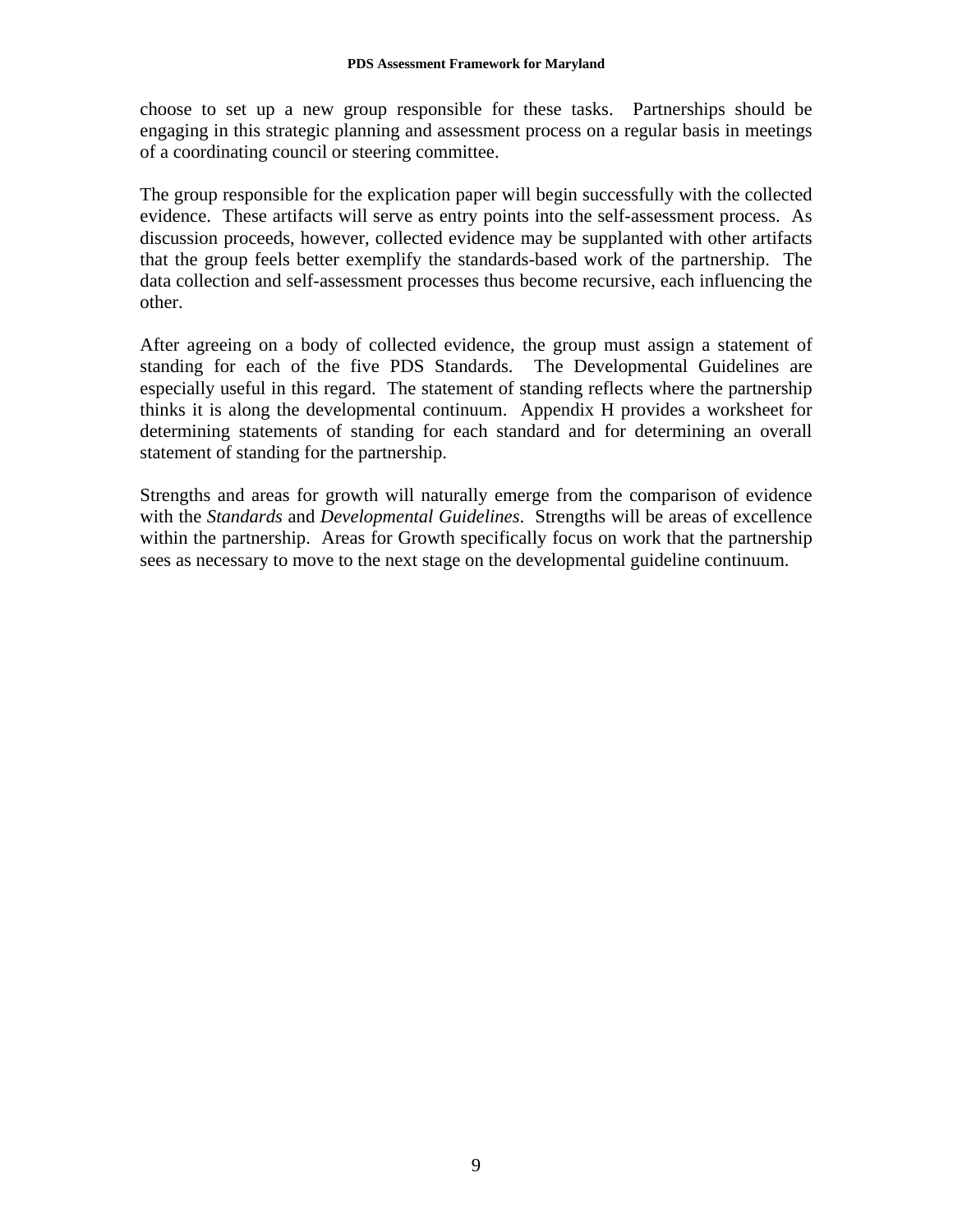# **Preparing to Write the Explication Paper**

PDS stakeholders preparing to write the explication paper must examine evidence, make holistic judgments about the partnership's stage of development for each standard using the guidelines, determine strengths, make recommendations for improvement, and determine an overall statement of standing for the partnership. These steps comprise the self-assessment process necessary to craft the explication paper.

### **Formulate Standard-Specific Statements of Standing**

- Review evidence
- Look at where the work falls on developmental guidelines
- Make holistic judgment having viewed all evidence
- Write one statement of standing for each standard

### **Determine Strengths**

- Look at statement of standing and evidence for each standard
- Note any areas of excellence
- Develop 0 to 5 strengths as appropriate

### **Determine Areas for Growth**

- Look at statement of standing and evidence for each standard
- Develop specific recommendations for improvement for each standard
- Make 0 to 5 recommendations depending upon standing

### **Determine Overall Statement of Standing**

- Review standard-specific statements of standing, strengths, and areas for growth
- Make holistic judgment having viewed all evidence
- Write one overall statement of standing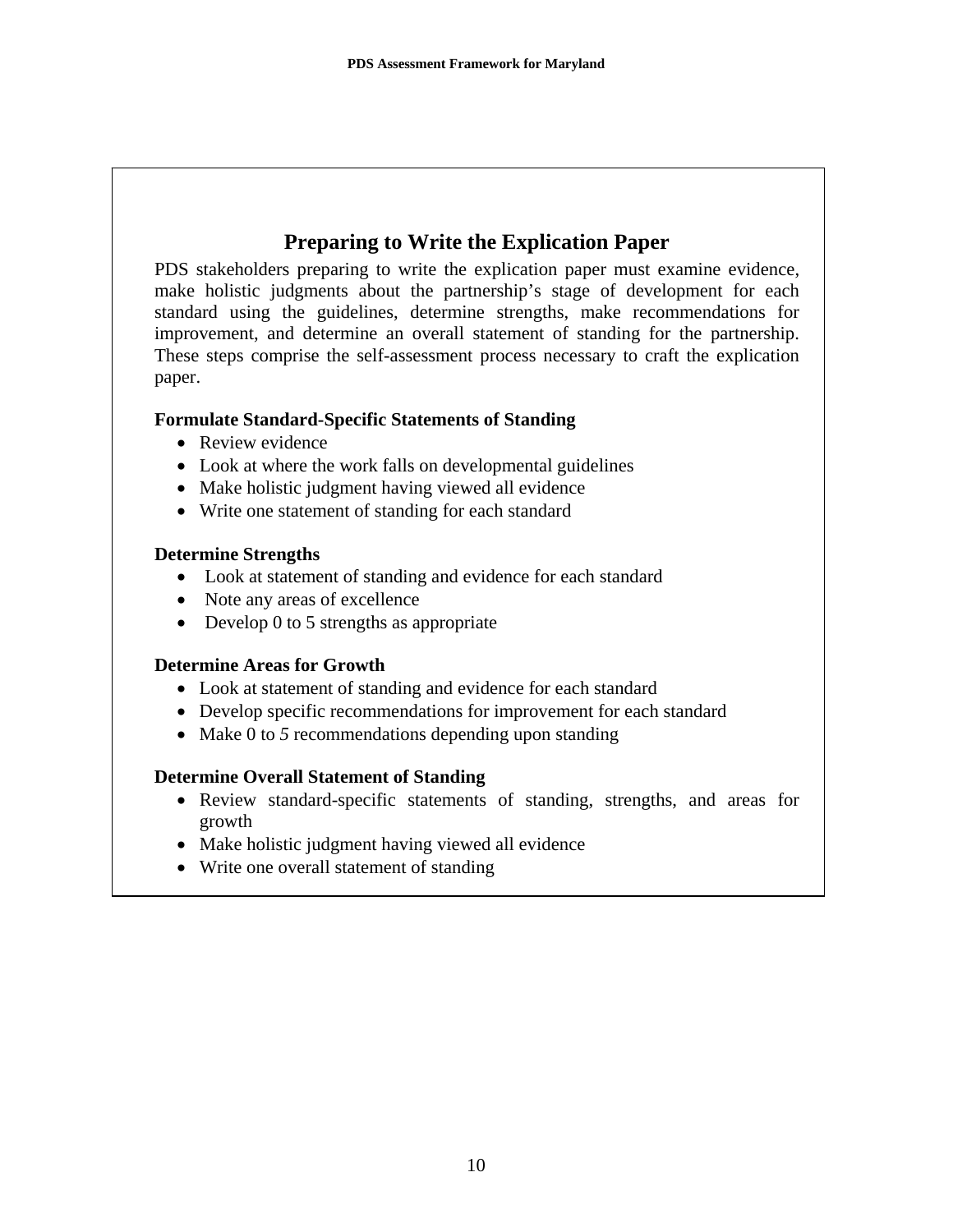# **PDS Site Visits**

he site visit is an important aspect of the site-specific PDS review. It complements the site-specific PDS evidence and explication paper and brings to bear the perspectives and professional judgment of outsiders, who, through a visit, have an opportunity to support the PDS partnership efforts toward continuous improvement. The correct bear

In the case of a joint state/NCATE visit, at least one national team member assigned to NCATE's Standard 3, Field Experiences and Clinical Practice, will attend each PDS Site Visit. Other team members (perhaps Standard 4, Diversity) may attend as well, depending on availability and the requirements of the review. The MSDE consultant will attend one of the visited sites. Two state team members will attend each PDS site.

In a joint state/NCATE visit, it is desirable that the PDS site visit take place on Monday morning. A tentative schedule for the PDS site visit with key interviews will be outlined at the State/NCATE pre-visit, two months prior to the review. This schedule will be based on the PDS site visit schedule contained in the following section.

Prior to arrival at the PDS site, reviewers will have examined the site-specific PDS artifact display and will have carefully considered the explication paper. To facilitate the review, team members may find the worksheet contained in Appendix I useful in the following ways:

- to help begin to make connections and develop an overview of the partnership
- to raise questions about the partnership that require further clarification
- to identify further evidence that needs to be collected

The team interviews individuals to validate information or provide additional data as needed. The questions asked in the interviews are intended to help the team understand the perceptions of key stakeholders regarding the extent to which the PDS is meeting standards. It is recommended that team members make use of appropriate questions from the list in Appendix J, as these have been developed specifically with the *Standards for Maryland Professional Development Schools* in mind. Team members should feel free to ask follow-up questions, questions that are specific to the PDS, or questions that have evolved from artifact review as well.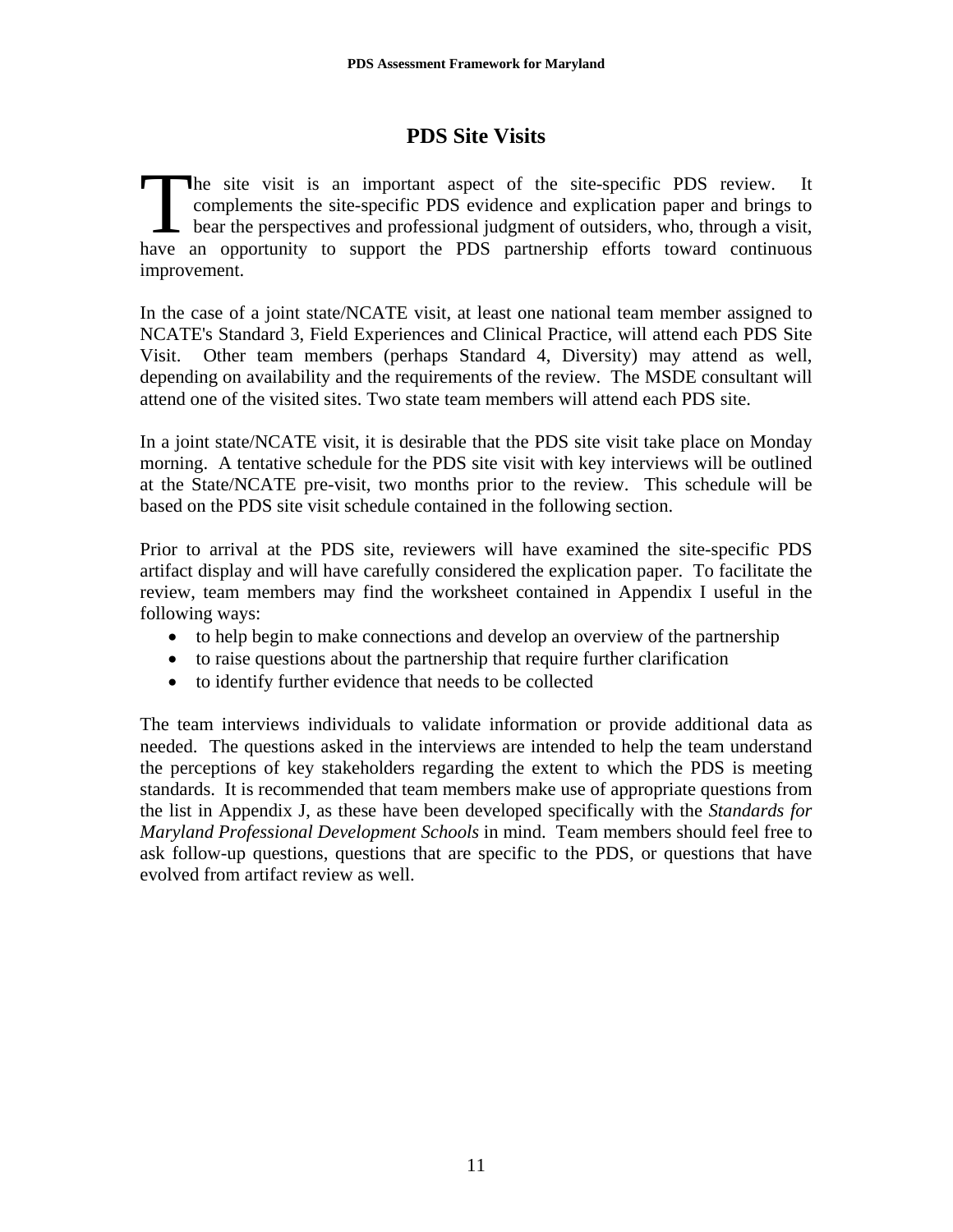# **Site Visit Schedule**

In most cases, the site visits will occur concurrently for a half-day on Monday of the visit, from approximately 9:00 a.m. until 12:00 p.m. Each session is approximately 30 minutes in length, with two concurrent interviews visit, from approximately 9:00 a.m. until 12:00 p.m. Each session is approximately 130 minutes in length, with two concurrent interviews. When possible, the partnership should arrange to have the following experiences available for reviewers:

### **9:00 - 9:40 a.m.**

**Panel Discussion** - Panel may include IHE Liaison, Site Coordinator, School Administrator(s), Intern(s), Cooperating/Mentor Teacher(s), K-12 student(s), and others.

### **9:40 - 10:00 a.m.**

**Brief Tour of Building** - If any of the following activities are taking place, be sure to point them out during the building tour. Reviewers may choose to briefly observe:

- interns at work in the school
- university/college courses in session
- PDS meetings in session
- teachers implementing best practices that are a result of PDS action research or other PDS-sponsored professional development

### **10:00 - 11:00 a.m.**

**Individual Interviews -** Team members concurrently conduct interviews with the following individuals, based on their availability:

 IHE Liaison Site Coordinator School Principal Local School System PDS Representative

### **11:00 a.m. - 12:00 p.m.**

**Group Interviews** - Team members concurrently conduct interviews with the following groups, based on their availability:

Preservice Mentor Teachers Interns Field Supervisors Other Teachers in the PDS K-12 Students, Parents, Teachers' Union Representatives, Community Members, and Business Partners, as appropriate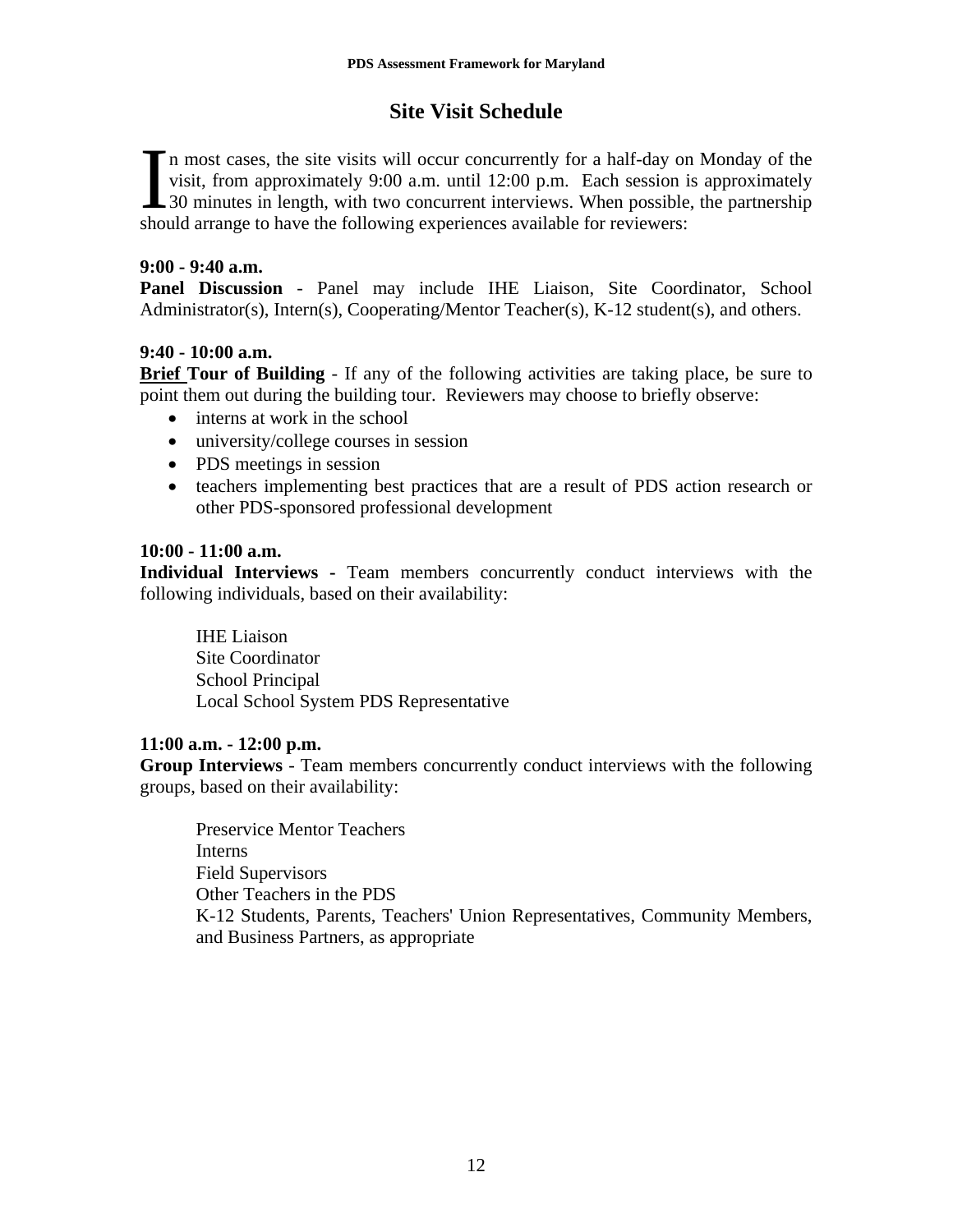# **Institutional PDS Review**

ssessing an entire institution based on two PDSs might not fully reflect an institution's PDS efforts. Certainly, the in-depth perspective that the site visits provide is helpful in understanding institutional implementation of professional ssessing an entire institution based on two PDSs might not fully institution's PDS efforts. Certainly, the in-depth perspective that the provide is helpful in understanding institutional implementation of development schoo

Fortunately, current program approval and NCATE accreditation processes already require much evidence and exposure to much of the data and experiences necessary for reviewers to gain a complete understanding of the unit-wide implementation of PDS. In the NCATE Handbook for Accreditation Visits (2002), suggested evidence for Standard 3 includes the following:

- Descriptions of the field experiences and field placements that demonstrate diversity of setting
- Candidate work samples
- Faculty evaluations of candidates
- Summary results of candidate assessments upon entering and exiting field experiences
- Internship/student teaching assessment instruments
- Student teaching handbook
- Assessments and scoring rubrics/criteria used in field experiences and clinical practice

In addition, NCATE protocols recommend interviews with the following individuals and groups, all as part of the regular accreditation visit:

- the director of clinical/laboratory experiences
- cooperating teachers
- principals
- student teachers/interns
- recent graduates
- internship supervisors
- school personnel directors
- teachers and other practitioners from area schools
- members of a professional development school team
- participants in joint research sites
- recipients of inservice by the IHE
- advisory board members

Certainly, much information about professional development schools may be collected through the artifacts and experiences historically available to reviewers. Because Maryland teams have the added responsibility of assessing institutions using PDS standards, however, some additional requirements are needed.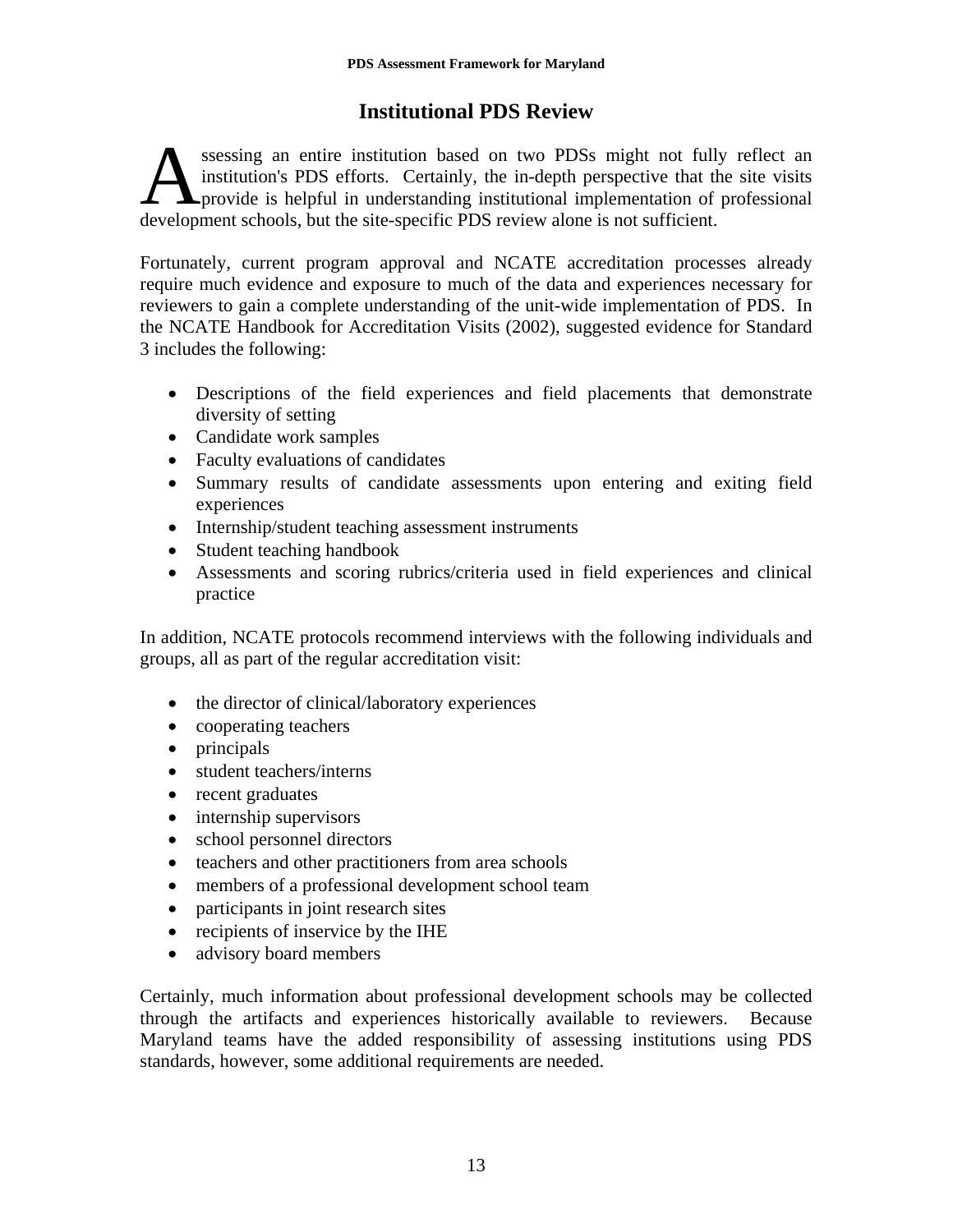First, where opportunities are available to offer interviews with PDS personnel apart from the site-specific PDS review, institutions are encouraged to invite PDS practitioners who represent OTHER partnerships. Many institutions include PDS partnerships in a gallery walk or poster session as part of the early activities of the review. The objective is to provide reviewers with access to information about as many partnerships as possible. In the same vein, when displaying artifacts for NCATE Standard 3 or Maryland Component II apart from the site-specific PDS artifact displays, efforts should be made to choose artifacts from OTHER partnerships.

Finally, the following documents are now required as evidence for Maryland Component II, as reflected in the revised Component II indicators of the Performance Criteria (see Appendix D). They may be posed on the IHE website or made physically available in the evidence room:

- Abstracts for EVERY partnership which the institution designates as a PDS (See Appendix K). These abstracts should be double-spaced with 12 point font and should contain the following information (4 pages maximum): Partners History of Partnership (with inception date) School Information (Size, Grade Levels, Demographics of PreK-12 Students, Achievement Data for PreK-12 Students) Organizational Chart (including ways in which multiple sites function if it is a multi-site PDS) Governance Structure (including roles represented on Coordinating/Advisory Committee) Description of Internship Number of Interns in Cohort Major Issues/Challenges, if any Major Focus, if any Overall Statement of Standing Most recent TPIP Attachment A for this PDS
- PDS Summary Chart (See Appendix L), to include a 5-year history of the following:

Total Number of PDSs Number of Candidates Placed in PDSs Number of Graduates who completed Extensive Internships in PDSs Number of Candidates placed in Traditional Student Teaching Placements Number of PDSs with Overall Self-Assessment "At Standard" Number of PDSs with Overall Self-Assessment at "Developing" Number of PDSs with Overall Self-Assessment at "Beginning"

The reviewers will use all available information related to PDS implementation, including the evidence gathered from the site-specific PDS review, to formulate overall findings related to an institution's performance in relation to the *Standards for Maryland Professional Development Schools*.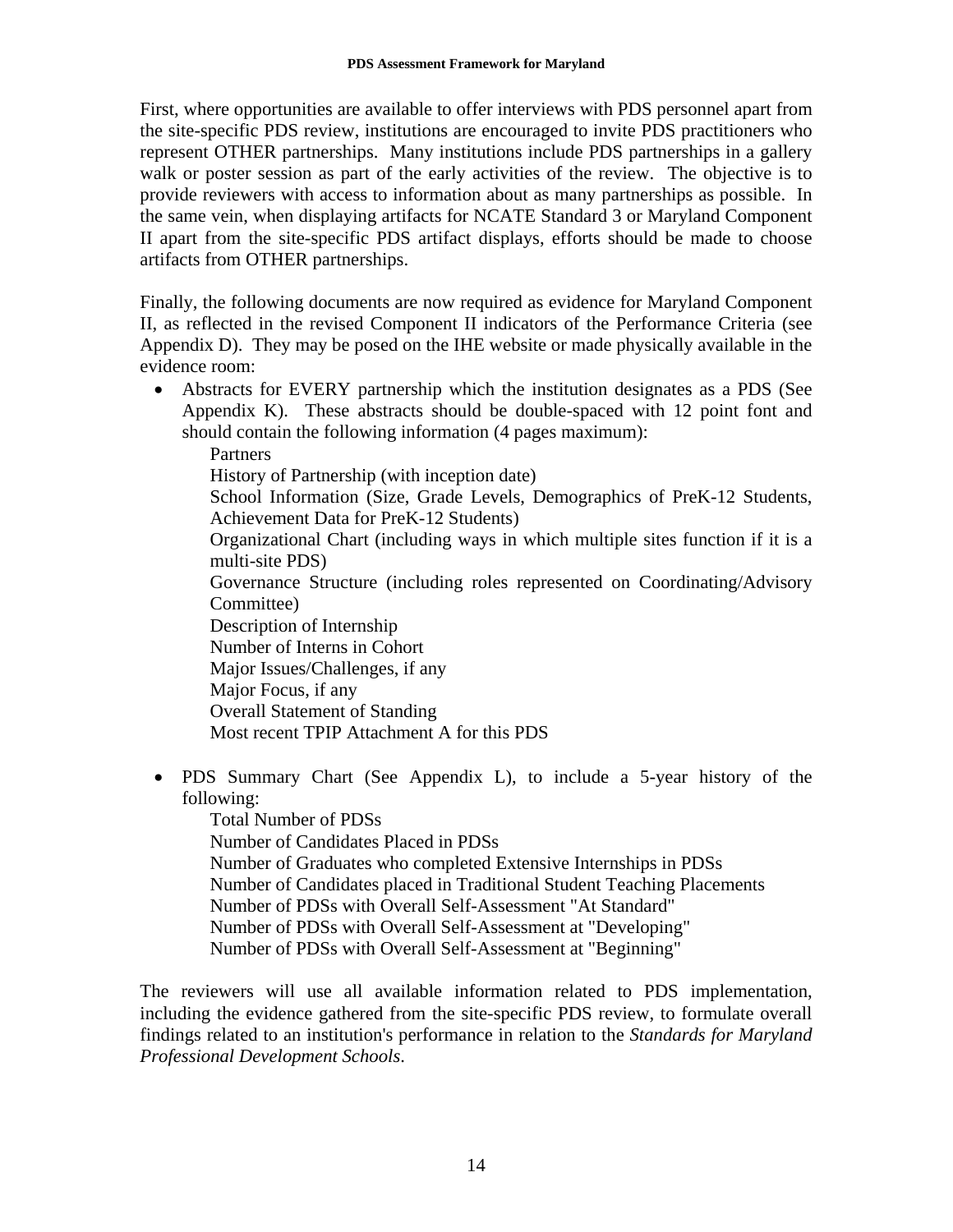# **The Team Report**

he State Team Report or State Addendum to the NCATE BOE Report provides information related to the *Redesign of Teacher Education* Performance Criteria. Assessment of the IHE's professional development school program will be embedded throughout the report but will be concentrated mostly within NCATE's Standard 3 and Maryland's Component II. The<br>inf

Within the report, reviewers will be given an opportunity to comment specifically on the Site-Specific PDS Review and the Institutional PDS Review. Reviewers will determine a Statement of Standing for EACH of the two PDSs selected for site-specific review. This Statement of Standing will be either "Beginning," "Developing," or "At Standard." This statement of standing draws, in a holistic way, on the evidence examined and information gathered. In addition, reviewers will provide a discussion of holistic findings related to each visited PDS. This portion of the narrative will include commendations and recommendations, as appropriate. Commendations specifically highlight areas of excellence within the visited PDS. Recommendations specifically focus on work that the visit team thinks will be necessary in order for the partnership to move to the next stage of the developmental guidelines.

The report also will provide findings related to the Institutional PDS Review. In this section, each of the five Maryland PDS Standards will be discussed. The narrative will articulate the strengths and weaknesses of the institution and its PDSs related to each standard. These findings will be gleaned from all information obtained on the visit, including information gathered through the site-specific PDS review.

For approval/accreditation purposes, an institution must demonstrate successfully that it is operating standards-based PDSs that are striving to meet Maryland standards. PDSs are expected to show improvement from one visit cycle until the next, but not all PDSs are expected to be "At Standard" at all times. Various partnerships within an IHE or local school system may fall within different categories on the developmental continuum, due to such factors as length of partnership, continuity of faculty/staff, and disruptions to established norms for communication and sharing. A visited PDS may be assigned a statement of standing at the "Beginning" level without harming the IHE's state approval, as long as other evidence confirms that the institution is striving to meet PDS standards.

Revised templates for Component II of the State Team Report and the Joint State/NCATE Team Report appear in Appendices M and N, respectively.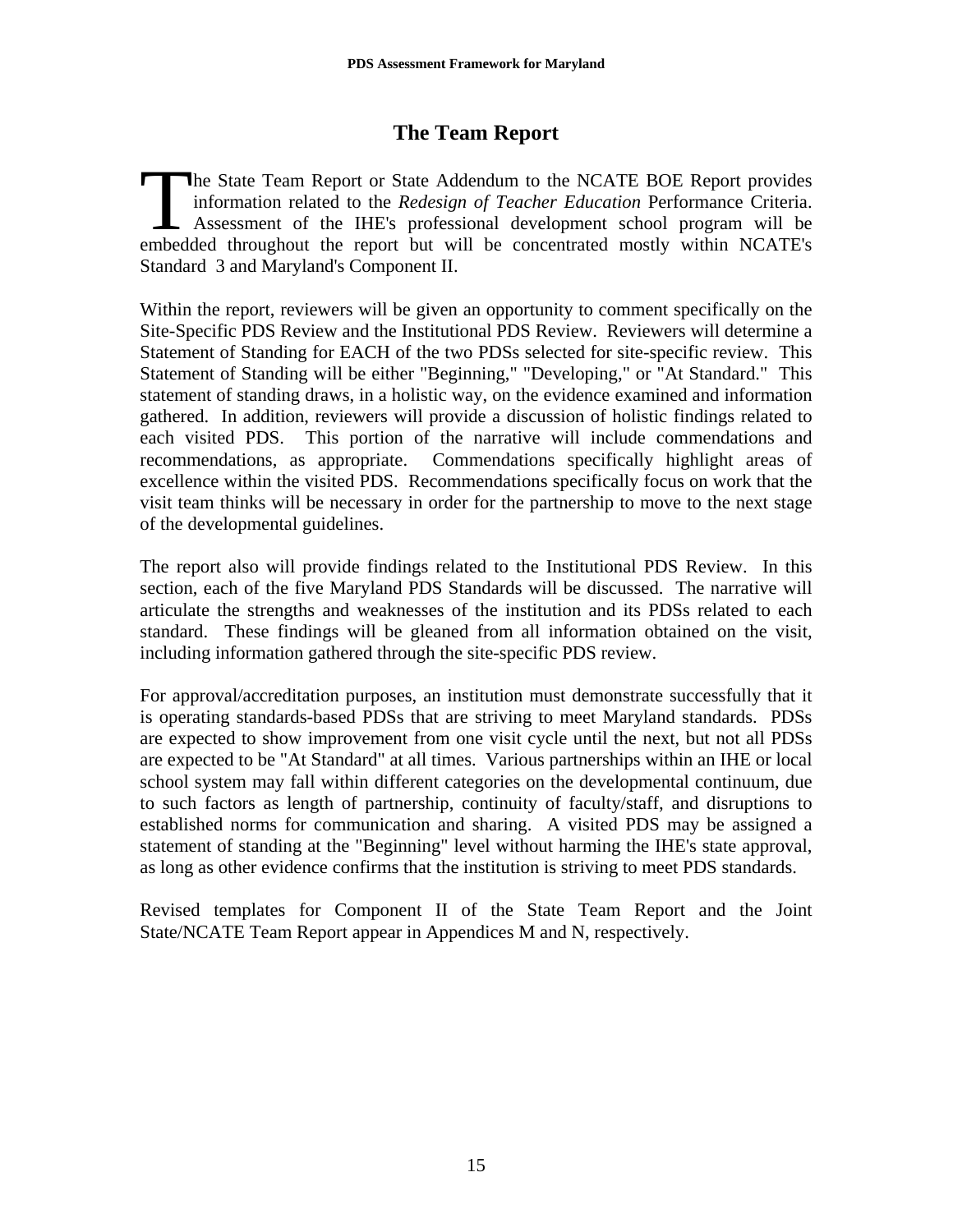# **Appendix A**

# **Standards for Maryland Professional Development Schools**

Adapted from: Draft Standards for Identifying and Supporting Quality Professional Development Schools (NCATE), and Common Understandings about Professional Development Schools (MD PDS Consortium)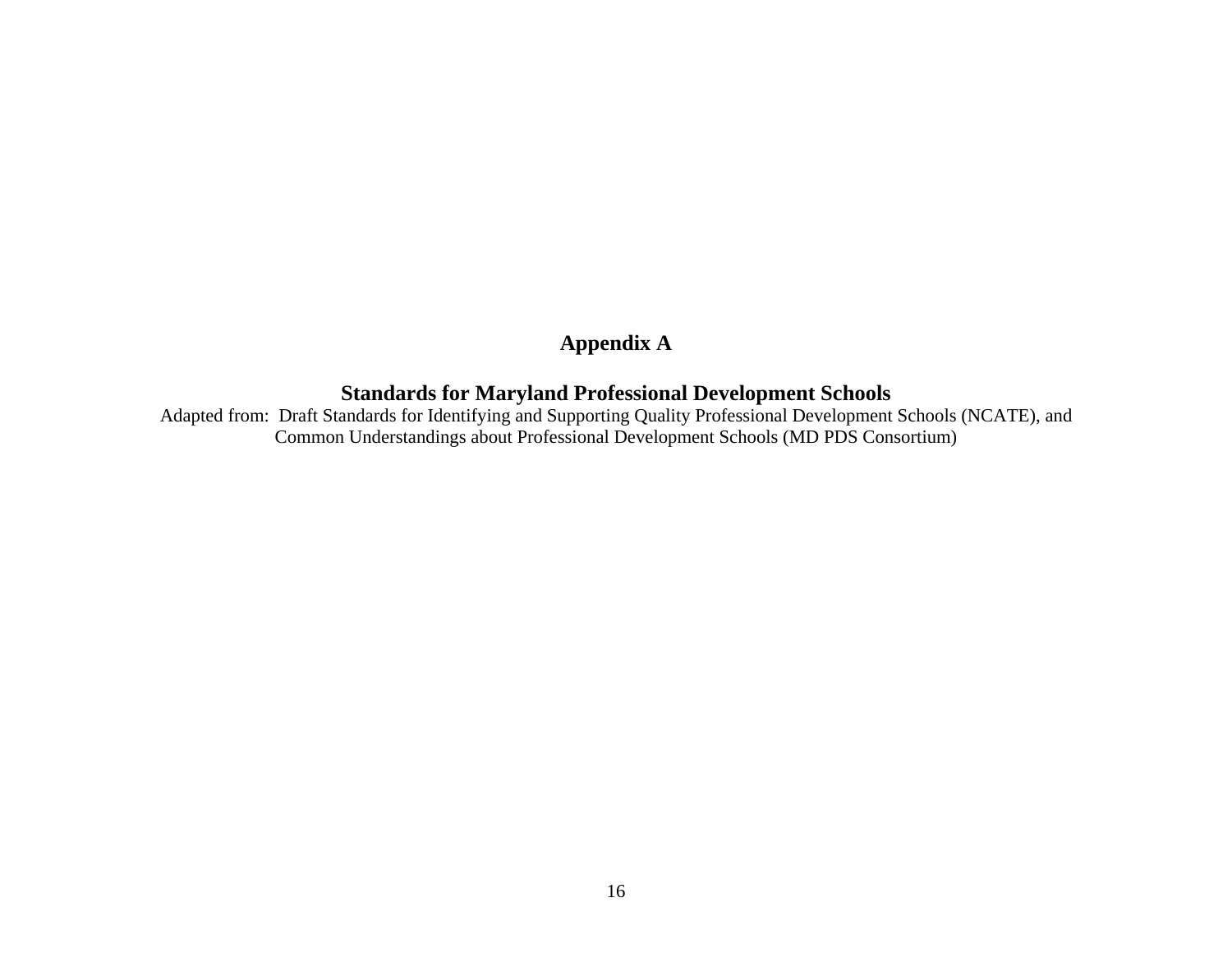### *Standards for Maryland Professional Development Schools*

| <b>Standards</b>                                                                                                                                                                                                                    |                                                                                                                                                                                                                                                                                                                                                                                                                                                              | <b>Components</b>                                                                                                                                                                                                                                                                                                                                                                                                                                                                                                                                       |                                                                                                                                                                                                                                                                                              |                                                                                                                                                                                                                                                                                                                                                                     |
|-------------------------------------------------------------------------------------------------------------------------------------------------------------------------------------------------------------------------------------|--------------------------------------------------------------------------------------------------------------------------------------------------------------------------------------------------------------------------------------------------------------------------------------------------------------------------------------------------------------------------------------------------------------------------------------------------------------|---------------------------------------------------------------------------------------------------------------------------------------------------------------------------------------------------------------------------------------------------------------------------------------------------------------------------------------------------------------------------------------------------------------------------------------------------------------------------------------------------------------------------------------------------------|----------------------------------------------------------------------------------------------------------------------------------------------------------------------------------------------------------------------------------------------------------------------------------------------|---------------------------------------------------------------------------------------------------------------------------------------------------------------------------------------------------------------------------------------------------------------------------------------------------------------------------------------------------------------------|
|                                                                                                                                                                                                                                     | <b>Teacher Preparation</b>                                                                                                                                                                                                                                                                                                                                                                                                                                   | <b>Continuing Professional Development</b>                                                                                                                                                                                                                                                                                                                                                                                                                                                                                                              | Research and Inquiry                                                                                                                                                                                                                                                                         | <b>Student Achievement</b>                                                                                                                                                                                                                                                                                                                                          |
| I. Learning Community<br>The PDS recognizes and<br>supports the distinct<br>learning needs of<br>faculty/staff, interns,<br>students, parents, and<br>community members.                                                            | a. PDS partners collaboratively integrate PreK-12<br>instructional content priorities in the teacher<br>education program and field-based experiences;<br>b. Interns engage in the full range of teacher<br>activities in the school community;<br>c. Interns are placed in cohorts and reflect on<br>learning experiences with their cohort peers and<br>IHE and school faculty.                                                                            | a. PDS partners collaboratively create,<br>conduct and participate in needs-based<br>professional development to improve<br>instruction and positively impact student<br>achievement:<br>b. PDS partners plan and participate in<br>activities where all school staff is encouraged<br>to support and interact with interns;<br>c. School and campus-based instructional<br>activities are informed by PDS experiences.                                                                                                                                 | a. PDS partners<br>collaboratively engage in<br>inquiry and/or action<br>research;<br>b. PDS partners disseminate<br>results of research/inquiry<br>activities.                                                                                                                              | a. IHE and school faculty model the use<br>of state/local learning outcomes and<br>assessments in coursework and field<br>experiences;<br>b. Interns demonstrate competency in<br>using specified learning outcomes and<br>assessments to plan, deliver and assess<br>instruction.                                                                                  |
| II. Collaboration<br>PDS partners work together<br>to carry out the<br>collaboratively defined<br>mission of the PDS.                                                                                                               | a. IHE and school faculty collaboratively plan and<br>implement curricula for interns to provide<br>authentic learning experiences;<br>b. PDS partners share responsibility for evaluating<br>interns:<br>c. PDS partners collaboratively meet the needs of<br>pre-service mentors;<br>d. IHE teacher education, arts and science, and<br>school faculty collaborate in planning and<br>implementing content-based learning experiences<br>for PDS partners. | a. PDS stakeholders collaborate to develop,<br>implement and monitor teacher education<br>across institutions;<br>b. IHE and school faculty engage in cross-<br>institutional staffing;<br>c. PDS partners identify and address<br>professional development needs of faculty<br>and interns;<br>d. PDS partners provide ongoing support for<br>all educators, including non-tenured and<br>provisionally certified teachers.                                                                                                                            | a. PDS partners<br>collaboratively examine the<br>action research/inquiry<br>process;<br>b. PDS partners identify the<br>research/inquiry agenda<br>based on the data-driven<br>needs of the PDS.                                                                                            | a. PDS partners use demographic and<br>performance data to modify instruction to<br>improve student achievement;<br>b. Representatives of PDS stakeholder<br>groups participate on the school<br>improvement team;<br>c. PDS partners collaborate to plan and<br>implement PreK-12 performance<br>assessments and use outcomes to guide<br>instructional decisions. |
| III. Accountability<br>The PDS accepts the<br>responsibility of and is<br>accountable for upholding<br>professional standards for<br>preparing and renewing<br>teachers in accordance with<br>the Redesign of Teacher<br>Education. | a. IHE and school faculty collaborate on the<br>development of intern performance assessments;<br>b. The teacher education program requires that<br>interns be assessed through a standards-based<br>portfolio;<br>c. PDS partners develop and implement a<br>collaborative agreement regarding exit standards<br>for interns:<br>d. IHE and school faculty solicit and use feedback<br>from interns to modify the teacher education<br>program.             | a. PDS partners assess the collaborative<br>professional development provided in the<br>PDS:<br>b. IHE and school faculty collaboratively<br>prepare to mentor and supervise interns;<br>c. PDS partners work together to meet one<br>another's professional development needs;<br>d. PDS partners recognize one another's<br>accomplishments.                                                                                                                                                                                                          | a. PDS partners collect,<br>analyze and use data for<br>program planning and<br>implementation;<br>b. PDS partners use results<br>of research and inquiry to<br>inform future practice within<br>the PDS.                                                                                    | a. PDS stakeholders assume<br>responsibility for improving PreK-12<br>student achievement:<br>b. PDS partners collaborate to determine<br>the impact of PDS on student<br>achievement.                                                                                                                                                                              |
| IV. Organization, Roles<br>and Resources<br>Partner institutions allocate<br>resources to support the<br>continuous improvement of<br>teaching and learning.                                                                        | a. PDS partners communicate regarding roles,<br>responsibilities and operating procedures and use<br>continuous feedback to improve the operation of<br>the PDS;<br>b. PDS partners share resources to support the<br>learning of PreK-12 students and PDS partners;<br>c. PDS partners seek and assess feedback<br>concerning PDS induction for interns and new<br>faculty, making changes as needed.                                                       | a. IHEs recognize and reward the PDS work<br>of IHE faculty and staff through organizational<br>structures and incentives that fully integrate<br>PDS work with the mission of the teacher<br>education program;<br>b. PDS stakeholders institutionalize<br>recognition and rewards for pre-service<br>mentors;<br>c. PDS partners use the PDS as a vehicle for<br>the recruitment and retention of teachers;<br>d. A Memorandum of Understanding signed<br>by PDS partners delineates the organization<br>of the PDS and the resources to be provided. | a. PDS partners model<br>professional ethics and<br>engage in substantive<br>examination of ethical issues<br>affecting research and<br>practice;<br>b. IHE and local school<br>system partners provide joint<br>resources to support<br>collaborative school-based<br>PDS research/inquiry. | a. PDS stakeholders examine the impact<br>of PDS on student achievement;<br>b. PDS partners use performance data in<br>strategic planning to design, implement,<br>evaluate and revise PDS policies, roles<br>and resources:<br>c. The IHE and school district<br>institutionalize resources to ensure the<br>continuity of the PDS.                                |
| V. Diversity and Equity<br>The PDS supports equitable<br>involvement of PreK-16<br>faculty/staff and interns to<br>support equitable outcomes<br>for diverse learners.                                                              | a. The IHE provides all interns equitable access to<br>an extensive internship of at least 100 days over<br>two consecutive semesters in a PDS;<br>b. Interns demonstrate skill in working with<br>diverse student, parent and staff populations;<br>c. Interns demonstrate the ability to work with<br>students with special needs and collaborate with<br>special educators.                                                                               | a. PDS partners provide equitable<br>opportunities for stakeholder participation in<br>PDS activities:<br>b. PDS partners participate in, assess and<br>refine training to support knowledge, skills and<br>dispositions surrounding equity issues;<br>c. PDS partners represent diverse<br>backgrounds.                                                                                                                                                                                                                                                | a. PDS partners plan and<br>conduct action<br>research/inguiry with<br>attention to issues of equity;<br>b. PDS partners disseminate<br>research findings related to<br>student equity and use these<br>for program improvement.                                                             | a. PDS partners work with parents and<br>community members in support of<br>student learning;<br>b. PDS partners collaborate to ensure<br>that all education is multicultural;<br>c. PDS partners focus on meeting the<br>needs of diverse learners to eliminate<br>achievement gaps.                                                                               |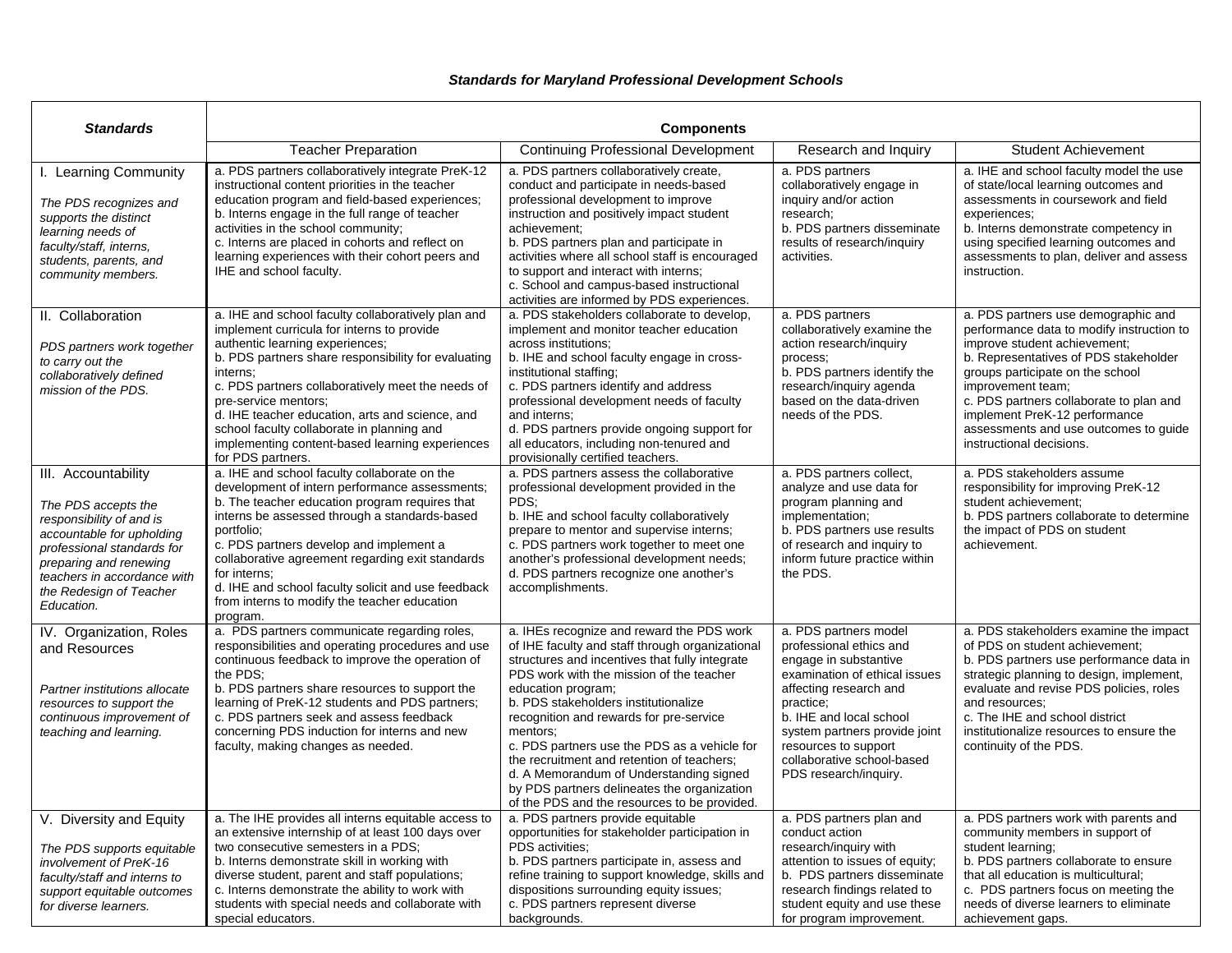# **Appendix B**

# **Developmental Guidelines for Maryland Professional Development Schools**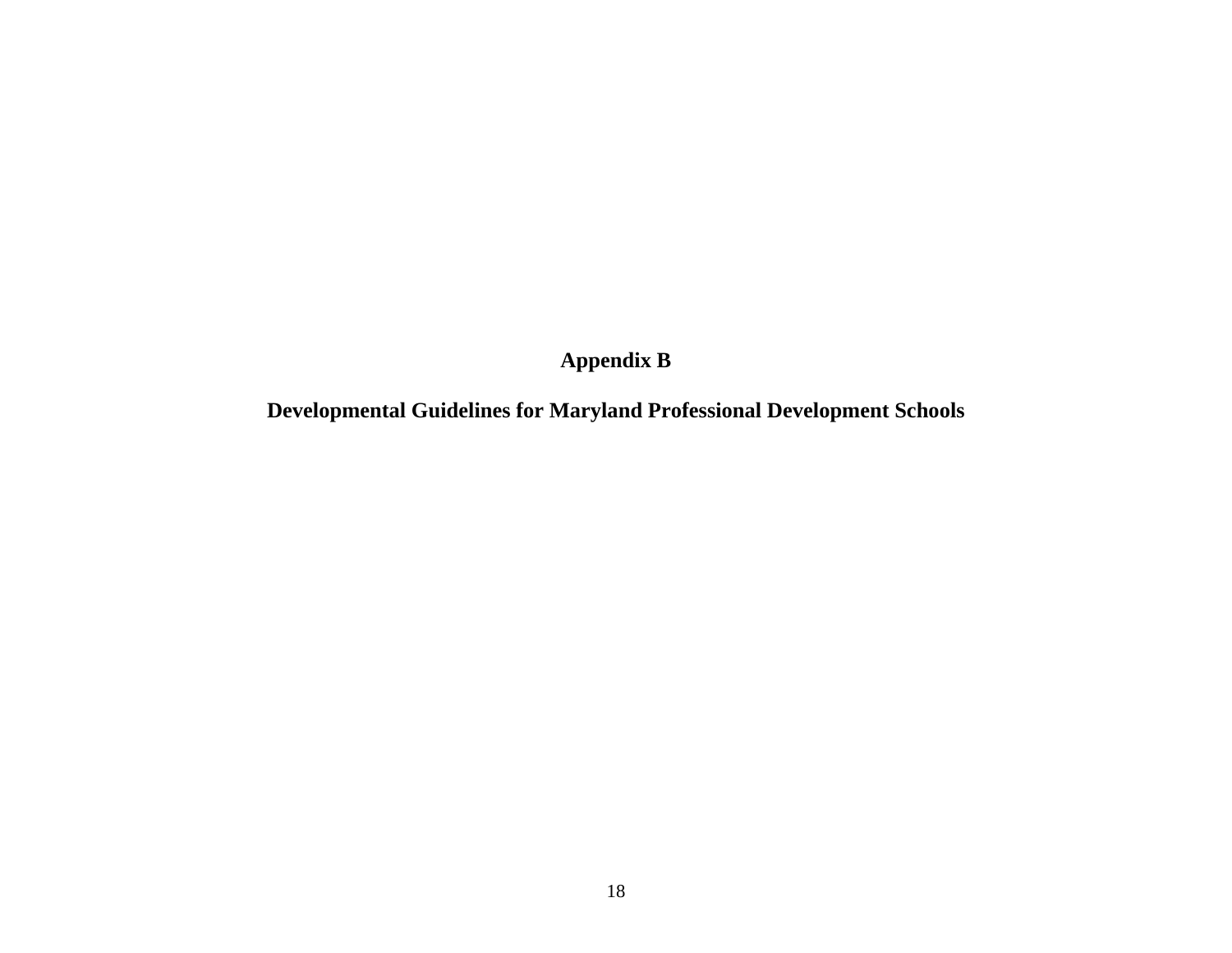### **Standard I: Learning Community Teacher Preparation Developmental Guidelines**

| <b>Beginning</b>                                                                                                                                                | <b>Developing</b>                                                                                                                                                     | <b>At Standard</b>                                                                                                                                         |
|-----------------------------------------------------------------------------------------------------------------------------------------------------------------|-----------------------------------------------------------------------------------------------------------------------------------------------------------------------|------------------------------------------------------------------------------------------------------------------------------------------------------------|
| <b>Teacher education program reflects PreK-12</b><br>А.<br>instructional content priorities.                                                                    | Teacher education program and field-based<br>A.<br>experiences reflect PreK-12 instructional content<br>priorities.                                                   | PDS partners collaboratively integrate PreK-12 instructional<br>А.<br>content priorities in the teacher education program and field-<br>based experiences. |
| <b>B1.</b> IHE and school faculty/staff discuss ways to involve<br>interns in school/community activities within the<br>PDS.                                    | <b>B1.</b> IHE and school faculty/staff provide on-going<br>opportunities for interns to participate in<br>school/community activities.                               | B1. IHE and school faculty/staff ensure interns' active<br>participation in school and community-related projects.                                         |
| B2. Interns observe, implement and analyze standards-<br>based teaching practices during the extensive<br>internship.                                           | B2. Interns observe, implement, analyze and assess<br>standards-based teaching practices during the<br>extensive internship.                                          | B2. Interns observe, implement, analyze and refine standards-<br>based teaching practices during the extensive internship.                                 |
| C1. IHE and school faculty communicate regarding the<br>facilitation of reflection concerning the integration of<br>theoretical models with classroom practice. | C1. IHE and school faculty facilitate reflection by<br>collaborating to provide learning experiences that<br>integrate theoretical models with classroom<br>practice. | C1. PDS partners facilitate reflection by collaborating to provide<br>learning experiences that integrate theoretical models with<br>classroom practice.   |
| C2. Interns engage in reflection with their cohort<br>members.                                                                                                  | C2. Interns, pre-service mentors and IHE faculty<br>engage in reflection with one another.                                                                            | C2. PDS partners engage in reflection with one another.                                                                                                    |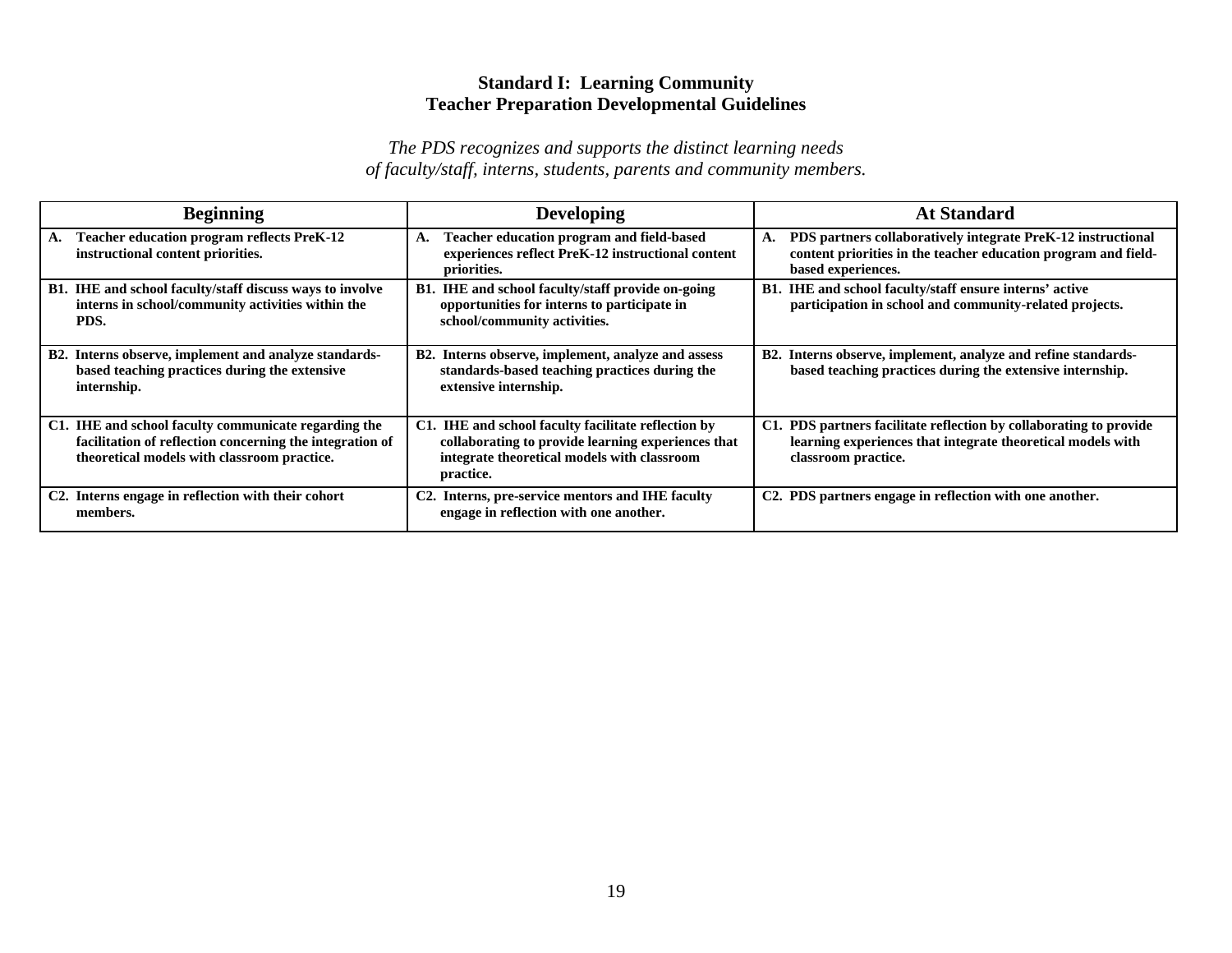# **Standard I: Learning Community Continuing Professional Development Developmental Guidelines**

| <b>Beginning</b>                                                                                                | <b>Developing</b>                                                                                                            | <b>At Standard</b>                                                                                                                                                                  |
|-----------------------------------------------------------------------------------------------------------------|------------------------------------------------------------------------------------------------------------------------------|-------------------------------------------------------------------------------------------------------------------------------------------------------------------------------------|
| A. PDS partners support shared learning to improve<br>instruction and positively impact student<br>achievement. | PDS partners participate in professional development to<br>improve instruction and positively impact student<br>achievement. | A. PDS partners collaboratively create, conduct, and<br>participate in needs-based professional development to<br>improve instruction and positively impact student<br>achievement. |
| B. PDS partners plan a variety of opportunities for all<br>school staff to support and interact with interns.   | B. PDS partners provide a variety of opportunities for all<br>school staff to support and interact with interns.             | B. PDS partners plan and participate in activities where all<br>school staff is encouraged to support and interact with<br>interns.                                                 |
| C1. PDS partners envision the PDS as an instrument<br>for school and IHE improvement.                           | C1. PDS partners guide school and IHE improvement<br>through strategic planning.                                             | C1. PDS partners collaboratively implement changes at the<br>school and IHE as an outgrowth of strategic planning.                                                                  |
| C <sub>2</sub> . IHE and school faculty support the use of<br>research-based practices to improve instruction.  | C2. IHE and school faculty model research-based practice for<br>interns.                                                     | C2. PDS partners apply research-based best practices to<br>improve instruction.                                                                                                     |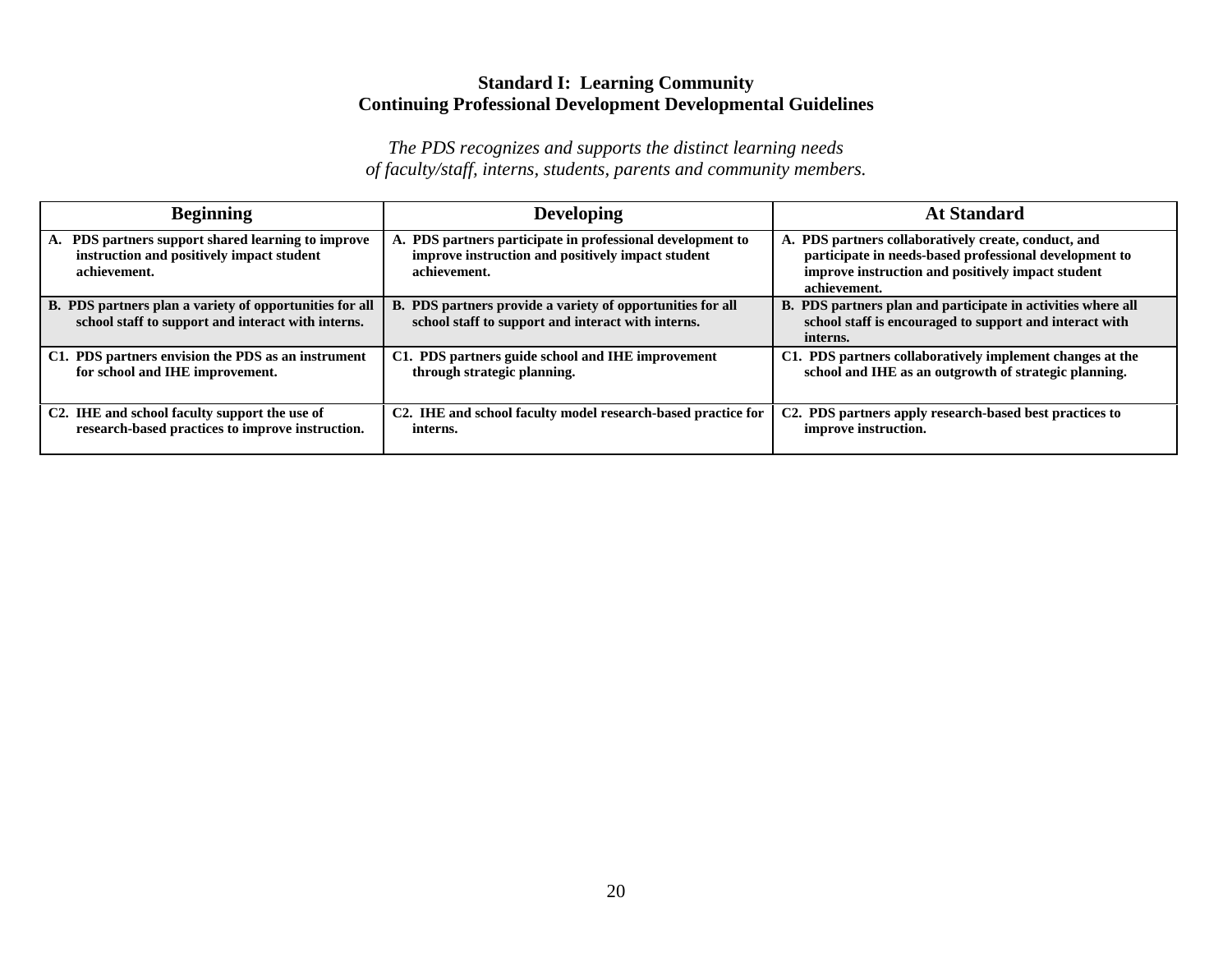# **Standard I: Learning Community Research and Inquiry Developmental Guidelines**

| <b>Beginning</b>                                                                                                  | <b>Developing</b>                                                     | <b>At Standard</b>                                                           |
|-------------------------------------------------------------------------------------------------------------------|-----------------------------------------------------------------------|------------------------------------------------------------------------------|
| A. PDS partners support action research and other forms of<br>inquiry as valuable tools in improving instruction. | Interns engage in reflective inquiry and/or action<br>A.<br>research. | A. PDS partners collaboratively engage in inquiry and/or<br>action research. |
| B. IHE faculty, pre-service mentors and interns discuss<br>results of research/inquiry activities.                | B. PDS partners discuss results of research/inquiry<br>activities.    | B. PDS partners disseminate results of research/inquiry<br>activities.       |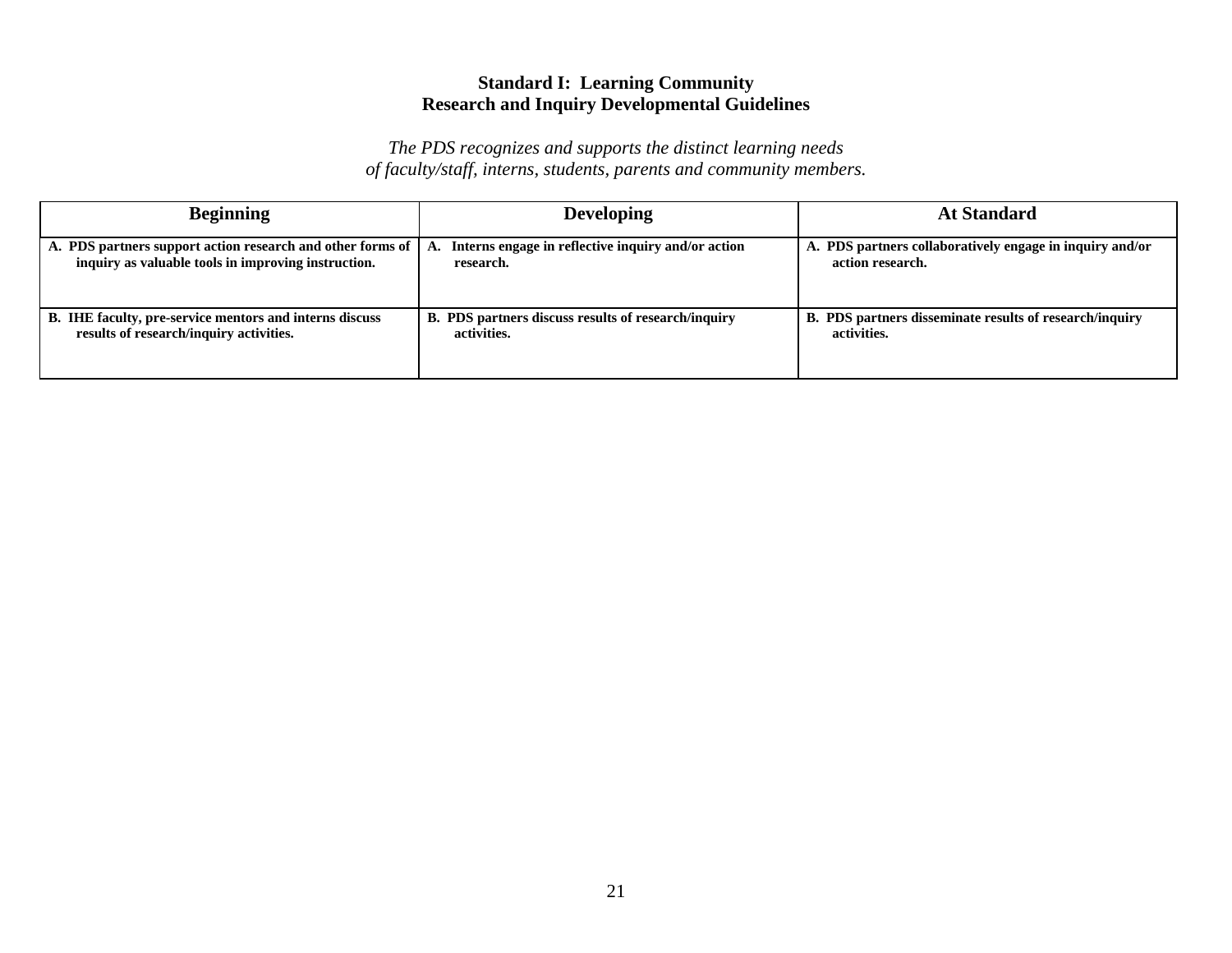# **Standard I: Learning Community Student Achievement Developmental Guidelines**

| <b>Beginning</b>                                                                                               | <b>Developing</b>                                                                                                                              | <b>At Standard</b>                                                                                                                    |
|----------------------------------------------------------------------------------------------------------------|------------------------------------------------------------------------------------------------------------------------------------------------|---------------------------------------------------------------------------------------------------------------------------------------|
| A. Pre-service mentors model the use of specified learning<br>outcomes and assessments in field experiences.   | A. IHE faculty and pre-service mentors model the use of<br>specified learning outcomes and assessments in<br>coursework and field experiences. | A. IHE and school faculty model the use of state/local<br>learning outcomes and assessments in coursework and<br>field experiences.   |
| B. Interns demonstrate competency in using specified<br>learning outcomes and assessments to plan instruction. | B. Interns demonstrate competency in using specified<br>learning outcomes and assessments to plan and deliver<br>instruction.                  | B. Interns demonstrate competency in using specified<br>learning outcomes and assessments to plan, deliver and<br>assess instruction. |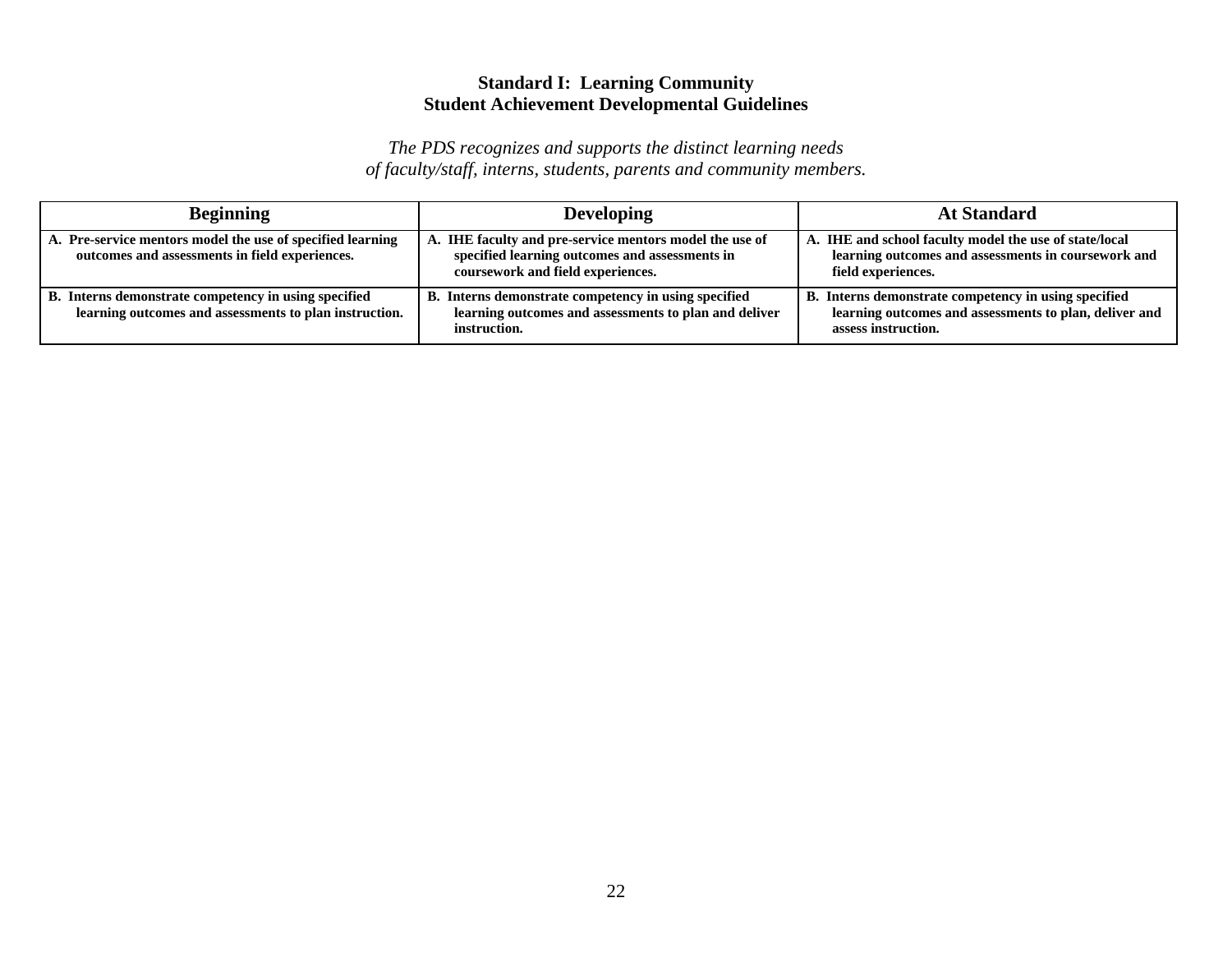### **Standard II: Collaboration Teacher Preparation Developmental Guidelines**

| <b>Beginning</b>                                                                                 | <b>Developing</b>                                                                                                                            | <b>At Standard</b>                                                                                                                                                                                                |
|--------------------------------------------------------------------------------------------------|----------------------------------------------------------------------------------------------------------------------------------------------|-------------------------------------------------------------------------------------------------------------------------------------------------------------------------------------------------------------------|
| IHE faculty communicates course content to pre-<br>А.<br>service mentors.                        | IHE faculty and pre-service mentors collaborate to<br>А.<br>provide authentic learning experiences for interns.                              | A. IHE and school faculty collaboratively plan and<br>implement curricula for interns to provide authentic<br>learning experiences.                                                                               |
| B1. IHE faculty share standards-based intern assessment<br>instruments with pre-service mentors. | B1. IHE faculty and pre-service mentors share a common<br>understanding regarding the use of standards-based<br>intern assessments.          | B1. IHE and school faculty use collaboratively refined<br>standards-based intern assessment instruments.                                                                                                          |
| B2. Pre-service mentors evaluate interns weekly.                                                 | B2. Pre-service mentors evaluate intern performance<br>several times each week.                                                              | B2. Pre-service mentors provide verbal and/or written<br>feedback to interns on a daily basis.                                                                                                                    |
| B3. IHE supervisor conducts scheduled observations of<br>interns.                                | B3. Scheduled observations provide the pre-service mentor,<br>supervisor, and intern a reference for discussion of the<br>intern's progress. | B3. Scheduled observations and three-way conferences<br>provide the pre-service mentor, supervisor, and intern a<br>reference for discussion of the intern's progress.                                            |
| C1. IHE communicates minimum criteria for selecting<br>teachers as pre-service mentors.          | C1. IHE and school representatives have developed criteria<br>for selecting teachers as pre-service mentors.                                 | C1. IHE and school representatives implement criteria for<br>selecting accomplished teachers as pre-service mentors<br>and a procedure for making intern/pre-service mentor<br>pairings.                          |
| C2. IHE and school faculty develop strategies to determine<br>pre-service mentor effectiveness.  | C2. IHE and school faculty collaborate to develop and<br>implement strategies to determine pre-service mentor<br>effectiveness.              | C2. IHE and school faculty collaborate to develop,<br>implement, and assess strategies to determine pre-<br>service mentor effectiveness and refine training to meet<br>the needs of pre-service mentor teachers. |
| D. IHE arts and science faculty participate in PDS<br>planning.                                  | D. IHE arts and science and school faculty collaborate in<br>planning content-based learning experiences for teacher<br>education programs.  | D. IHE teacher education, arts and science, and school<br>faculty collaborate in planning and implementing<br>content-based learning experiences for PDS partners.                                                |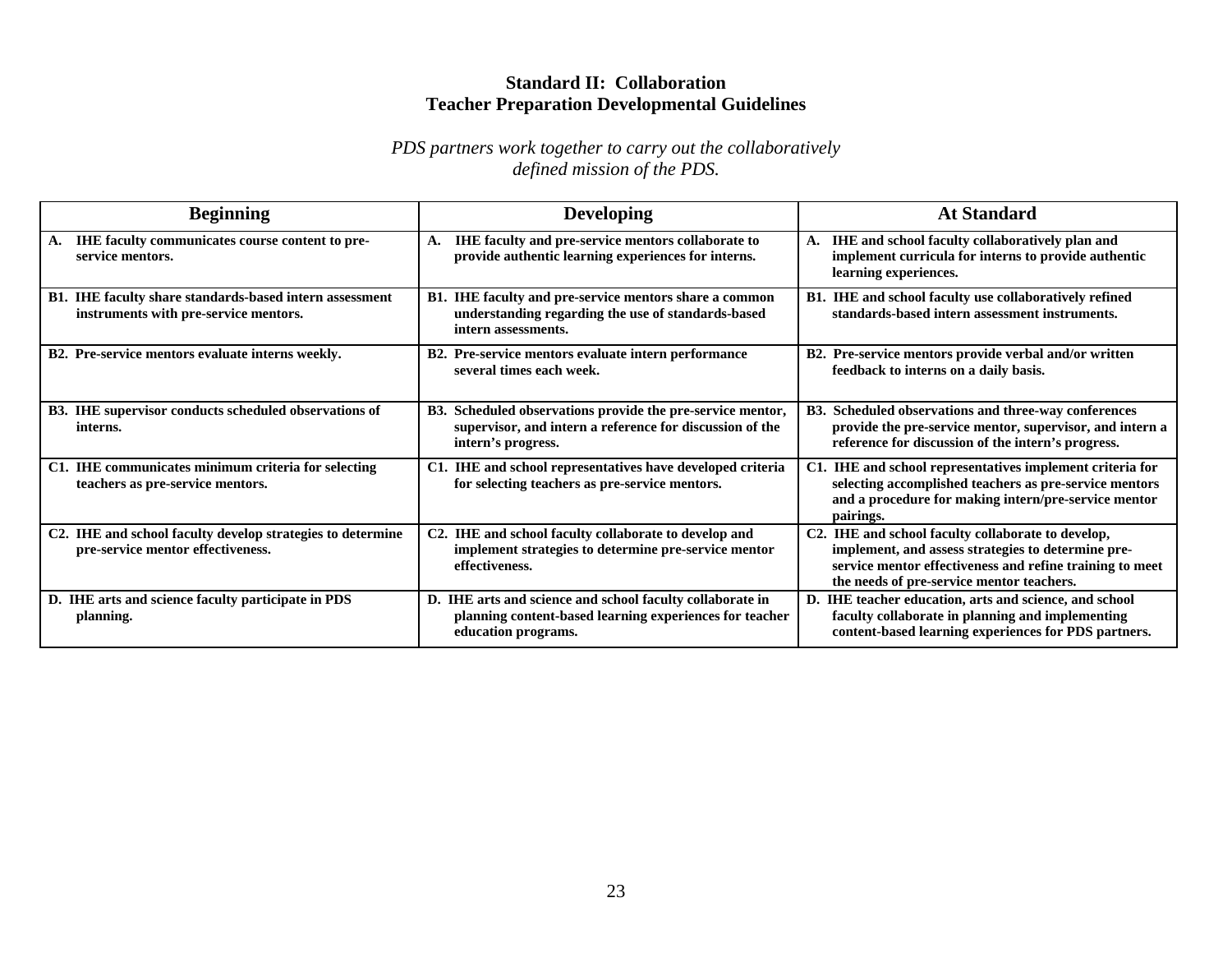### **Standard II: Collaboration Continuing Professional Development Developmental Guidelines**

| <b>Beginning</b>                                                                                                                                                           | <b>Developing</b>                                                                                                                                         | <b>At Standard</b>                                                                                                                                                                                                 |
|----------------------------------------------------------------------------------------------------------------------------------------------------------------------------|-----------------------------------------------------------------------------------------------------------------------------------------------------------|--------------------------------------------------------------------------------------------------------------------------------------------------------------------------------------------------------------------|
| <b>IHE faculty and pre-service mentors collaborate</b><br>A.<br>to implement teacher education.                                                                            | PDS partners collaborate to implement and monitor<br>A.<br>teacher education across institutions.                                                         | PDS stakeholders collaborate to develop, implement and<br><b>A.</b><br>monitor teacher education across institutions.                                                                                              |
| PDS partners engage in dialogue regarding the job<br>В.<br>skills and characteristics needed for PDS<br>participation.                                                     | PDS partners solicit input from one another<br>В.<br>regarding hiring decisions at one another's<br>institutions.                                         | <b>B.</b><br>IHE and school faculty engage in cross-institutional staffing<br>(adjunct faculty, co-instructional positions, co-funded<br>positions, etc.).                                                         |
| C1. PDS partners collaborate to determine<br>professional development needs.                                                                                               | C1. PDS partners plan activities to address identified<br>professional development needs.                                                                 | C1. PDS partners determine professional development needs, plan<br>professional development activities to meet those needs,<br>implement activities and assess the effectiveness of the<br>implemented activities. |
| C2. PDS partners identify content/curriculum-based<br>needs of school faculty and interns.                                                                                 | PDS partners plan and participate in<br>C <sub>2</sub> .<br>content/curriculum-based workshops to address<br>identified needs.                            | Teacher education, arts and sciences, school faculty, and<br>C2.<br>interns participate in content/curriculum-based workshops to<br>address identified needs.                                                      |
| D. IHE and school faculty and administrators identify<br>professional development needs of all educators<br>including non-tenured and provisionally certified<br>teachers. | D. IHE and school faculty and administrators provide<br>ongoing support for all educators including non-<br>tenured and provisionally certified teachers. | D. PDS partners provide ongoing support for all educators,<br>including non-tenured and provisionally certified teachers.                                                                                          |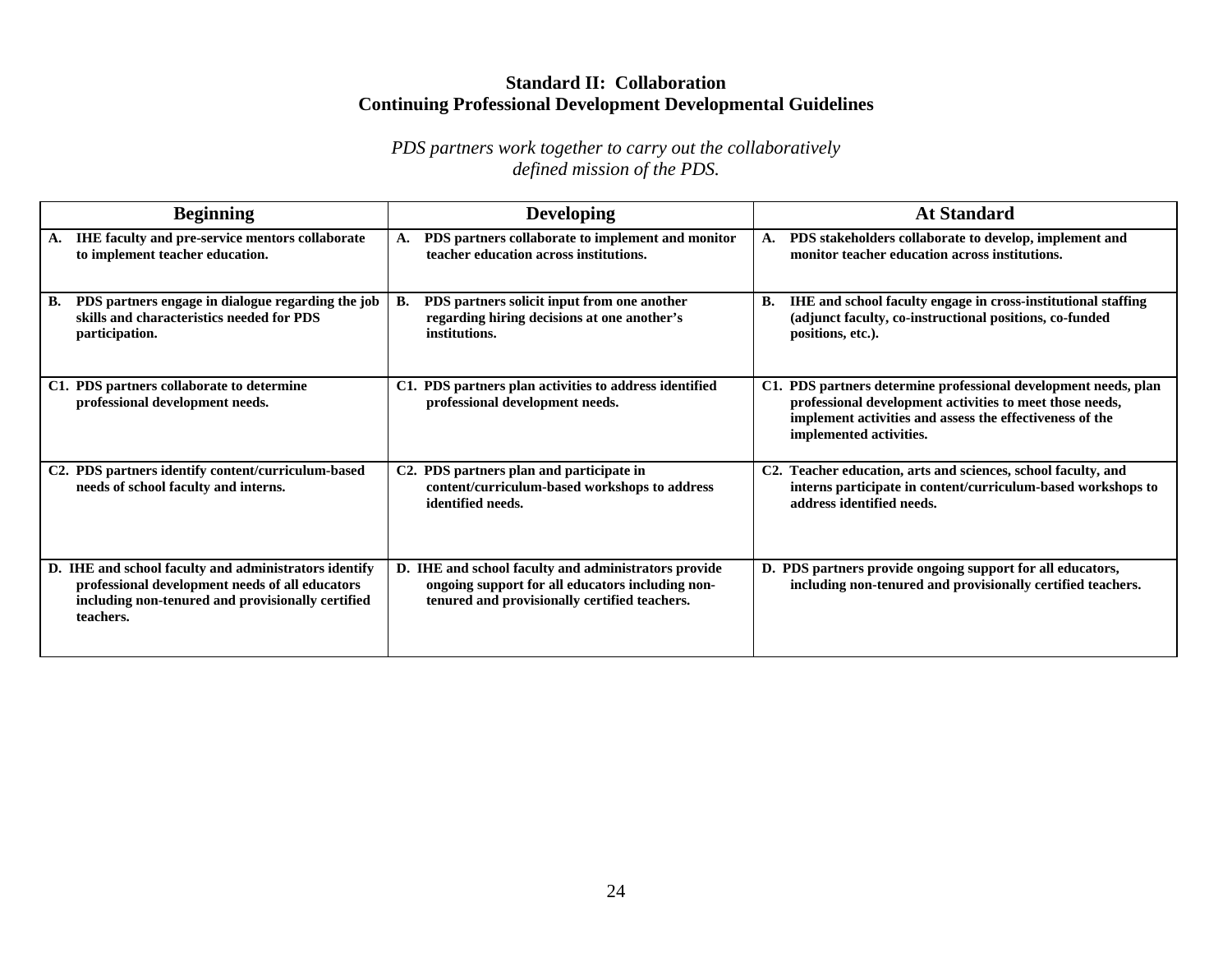### **Standard II: Collaboration Research and Inquiry Developmental Guidelines**

| <b>Beginning</b>                                                                                                    | <b>Developing</b>                                                                                              | <b>At Standard</b>                                                                                 |
|---------------------------------------------------------------------------------------------------------------------|----------------------------------------------------------------------------------------------------------------|----------------------------------------------------------------------------------------------------|
| A. IHE provides information to pre-service mentors<br>and interns regarding the action research/inquiry<br>process. | A. IHE provides information to school faculty and<br>interns regarding the action research/inquiry<br>process. | A. PDS partners collaboratively examine the action research/inquiry<br>process.                    |
| B. School faculty and/or interns identify the<br>research/inquiry agenda.                                           | B. School faculty and interns identify the<br>research/inquiry agenda.                                         | B. PDS partners identify the research/inquiry agenda based on the<br>data-driven needs of the PDS. |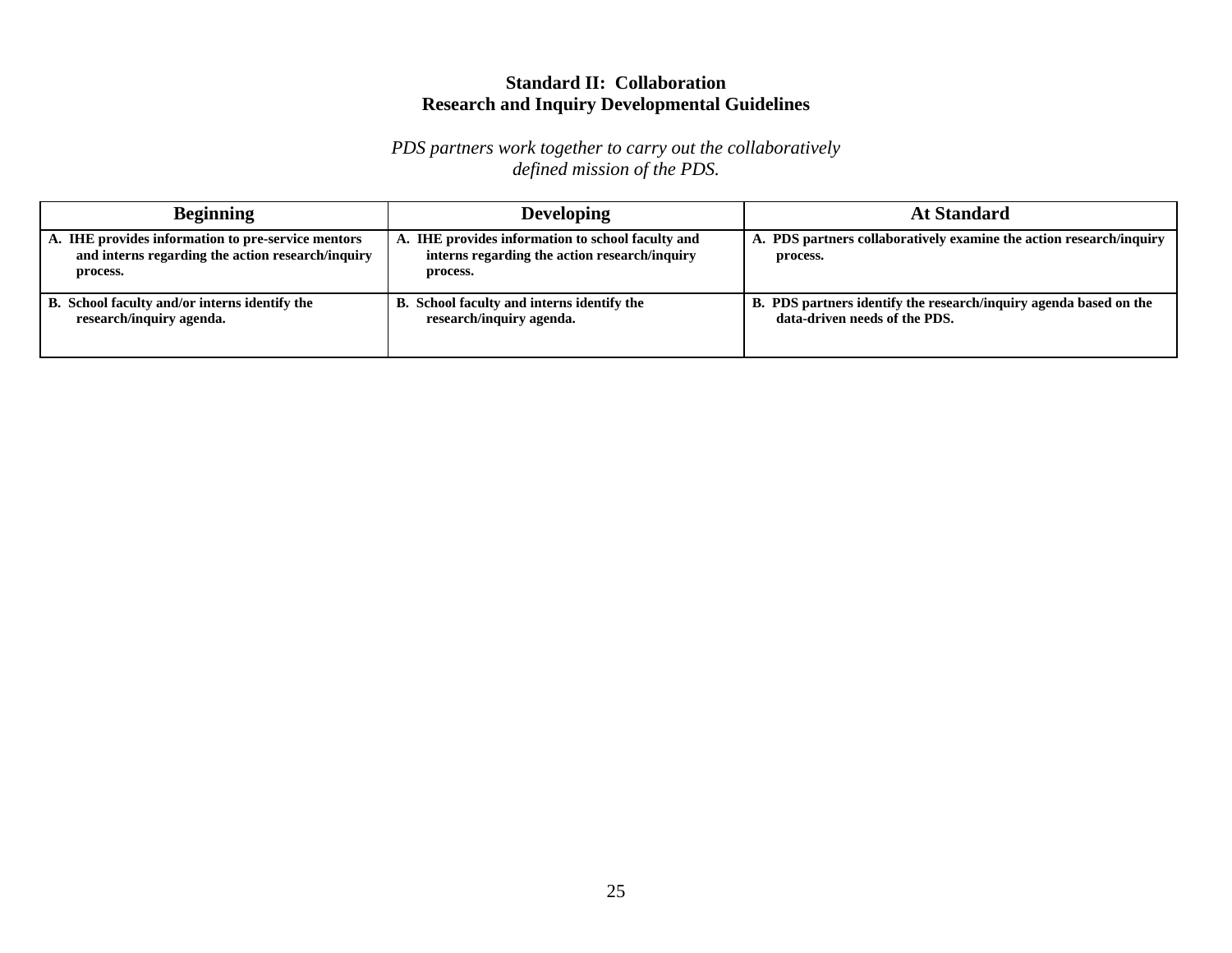### **Standard II: Collaboration Student Achievement Developmental Guidelines**

| <b>Beginning</b>                                                                                                               | <b>Developing</b>                                                                                                                                      | <b>At Standard</b>                                                                                                                             |
|--------------------------------------------------------------------------------------------------------------------------------|--------------------------------------------------------------------------------------------------------------------------------------------------------|------------------------------------------------------------------------------------------------------------------------------------------------|
| PDS partners use demographic and performance data<br>А.<br>to identify student achievement needs.                              | PDS partners use demographic and performance data<br>to identify student achievement needs and collaborate<br>to plan instruction to meet those needs. | PDS partners use demographic and performance data<br>to modify instruction to improve student achievement.                                     |
| School faculty participate on the school improvement<br>В.<br>team. The school improvement plan is shared with IHE<br>faculty. | Representatives of IHE and school faculty participate<br>В.<br>on the school improvement team.                                                         | Representatives of PDS stakeholder groups participate<br>В.<br>on the school improvement team.                                                 |
| Pre-service mentors and interns collaborate to plan<br>PreK-12 performance assessments.                                        | $\mathbf{C}$ .<br>School faculty and interns collaborate to plan and<br>implement PreK-12 performance assessments.                                     | PDS partners collaborate to plan and implement PreK-<br>C.<br>12 performance assessments and use outcomes to guide<br>instructional decisions. |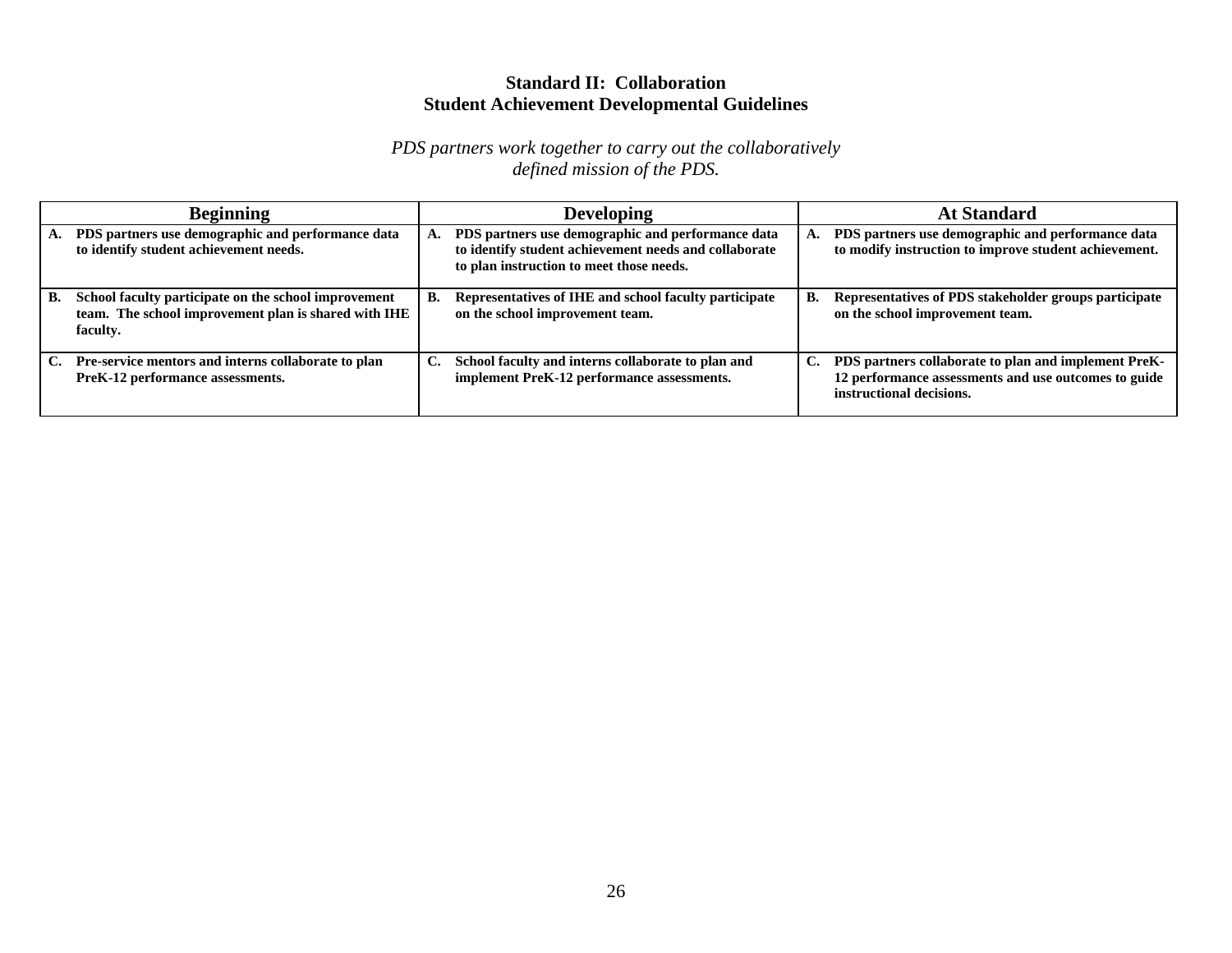### **Standard III: Accountability Teacher Preparation Developmental Guidelines**

| <b>Beginning</b>                                                                                                 | <b>Developing</b>                                                                                                               | <b>At Standard</b>                                                                                                                            |
|------------------------------------------------------------------------------------------------------------------|---------------------------------------------------------------------------------------------------------------------------------|-----------------------------------------------------------------------------------------------------------------------------------------------|
| A1. IHE and school faculty discuss formative and<br>summative standards-based intern performance<br>assessments. | A1. IHE and school faculty agree on the design of formative<br>and summative standards-based intern performance<br>assessments. | A1. IHE and school faculty collaboratively refine and<br>implement formative and summative standards-based<br>intern performance assessments. |
| A2. IHE and school faculty discuss rubrics for intern<br>performance assessments.                                | A2. IHE and school faculty agree on rubrics for intern<br>performance assessments.                                              | A2. IHE and school faculty collaboratively refine and<br>implement rubrics for standards-based intern<br>performance assessments.             |
| B1. Interns develop professional portfolios.                                                                     | B1. Interns develop professional portfolios that are based<br>on INTASC, EDoT, or other recognized professional<br>standards.   | B1. Interns develop professional portfolios that<br>demonstrate mastery of INTASC, EDoT, or other<br>recognized professional standards.       |
| B2. IHE and school faculty assess intern performance.                                                            | B2. IHE and school faculty assess intern portfolios and<br>performance.                                                         | B2. IHE and school faculty collaboratively assess intern<br>portfolios and performance using standards-based<br>scoring tools/rubrics.        |
| C. PDS partners understand the exit standards for interns.                                                       | C. IHE and school faculty develop a collaborative<br>agreement regarding the exit standards for interns.                        | C. PDS partners develop and implement a collaborative<br>agreement regarding exit standards for interns.                                      |
| D. IHE faculty and pre-service mentors solicit feedback<br>from interns.                                         | D. IHE faculty and pre-service mentors solicit and<br>incorporate feedback from interns.                                        | D. IHE and school faculty solicit and use feedback from<br>interns to modify the teacher education program.                                   |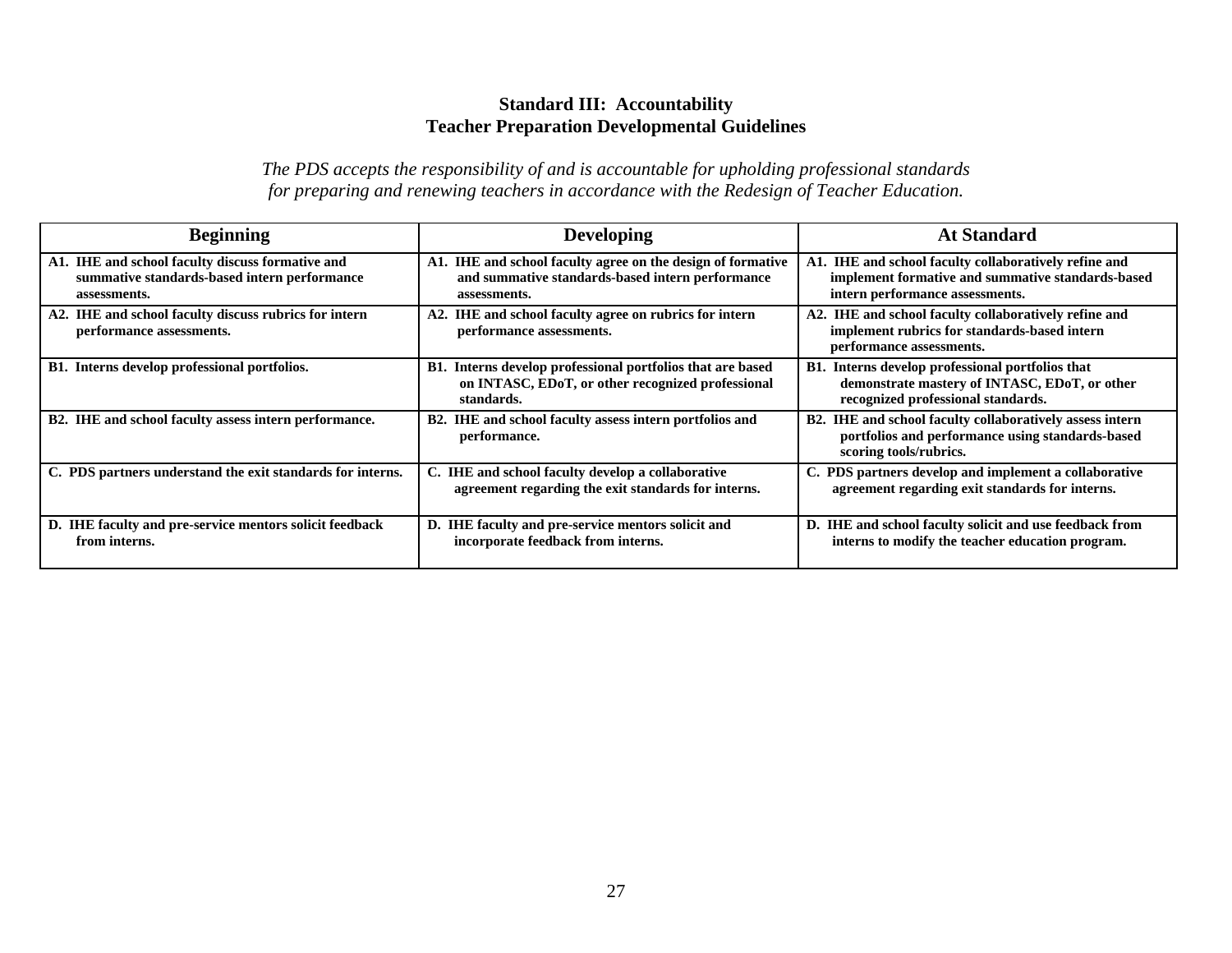### **Standard III: Accountability Continuing Professional Development Developmental Guidelines**

| <b>Beginning</b>                                                                                                                                       | <b>Developing</b>                                                                                                           | <b>At Standard</b>                                                                                                                    |
|--------------------------------------------------------------------------------------------------------------------------------------------------------|-----------------------------------------------------------------------------------------------------------------------------|---------------------------------------------------------------------------------------------------------------------------------------|
| <b>IHE</b> and school faculty design assessments of the<br>А.<br>collaborative professional development provided in<br>the PDS.                        | A. IHE and school faculty assess the collaborative<br>professional development provided in the PDS.                         | A. PDS partners assess the collaborative professional<br>development provided in the PDS.                                             |
| <b>B1.</b> IHE supervisors and pre-service mentors<br>participate in training sessions to prepare for<br>mentoring, coaching, and supervising interns. | B1. IHE and school faculty participate in training sessions to<br>prepare for mentoring, coaching, and supervising interns. | <b>B1.</b> IHE and school faculty participate in ongoing training<br>sessions to prepare for mentoring, coaching, and<br>supervising. |
| <b>B2.</b> A structure exists to facilitate communication<br>between pre-service mentors and IHE supervisors.                                          | B2. Pre-service mentors and IHE supervisors communicate<br>regularly with one another.                                      | B2. Pre-service mentors and IHE supervisors provide mutual<br>and reciprocal feedback to one another.                                 |
| C. Procedures exist for PDS partners to determine one<br>another's professional development needs.                                                     | C. PDS partners collaborate to determine one another's<br>professional development needs.                                   | C. PDS partners work together to meet one another's<br>professional development needs.                                                |
| D. PDS structure offers an opportunity for PDS<br>partners to recognize one another's<br>accomplishments.                                              | D. IHE and school faculty recognize the accomplishments of<br>interns.                                                      | D. PDS partners recognize one another's accomplishments.                                                                              |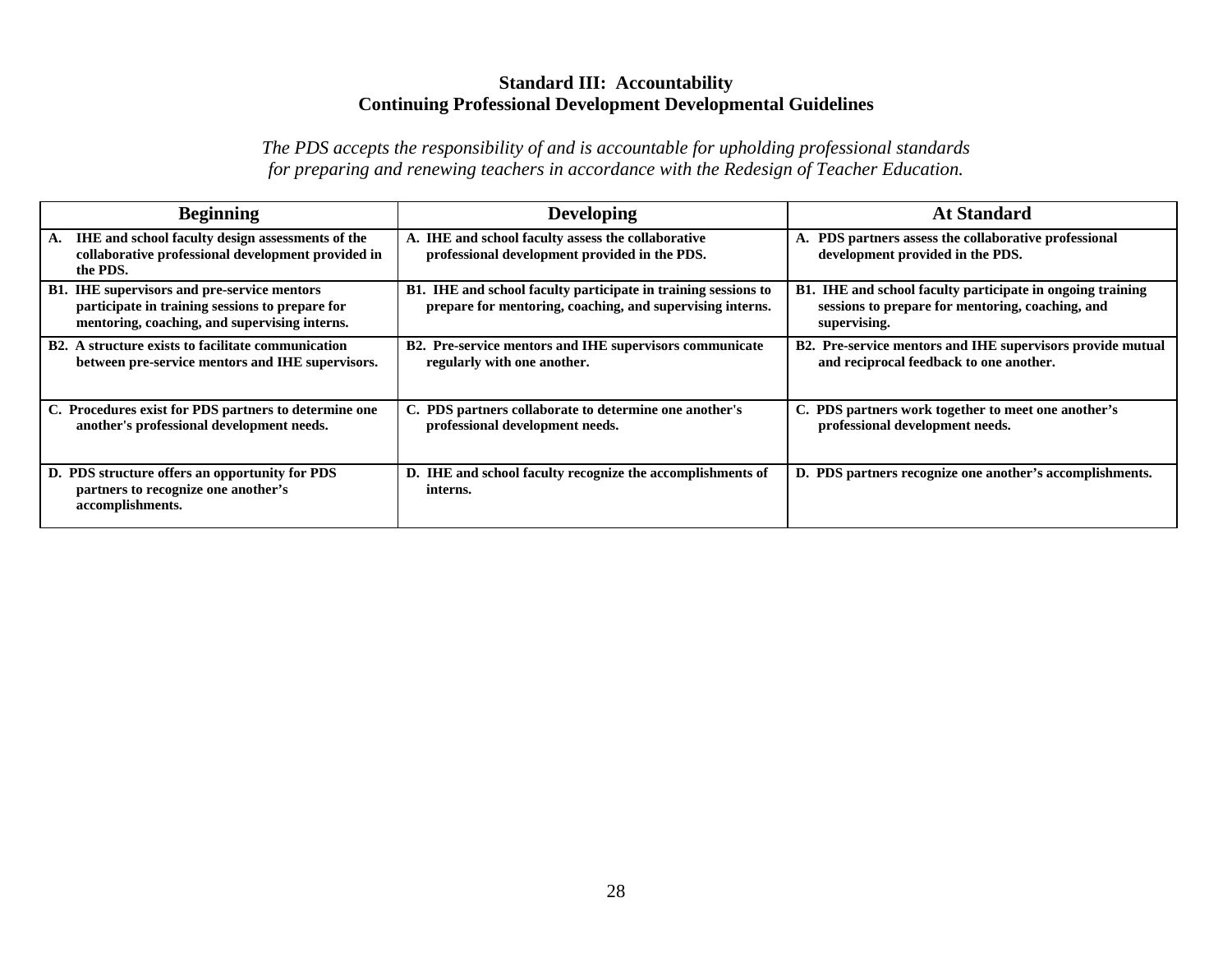### **Standard III: Accountability Research and Inquiry Developmental Guidelines**

| <b>Beginning</b>                                                                                                 | <b>Developing</b>                                                                                          | At Standard                                                                                                                                  |
|------------------------------------------------------------------------------------------------------------------|------------------------------------------------------------------------------------------------------------|----------------------------------------------------------------------------------------------------------------------------------------------|
| A1. A structure exists for IHE and school faculty to<br>communicate about program assessment and<br>improvement. | A1. IHE and school faculty periodically discuss program<br>assessment and improvement.                     | A1. IHE and school faculty collaboratively develop assessments<br>and feedback tools to be used for PDS program planning<br>and improvement. |
| A2. Intern, school and IHE assessment and<br>feedback data is collected.                                         | A2. PDS partners review and analyze intern, school, and IHE<br>assessment and feedback data.               | A2. PDS partners review intern, school and IHE assessment and<br>feedback data and modify the program to address identified<br>needs.        |
| B. PDS partners value the results of research and<br>inquiry for school improvement.                             | B. PDS partners examine results of research and inquiry and<br>discuss the implications of these findings. | B. PDS partners use results of research and inquiry to inform<br>future practice within the PDS.                                             |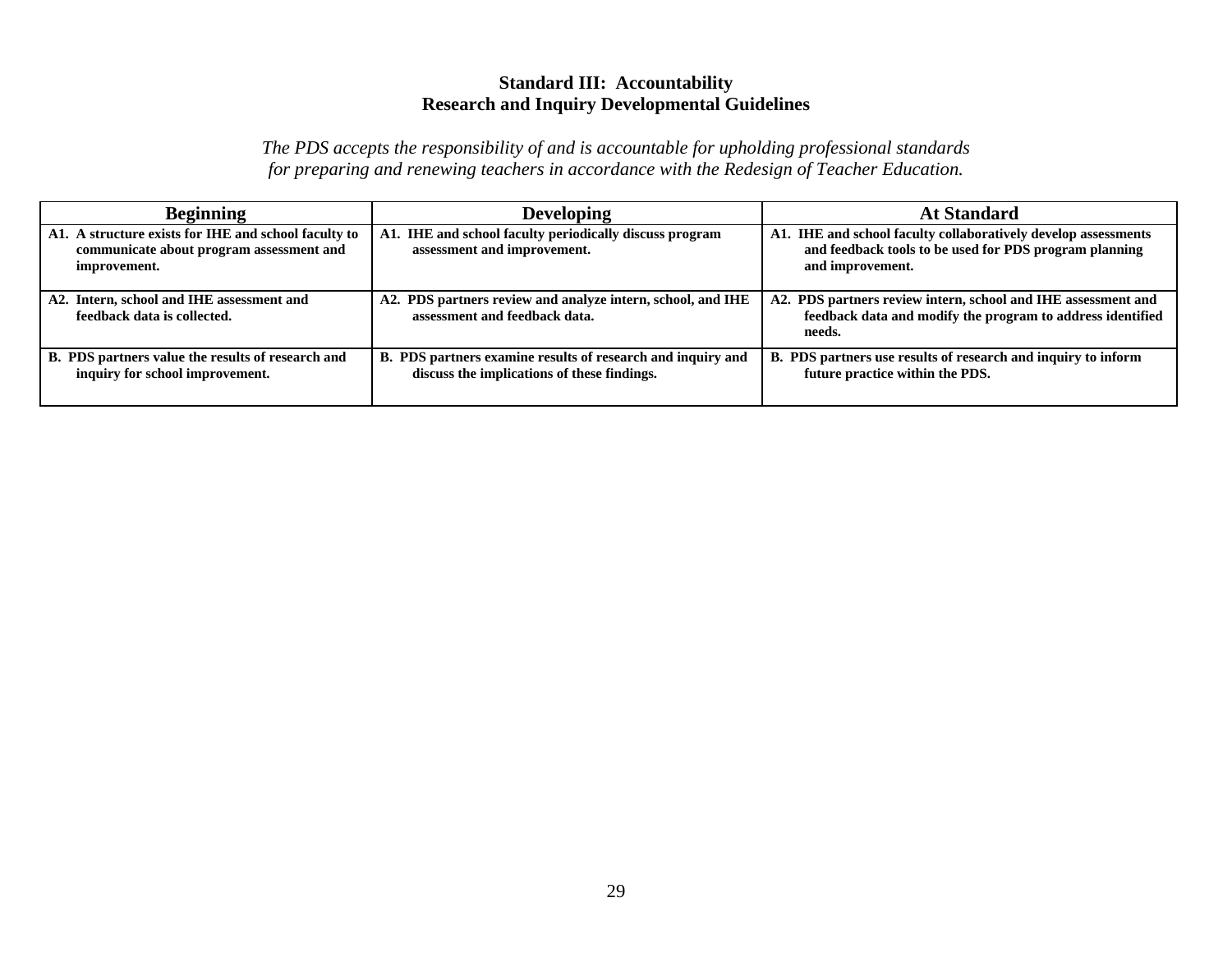### **Standard III: Accountability Student Achievement Developmental Guidelines**

| <b>Beginning</b>                                                                                                                        | <b>Developing</b>                                                                                                                                          | <b>At Standard</b>                                                                                                                                                                                |
|-----------------------------------------------------------------------------------------------------------------------------------------|------------------------------------------------------------------------------------------------------------------------------------------------------------|---------------------------------------------------------------------------------------------------------------------------------------------------------------------------------------------------|
| A1. PDS partners understand the school<br>improvement planning process and are<br>aware of school improvement plans and<br>initiatives. | A1. PDS partners collaborate on initiatives identified in<br>the school improvement plan.                                                                  | A1. PDS stakeholders collaborate to identify specific ways each<br>stakeholder will address identified school improvement plan goals.                                                             |
| A2. School faculty and interns actively engage in<br>implementing school improvement plans and<br>initiatives.                          | A2. PDS partners actively engage in implementing<br>school improvement plans and initiatives.                                                              | A2. PDS stakeholders actively engage in implementing school<br>improvement plans and initiatives.                                                                                                 |
| B1. IHE and school faculty identify data to be<br>used to determine the impact of PDS on<br>student achievement.                        | B1. IHE and school faculty collect data on the impact of<br>PDS on student achievement.                                                                    | <b>B1.</b> IHE and school faculty collaboratively analyze data on the impact of<br>PDS on student achievement.                                                                                    |
| B2. Interns include PreK-12 student work in<br>their standards-based professional portfolios.                                           | B <sub>2</sub> . Interns include PreK-12 student work that reflects<br>impact on student achievement in their standards-<br>based professional portfolios. | B <sub>2</sub> . Interns include PreK-12 student work and their own reflections on<br>that work in their standards-based professional portfolios to<br>demonstrate impact on student achievement. |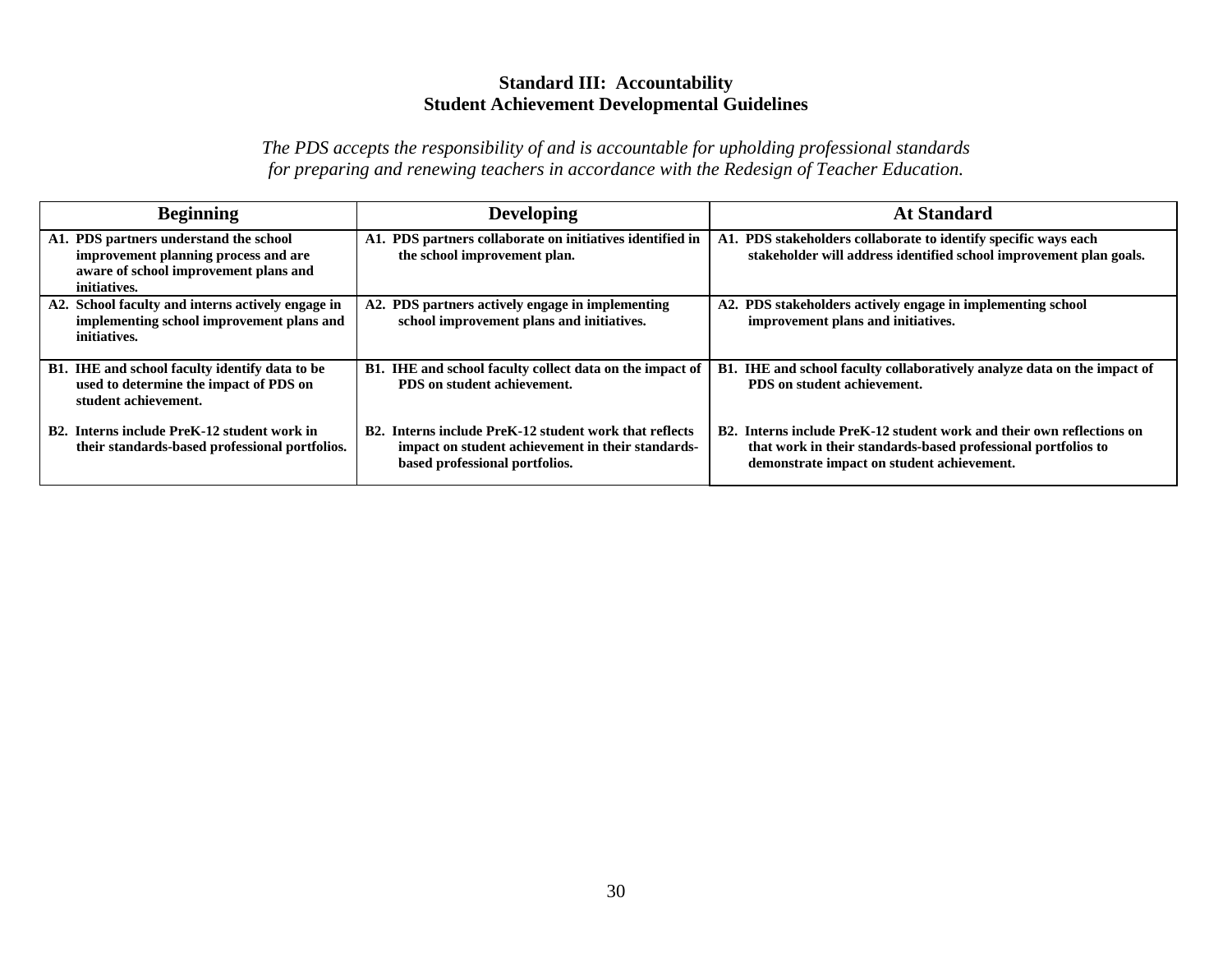# **Standard IV: Organization, Roles and Resources Teacher Preparation Developmental Guidelines**

| <b>Beginning</b>                                                                                                                                                   | <b>Developing</b>                                                                                                                | <b>At Standard</b>                                                                                                                                                |
|--------------------------------------------------------------------------------------------------------------------------------------------------------------------|----------------------------------------------------------------------------------------------------------------------------------|-------------------------------------------------------------------------------------------------------------------------------------------------------------------|
| PDS partners examine and share their own<br>organizational and communication patterns.                                                                             | A. PDS partners clearly define and communicate roles,<br>responsibilities and operating procedures.                              | PDS partners communicate regarding roles, responsibilities,<br>А.<br>and operating procedures and use continuous feedback to<br>improve the operation of the PDS. |
| <b>IHE</b> and school faculty and administrators identify<br>В.<br>resources that could be shared to support the<br>learning of PreK-12 students and PDS partners. | B. IHE and school faculty and administrators share<br>resources and inform PDS stakeholders of their<br>availability.            | PDS partners share resources to support the learning of<br><b>B.</b><br>PreK-12 students and PDS partners.                                                        |
| <b>IHE</b> and school faculty examine current processes<br>C.<br>and responsibilities for inducting interns and new<br>faculty to PDS structures.                  | C. IHE and school faculty and administrators<br>collaboratively plan and implement PDS induction for<br>interns and new faculty. | PDS partners seek and assess feedback concerning PDS<br>induction for interns and new faculty, making changes as<br>needed.                                       |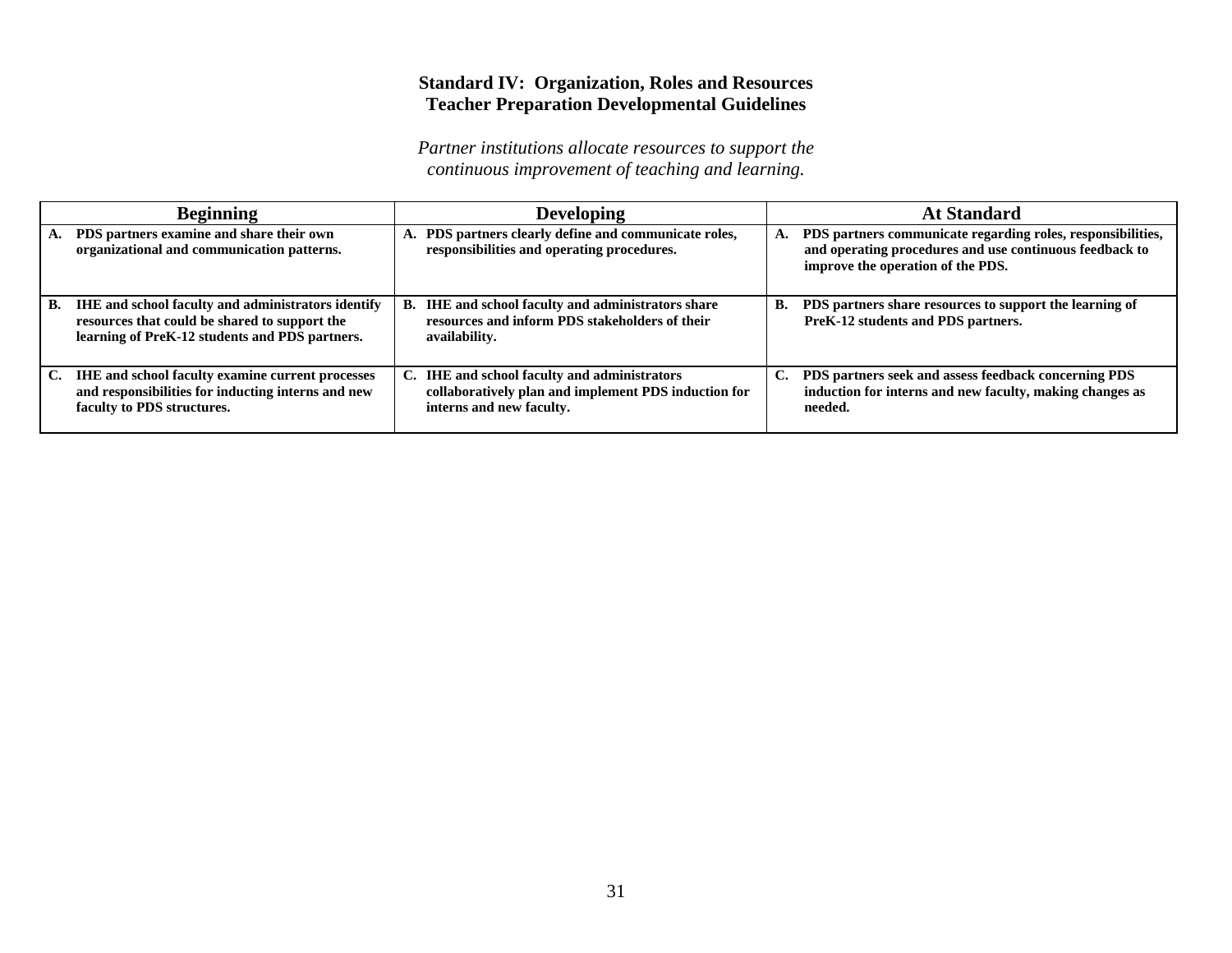### **Standard IV: Organization, Roles and Resources Continuing Professional Development Developmental Guidelines**

| <b>Beginning</b>                                                                                                                                                          | <b>Developing</b>                                                                                                                                                                     | <b>At Standard</b>                                                                                                                                                                                                |
|---------------------------------------------------------------------------------------------------------------------------------------------------------------------------|---------------------------------------------------------------------------------------------------------------------------------------------------------------------------------------|-------------------------------------------------------------------------------------------------------------------------------------------------------------------------------------------------------------------|
| IHE faculty and administrators identify changes in<br>А.<br>organizational structures to promote PDS work.                                                                | IHE faculty and administrators provide adjustments to<br>А.<br>teaching load and/or addition of personnel to<br>accommodate and support PDS work.                                     | <b>IHEs recognize and reward the PDS work of IHE</b><br>faculty and staff through organizational structures and<br>incentives that fully integrate PDS work with the<br>mission of the teacher education program. |
| <b>IHE</b> and school faculty and administrators develop an<br><b>B.</b><br>understanding of the importance of the contributions of<br>the pre-service mentor in the PDS. | <b>IHE faculty and administrators and school</b><br>В.<br>administrators publicly recognize contributions by pre-<br>service mentors and identify possible rewards and<br>incentives. | B. PDS stakeholders institutionalize recognition and<br>rewards for pre-service mentors.                                                                                                                          |
| C1. School and/or school system administrators recognize<br>the value of interns as potential staff members.                                                              | C1. IHE and school faculty and administrators inform<br>local school system personnel about their PDS intern<br>cohort.                                                               | C1. IHE and school faculty and administrators work<br>collaboratively to facilitate recruitment.                                                                                                                  |
| C2. IHE and school faculty plan to develop a support<br>system for interns and school staff.                                                                              | C2. IHE and school faculty develop a support system for<br>interns and school staff.                                                                                                  | C2. The PDS partnership employs strategies aimed at the<br>retention of new and experienced teachers.                                                                                                             |
| D. PDS partners explore possible organizational<br>configurations and resource sharing opportunities.                                                                     | D. PDS partners develop a Memorandum of Understanding<br>to delineate the organization of the PDS and the<br>resources to be provided.                                                | D. A Memorandum of Understanding signed by PDS<br>partners delineates the organization of the PDS and the<br>resources to be provided.                                                                            |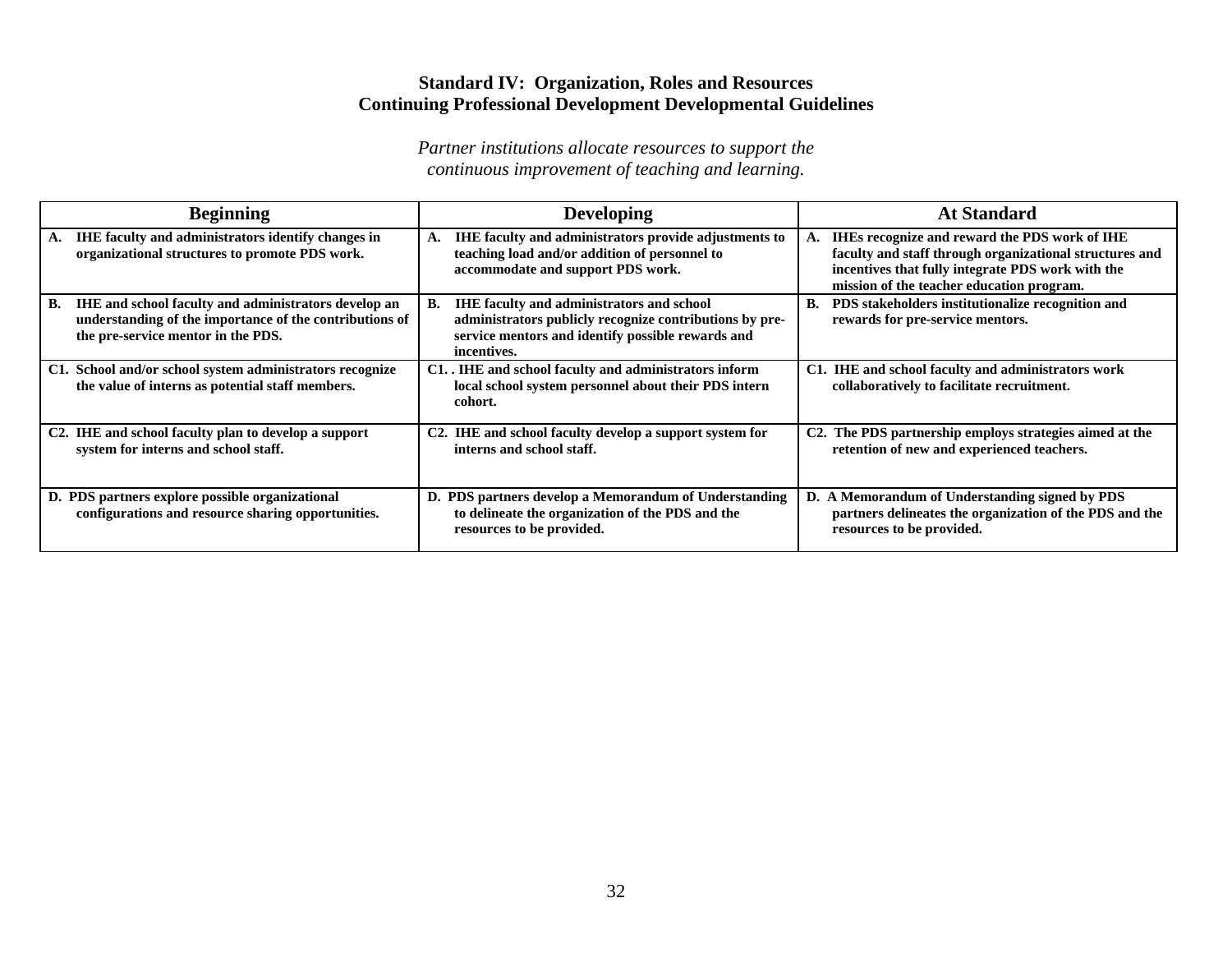# **Standard IV: Organization, Roles and Resources Research and Inquiry Developmental Guidelines**

| <b>Beginning</b>                                                                                                                                                               | <b>Developing</b>                                                                                                                                                              | At Standard                                                                                                                              |
|--------------------------------------------------------------------------------------------------------------------------------------------------------------------------------|--------------------------------------------------------------------------------------------------------------------------------------------------------------------------------|------------------------------------------------------------------------------------------------------------------------------------------|
| A. IHE and school-based faculty reflect on their own<br>professional ethics and explore ways to bring<br>discussions of ethical issues into the context of the<br>partnership. | A. PDS partners design and implement a process to<br>examine their own individual and collective<br>professional ethics and plan for action based on that<br>self-examination. | A. PDS partners model professional ethics and engage in<br>substantive examination of ethical issues affecting<br>research and practice. |
| B. IHE and school faculty determine support mechanisms<br>to promote PDS research/inquiry.                                                                                     | <b>B. PDS partners actively solicit resources to support PDS</b><br>research/inquiry.                                                                                          | B. IHE and local school system partners provide joint<br>resources to support collaborative school-based PDS<br>research/inquiry.        |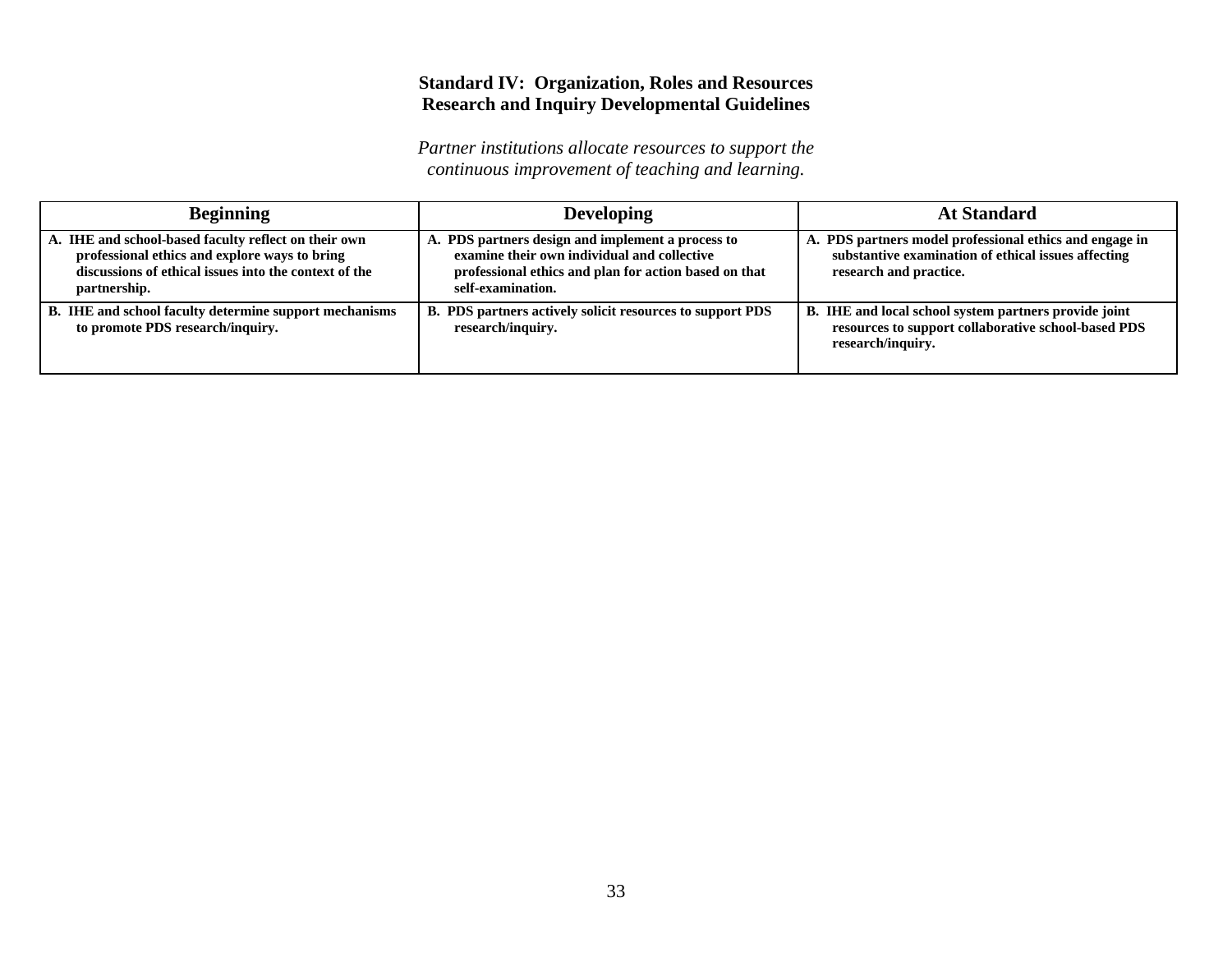# **Standard IV: Organization, Roles and Resources Student Achievement Developmental Guidelines**

| <b>Beginning</b>                                                                                                                  | <b>Developing</b>                                                                                  | <b>At Standard</b>                                                                         |
|-----------------------------------------------------------------------------------------------------------------------------------|----------------------------------------------------------------------------------------------------|--------------------------------------------------------------------------------------------|
| <b>IHE</b> and school faculty and administrators identify<br>A.<br>strategies for keeping parents informed about PDS<br>programs. | PDS partners include parents and community members<br>in planning and implementing PDS activities. | PDS stakeholders build a structure to examine the<br>impact of PDS on student achievement. |
| B1. IHE and school faculty and administrators begin to                                                                            | B1. IHE and school faculty and administrators cooperate to                                         | <b>B1. PDS</b> stakeholders use a collaborative governance                                 |
| examine current mechanisms for creating and                                                                                       | recommend changes in the monitoring and evaluation                                                 | structure to design, implement and evaluate PDS                                            |
| monitoring PDS policies, roles and resources.                                                                                     | of current PDS policies, roles and resources.                                                      | policies, roles and resources.                                                             |
| B2. IHE and school faculty use strategic planning to create                                                                       | B2. PDS partners use strategic planning to determine                                               | B2. PDS partners use performance data in strategic                                         |
| and communicate a shared mission centered on PreK-                                                                                | evaluation measures and collect data to assess the                                                 | planning to make appropriate changes to policies, roles                                    |
| 12 student achievement.                                                                                                           | impact of PDS on school improvement.                                                               | and resources.                                                                             |
| C. PDS partners explore ways to institutionalize PDS                                                                              | C. PDS partners elicit support from the school district and                                        | C. The IHE and school district institutionalize resources to                               |
| resources.                                                                                                                        | <b>IHE</b> for institutionalizing PDS resources.                                                   | ensure the continuity of the PDS.                                                          |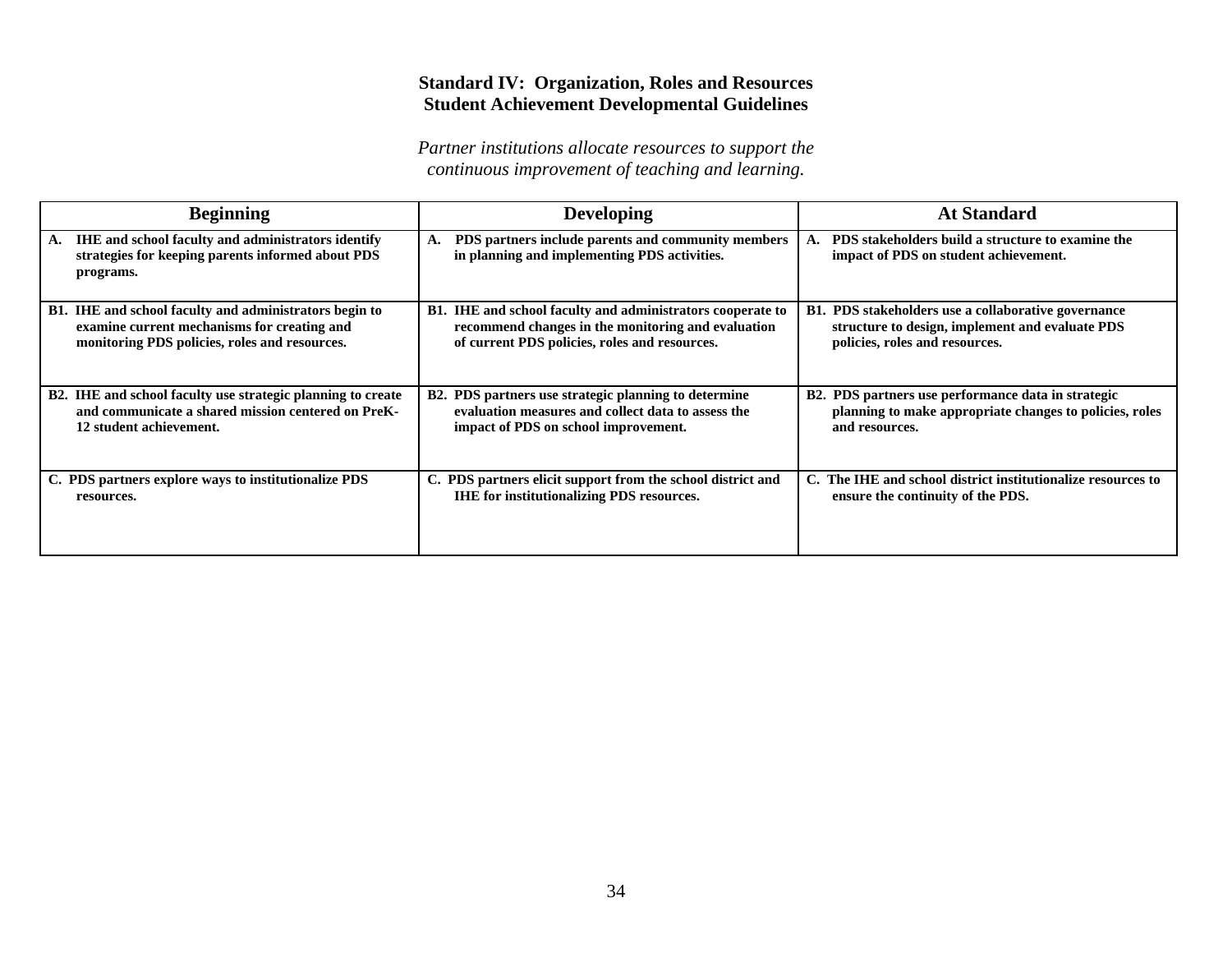### **Standard V: Diversity and Equity Teacher Preparation Developmental Guidelines**

|    | <b>Beginning</b>                                                                                                                                                     |    | <b>Developing</b>                                                                                         |    | <b>At Standard</b>                                                                                                                           |
|----|----------------------------------------------------------------------------------------------------------------------------------------------------------------------|----|-----------------------------------------------------------------------------------------------------------|----|----------------------------------------------------------------------------------------------------------------------------------------------|
|    | <b>Teacher Preparation Improvement Plan (TPIP) prepared</b><br>by the IHE indicates strategy for training all interns in<br><b>Professional Development Schools.</b> |    | TPIP describes substantial progress toward<br>training all interns in PDSs.                               | А. | The IHE provides all interns equitable access to an extensive<br>internship of at least 100 days over two consecutive semesters<br>in a PDS. |
| В. | PDS partners select PDS sites that are demographically<br>diverse in student and staff population.                                                                   | В. | PDS partners provide interns with<br>experiences working with diverse student and<br>faculty populations. | В. | Interns demonstrate skill in working with diverse student,<br>parent and staff populations.                                                  |
| C. | All interns have classroom experiences with students with<br>special needs.                                                                                          | C. | All interns have experiences with students<br>with special needs and special educators.                   | C. | Interns demonstrate the ability to work with students with<br>special needs and collaborate with special educators.                          |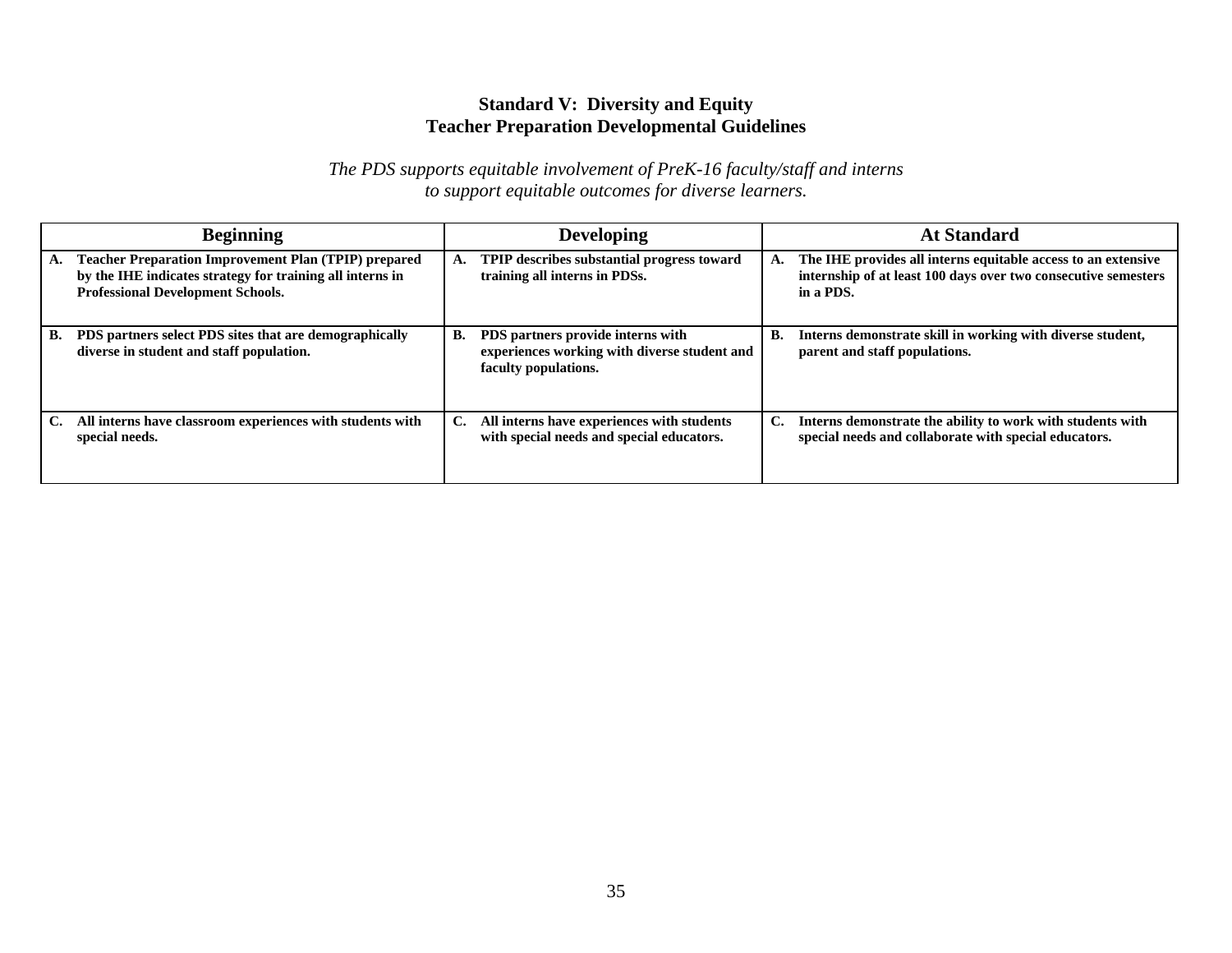# **Standard V: Diversity and Equity Continuing Professional Development Developmental Guidelines**

| <b>Beginning</b>                                                                                                                                          | <b>Developing</b>                                                                                                            | <b>At Standard</b>                                                                                                                                         |
|-----------------------------------------------------------------------------------------------------------------------------------------------------------|------------------------------------------------------------------------------------------------------------------------------|------------------------------------------------------------------------------------------------------------------------------------------------------------|
| A1. PDS partners discuss and explore the availability of<br>monetary and human resources to support PDS efforts.                                          | A1. PDS partners identify monetary and human resources<br>to support PDS work.                                               | A1. All PDS partners have access to benefits of the PDS<br>partnership such as monetary and human resources.                                               |
| A2. PDS partners discuss strategies to elicit support and<br>involvement of stakeholders.                                                                 | A2. PDS partners initiate and participate in activities to<br>elicit broad involvement of stakeholders in PDS<br>activities. | A2. PDS partners engage in actions to support broad<br>involvement of stakeholders in PDS activities and assess<br>the results of stakeholder involvement. |
| B. PDS partners acknowledge the value of and<br>collaboratively plan training to support knowledge,<br>skills and dispositions surrounding equity issues. | B. PDS partners implement training to support knowledge,<br>skills and dispositions surrounding equity issues.               | B. PDS partners participate in, assess and refine training to<br>support knowledge, skills and dispositions surrounding<br>equity issues.                  |
| C. PDS partners plan to recruit faculty, staff and interns<br>who represent diverse backgrounds.                                                          | C. PDS partners engage in recruiting faculty, staff and<br>interns who represent diverse backgrounds.                        | C. PDS partners represent diverse backgrounds.                                                                                                             |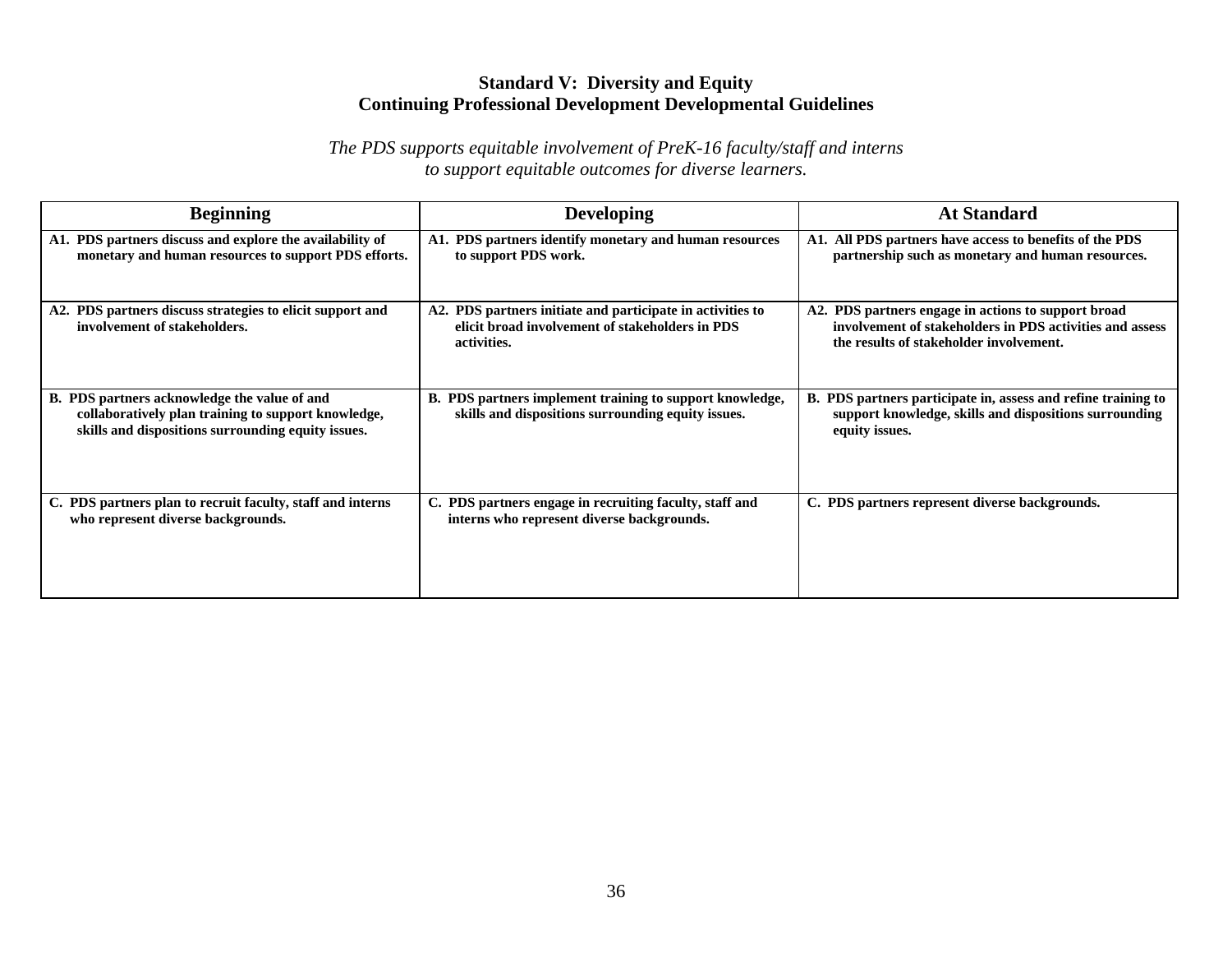### **Standard V: Diversity and Equity Research and Inquiry Developmental Guidelines**

| <b>Beginning</b>                                                                                                           | <b>Developing</b>                                                                                       | <b>At Standard</b>                                                                              |
|----------------------------------------------------------------------------------------------------------------------------|---------------------------------------------------------------------------------------------------------|-------------------------------------------------------------------------------------------------|
| A. PDS partners acknowledge the importance of equity<br>related concerns in determining action research/inquiry<br>topics. | A. PDS partners provide a framework for PDS action<br>research/inquiry that addresses issues of equity. | PDS partners plan and conduct action<br>research/inquiry with attention to issues of<br>equity. |
| B1. PDS partners share results of action research/inquiry                                                                  | B1. PDS partners share results of collaborative action                                                  | B1. PDS partners share collaborative research                                                   |
| targeting equity issues and the needs of diverse learners                                                                  | research/inquiry targeting equity issues and the needs of                                               | findings targeting equity issues and the needs of                                               |
| within the PDS.                                                                                                            | diverse learners within the PDS.                                                                        | diverse learners with stakeholders.                                                             |
| B2. IHE faculty, pre-service mentors, and interns discuss                                                                  | B2. IHE faculty, pre-service mentors and interns select, design,                                        | B2. PDS partners select, design, implement and                                                  |
| ways to use research findings related to equity in                                                                         | and implement instructional strategies related to equity based                                          | assess instructional strategies related to equity                                               |
| classroom practice.                                                                                                        | on research findings.                                                                                   | based on research findings.                                                                     |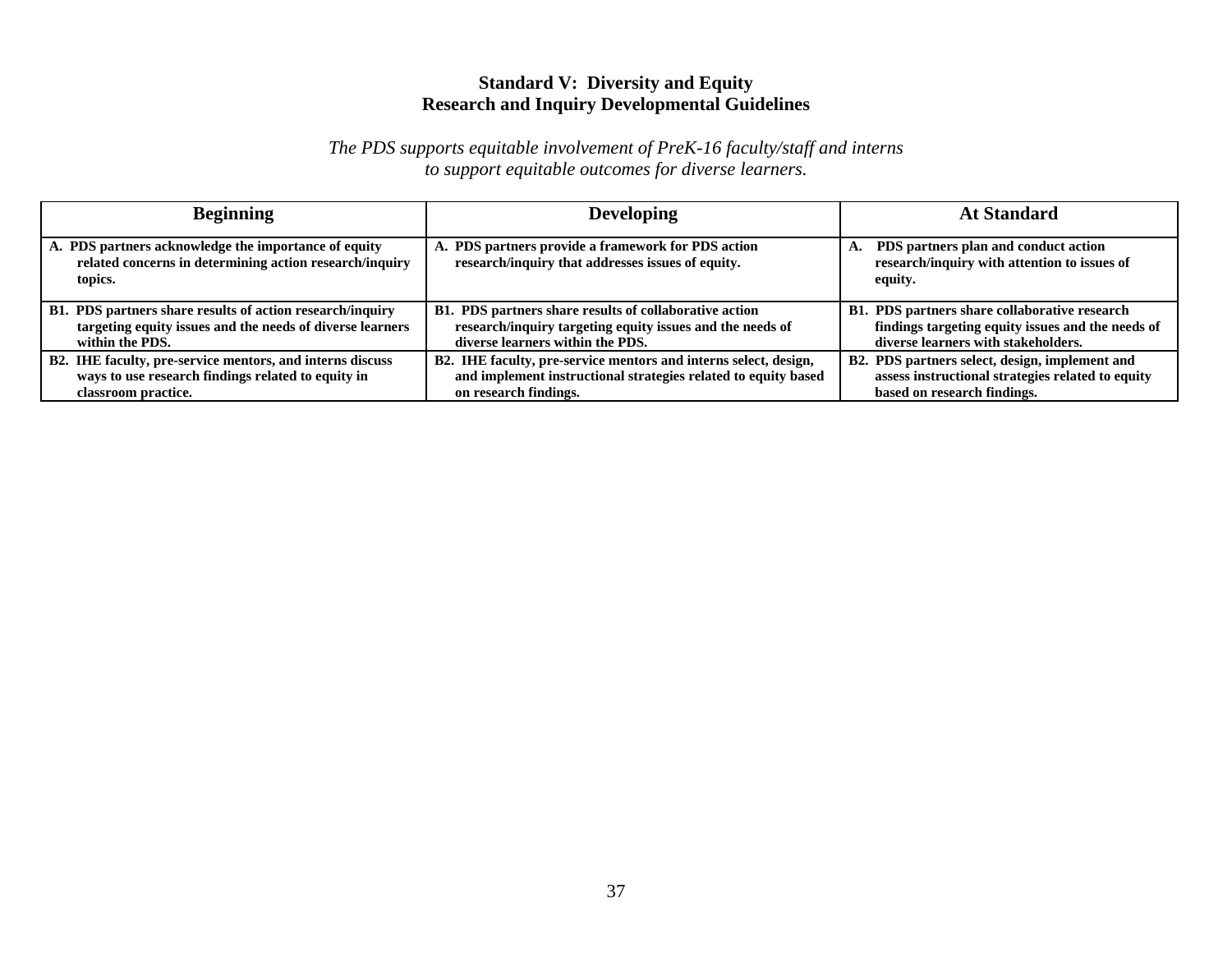# **Standard V: Diversity and Equity Student Achievement Developmental Guidelines**

| <b>Beginning</b>                                                                                                                                                                                                                              | <b>Developing</b>                                                                                                                                                                                                         | <b>At Standard</b>                                                                                                                                                                                                                                |  |
|-----------------------------------------------------------------------------------------------------------------------------------------------------------------------------------------------------------------------------------------------|---------------------------------------------------------------------------------------------------------------------------------------------------------------------------------------------------------------------------|---------------------------------------------------------------------------------------------------------------------------------------------------------------------------------------------------------------------------------------------------|--|
| A1. PDS partners communicate with parents and<br>community members about increasing student<br>achievement, with attention to achievement needs<br>and gaps.                                                                                  | A1. PDS partners seek input from parents and<br>community members about increasing student<br>achievement, with attention to achievement needs and<br>gaps.                                                               | A1. PDS partners, parents and community members cooperate<br>to increase student achievement, especially attending to<br>achievement needs and gaps and other equity issues.                                                                      |  |
| A2. School and IHE staffs support interns' engagement<br>in various forms of parent communication about<br>student achievement, with special attention to equity<br>issues and the participation of minority and<br>underrepresented parents. | A2. Interns initiate and participate in various forms of<br>parent communication about student achievement, with<br>special attention to equity issues and the participation<br>of minority and underrepresented parents. | A2. Interns initiate, participate in, and assess the success of<br>various forms of parent communication about student<br>achievement, with special attention to equity issues and the<br>participation of minority and underrepresented parents. |  |
| B. School staff and interns implement education that is                                                                                                                                                                                       | B. PDS partners collaboratively implement education that                                                                                                                                                                  | B. PDS partners collaborate to ensure that all education is                                                                                                                                                                                       |  |
| multicultural.                                                                                                                                                                                                                                | is multicultural.                                                                                                                                                                                                         | multicultural.                                                                                                                                                                                                                                    |  |
| C1. IHE faculty and pre-service mentors help interns                                                                                                                                                                                          | C1. PDS partners explore and address diversity in                                                                                                                                                                         | C1. PDS partners explore, celebrate, and value diversity in                                                                                                                                                                                       |  |
| explore and address diversity issues in instruction.                                                                                                                                                                                          | instruction.                                                                                                                                                                                                              | instruction.                                                                                                                                                                                                                                      |  |
| C2. IHE faculty and pre-service mentors help interns                                                                                                                                                                                          | C <sub>2</sub> . PDS partners explore and address diversity in                                                                                                                                                            | C2. PDS partners explore, celebrate, and value diversity in                                                                                                                                                                                       |  |
| explore and address diversity issues in assessment.                                                                                                                                                                                           | assessment.                                                                                                                                                                                                               | assessment.                                                                                                                                                                                                                                       |  |
| C3. PDS partners demonstrate attention to equity issues                                                                                                                                                                                       | C3. PDS partners collaboratively identify equity issues                                                                                                                                                                   | C3. PDS partners model appropriate decision-making,                                                                                                                                                                                               |  |
| including decision-making, communication skills,                                                                                                                                                                                              | and appropriate models for decision-making,                                                                                                                                                                               | communication skills, and personal interactions with                                                                                                                                                                                              |  |
| and personal interactions.                                                                                                                                                                                                                    | communication skills, and personal interactions.                                                                                                                                                                          | attention to equity issues.                                                                                                                                                                                                                       |  |
| C4. IHE and school faculty examine instructional data                                                                                                                                                                                         | C4. PDS partners plan to modify instruction to eliminate                                                                                                                                                                  | C4. PDS partners modify instruction to eliminate achievement                                                                                                                                                                                      |  |
| to determine achievement gaps.                                                                                                                                                                                                                | achievement gaps.                                                                                                                                                                                                         | gaps.                                                                                                                                                                                                                                             |  |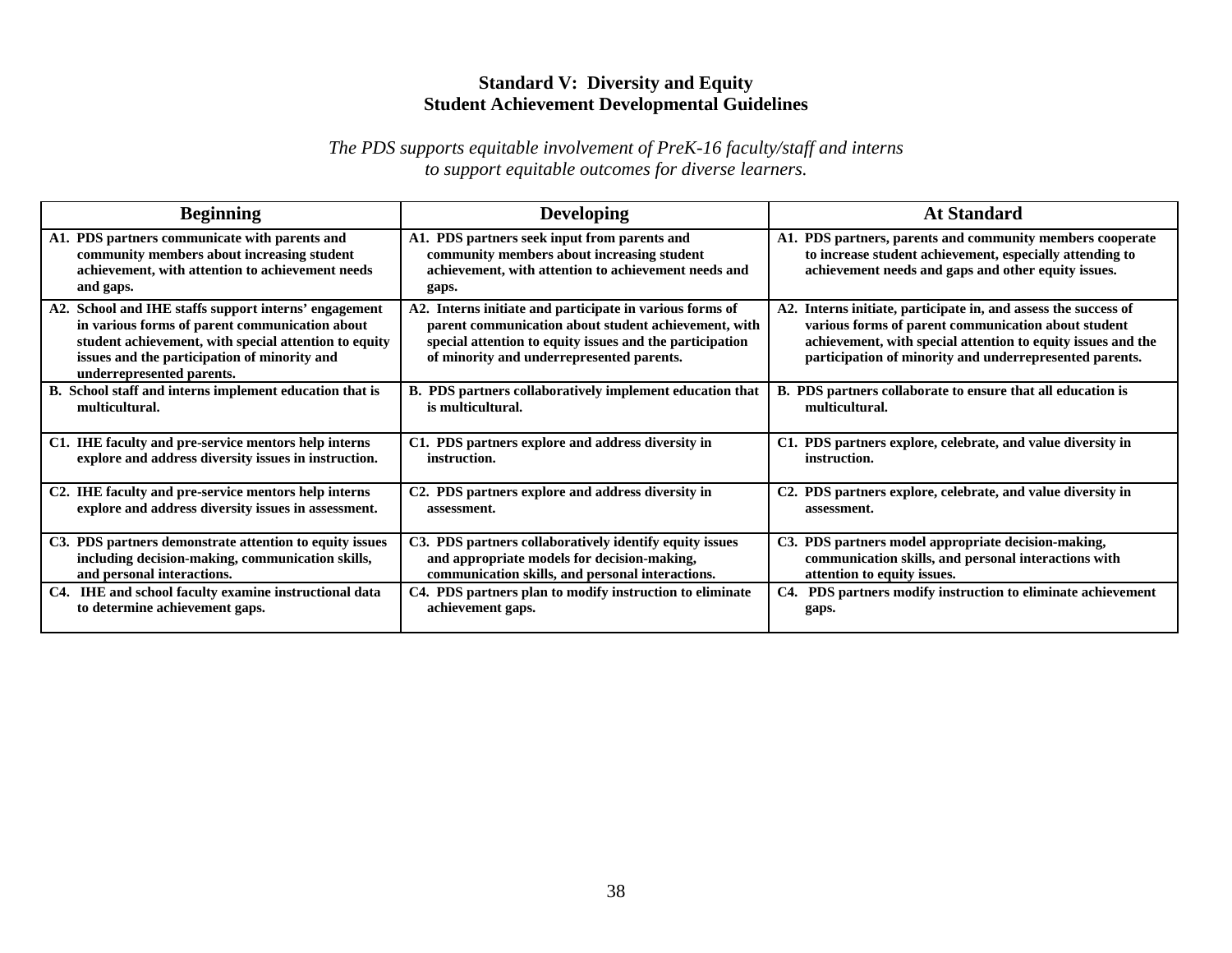# **Appendix C**

# **IHE Selection Form for PDS to be Visited**

**Submit this form to your state liaison one year prior to your scheduled program approval/accreditation visit.** 

| If this is a multi-site partnership, list other schools involved: |                                                                                       |
|-------------------------------------------------------------------|---------------------------------------------------------------------------------------|
|                                                                   |                                                                                       |
|                                                                   |                                                                                       |
|                                                                   |                                                                                       |
|                                                                   |                                                                                       |
|                                                                   | Program(s) in which interns placed at this school are typically enrolled (elementary, |
| secondary, etc.):                                                 |                                                                                       |
|                                                                   |                                                                                       |

**\_\_\_\_\_\_\_\_\_\_\_\_\_\_\_\_\_\_\_\_\_\_\_\_\_\_\_\_\_\_\_\_\_\_\_\_\_\_\_\_\_\_\_\_\_\_\_\_\_\_\_\_\_\_\_\_\_\_\_\_\_\_\_\_\_\_\_\_\_\_\_\_**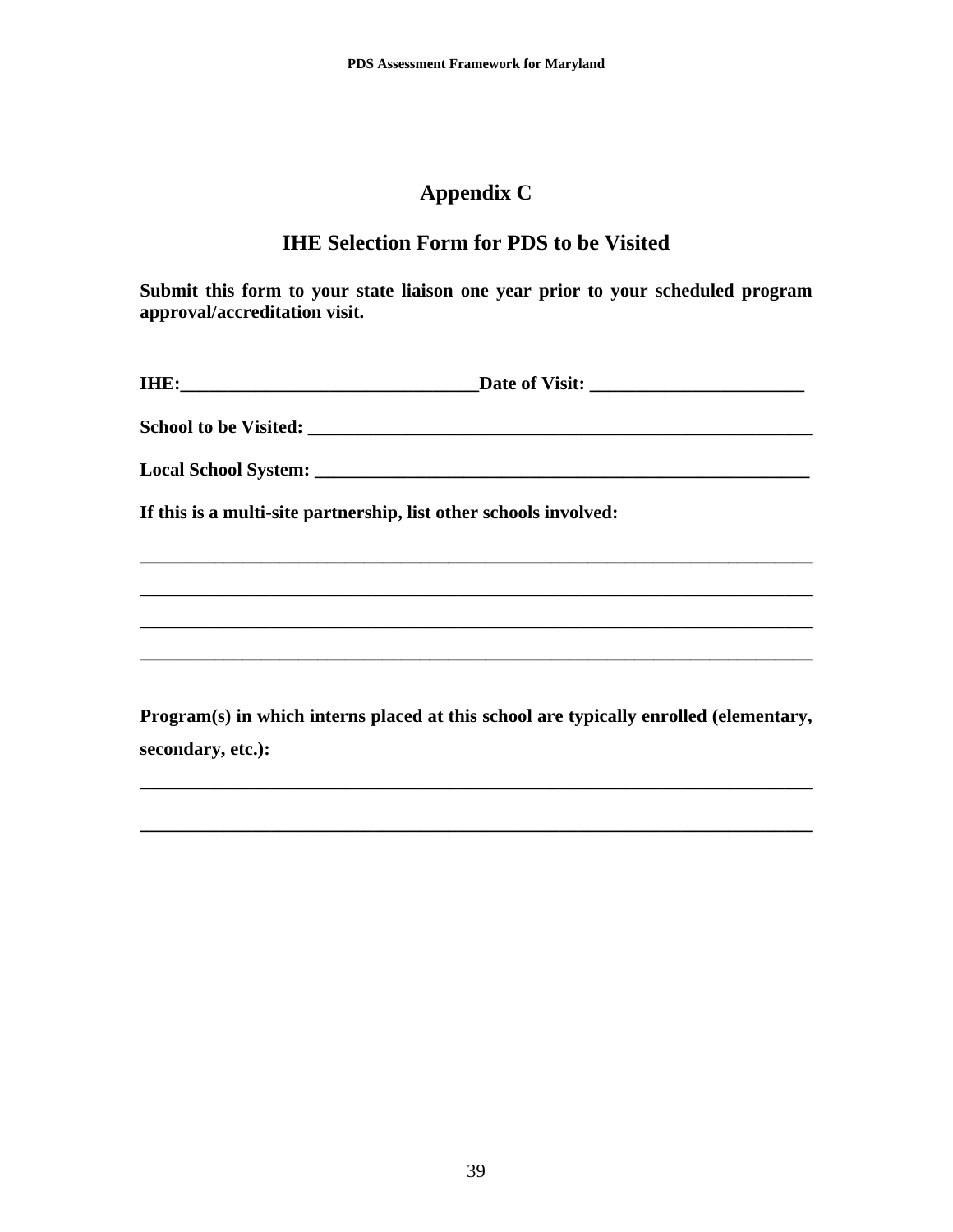# **Appendix D**

# *Maryland Institutional Performance Criteria*

# *The Redesign of Teacher Education* **Component II: Extensive Internship**

**Teacher candidates have extensive field-based preparation in PreK-12 schools with diverse populations, which includes an internship within two consecutive semesters that at a minimum has 100 full days in a school.** 

### **Indicators**

- Prepare a PDS summary chart, providing the following data for the past 5 years: the total number of PDSs, the number of candidates placed in PDSs, the number of graduates who completed an extensive internship in a PDS, and the number of candidates placed in traditional student teaching placements.
- Document how your institution ensures each candidate is trained in a diverse setting.
- Document how you achieve an internship of a minimum of 100 days across two consecutive semesters in a PDS for each certification program (excluding PreK-12 areas) at the baccalaureate and full-time post-baccalaureate level.
- Describe the internship for your part-time post-baccalaureate certification programs, including those for conditionally certified teachers.

### **Teacher candidates have their extensive internship in sites that are collaboratively planned with public school partners and follow the Maryland Professional Development School Standards.**

### **Indicators**

- Prepare an artifact display and explication paper to demonstrate and self-assess the work of two selected PDSs, as outlined in the *PDS Assessment Framework for Maryland.*
- Prepare abstracts for all other PDSs. These abstracts should be double spaced with 12 point font and should contain the following information (4 pages maximum): **Partners** History of Partnership (with inception date) School Information (Size, Grade Levels, Demographics of PreK-12 Students, Achievement Data for PreK-12 Students) Organizational Chart (include ways multiple schools function as a multi-site PDS) Governance Structure (including roles represented on Coordinating Committee) Description of Internship Number of Interns in Cohort Major Issues/Challenges, if any Major Focus, if any Overall Statement of Standing Most recent TPIP Attachment A for this PDS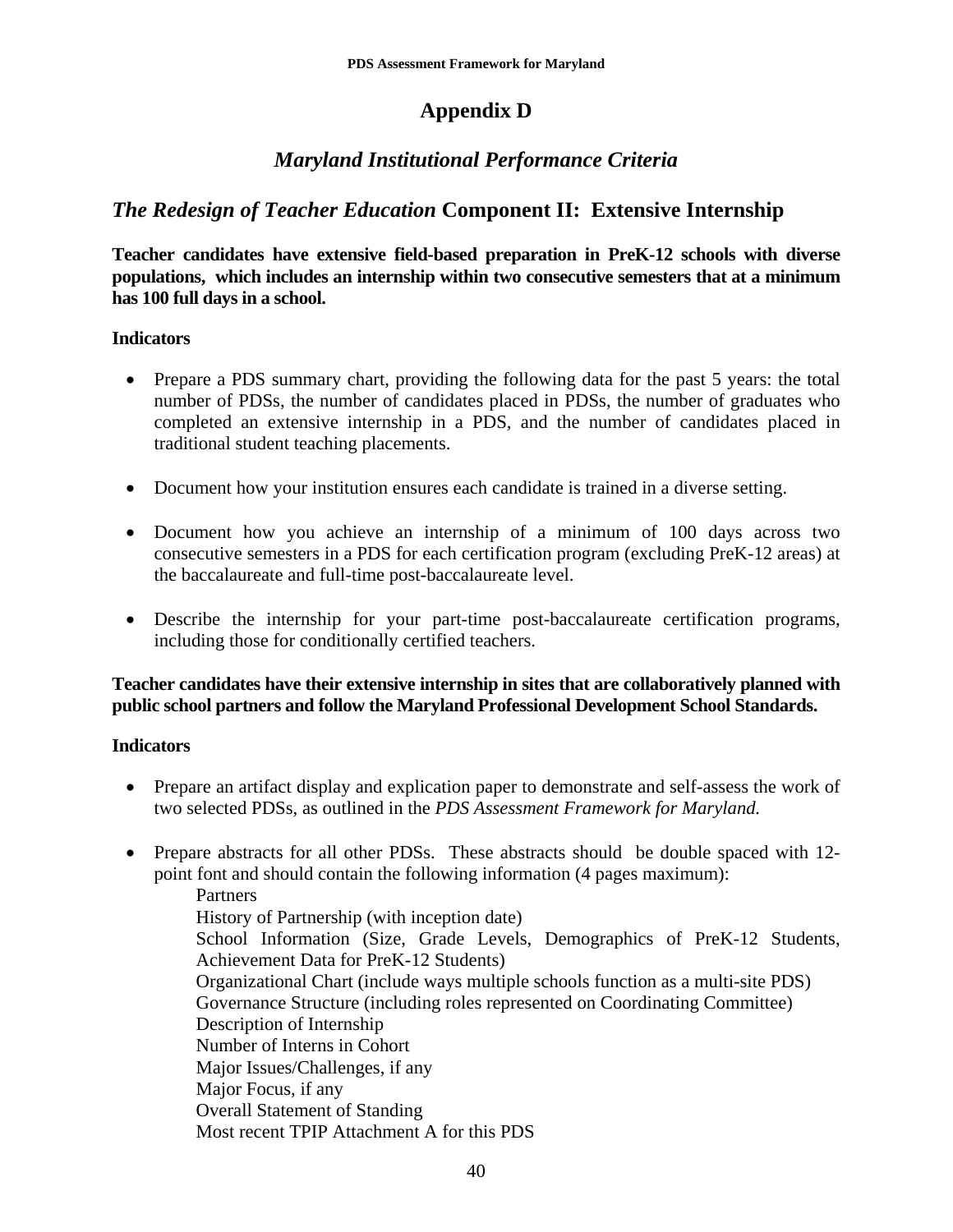# **Appendix E**

# **Criteria for School Overview**

IHEs must provide overviews of both schools that have been selected for site-specific PDS review. These overviews are provided within the explication papers.

For both schools selected for site-specific PDS review, include:

- School Name
- Size
- Grade Levels
- Demographics of PreK-12 Students and School Faculty (Present demographics that will help team members understand the partnership context. Possibilities include total numbers, gender composition, racial composition, student mobility rate, percent of students receiving free and reduced meals, percent of students requiring special education services, retention rate of teachers, average number of years experience of school faculty, percent of non-tenured school faculty, percent of school faculty with Master's degree or equivalency.)
- Achievement Data for PreK-12 Students (Summary data such as that posted by MSDE on the state website is sufficient.)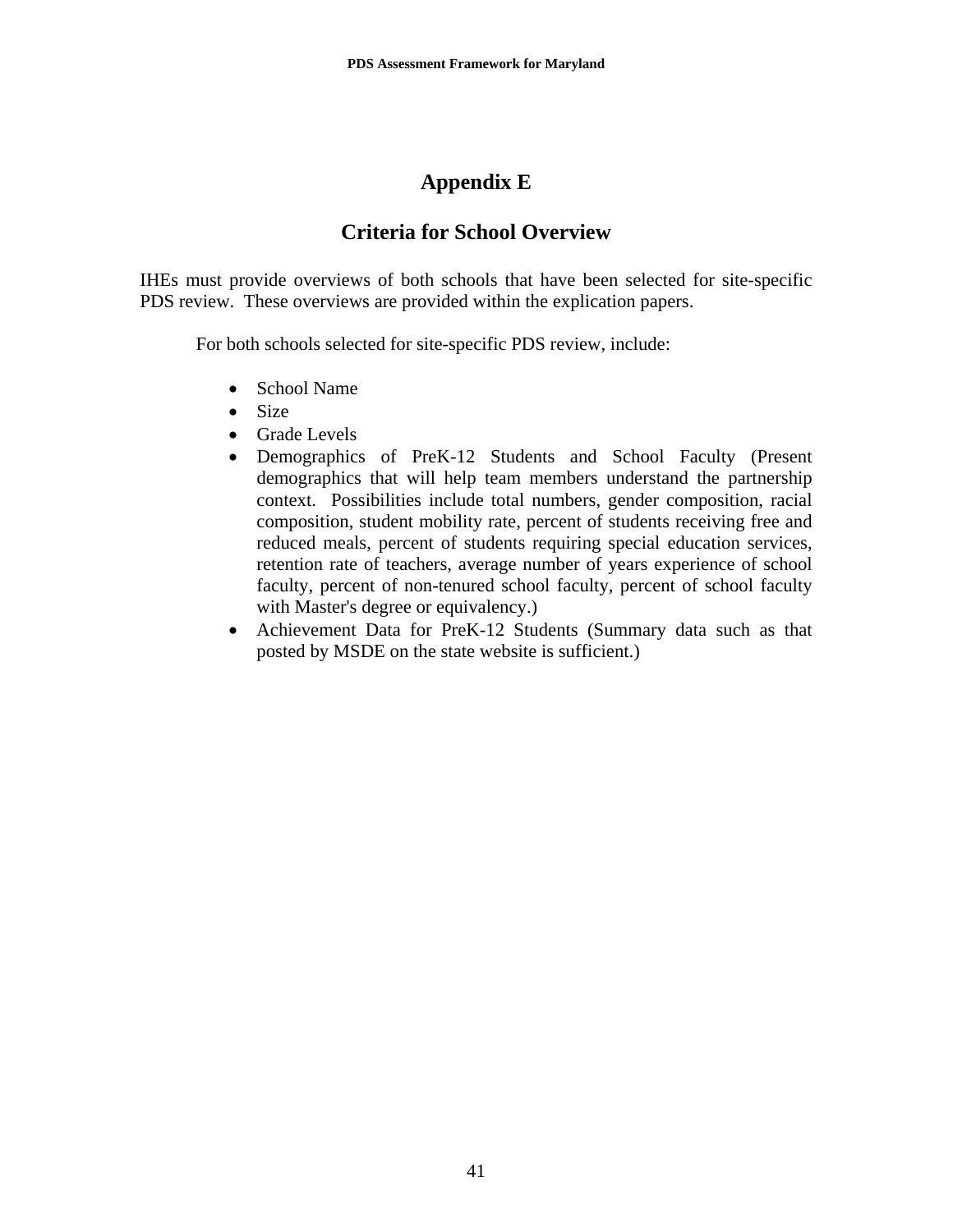# **Appendix F**

# **Site-Specific PDS Artifact Selection Tool**

**This recordkeeping tool may be used by the partnership to track and select artifacts for the display of site-specific PDS evidence. For each piece of evidence, record the artifact's name, notes about what it reveals about the work of the PDS, and which standard(s) it exemplifies. Finally, assign the artifact a rank, either A, B, or C. When making the final selection of artifacts, choose from your "A" list first, selecting no more than 15 artifacts per standard.** 

**The second page of this recordkeeping tool may be duplicated as needed.** 

| <b>Artifact Name</b> | <b>Notes</b> | $\overline{I}$ |  |  | $\left  \frac{1}{2} \right $ III $\left  \frac{1}{2} \right $ V $\left  \frac{1}{2} \right $ Rank |
|----------------------|--------------|----------------|--|--|---------------------------------------------------------------------------------------------------|
|                      |              |                |  |  |                                                                                                   |
|                      |              |                |  |  |                                                                                                   |
|                      |              |                |  |  |                                                                                                   |
|                      |              |                |  |  |                                                                                                   |
|                      |              |                |  |  |                                                                                                   |
|                      |              |                |  |  |                                                                                                   |
|                      |              |                |  |  |                                                                                                   |
|                      |              |                |  |  |                                                                                                   |
|                      |              |                |  |  |                                                                                                   |
|                      |              |                |  |  |                                                                                                   |
|                      |              |                |  |  |                                                                                                   |
|                      |              |                |  |  |                                                                                                   |
|                      |              |                |  |  |                                                                                                   |
|                      |              |                |  |  |                                                                                                   |
|                      |              |                |  |  |                                                                                                   |
|                      |              |                |  |  |                                                                                                   |
|                      |              |                |  |  |                                                                                                   |
|                      |              |                |  |  |                                                                                                   |
|                      |              |                |  |  |                                                                                                   |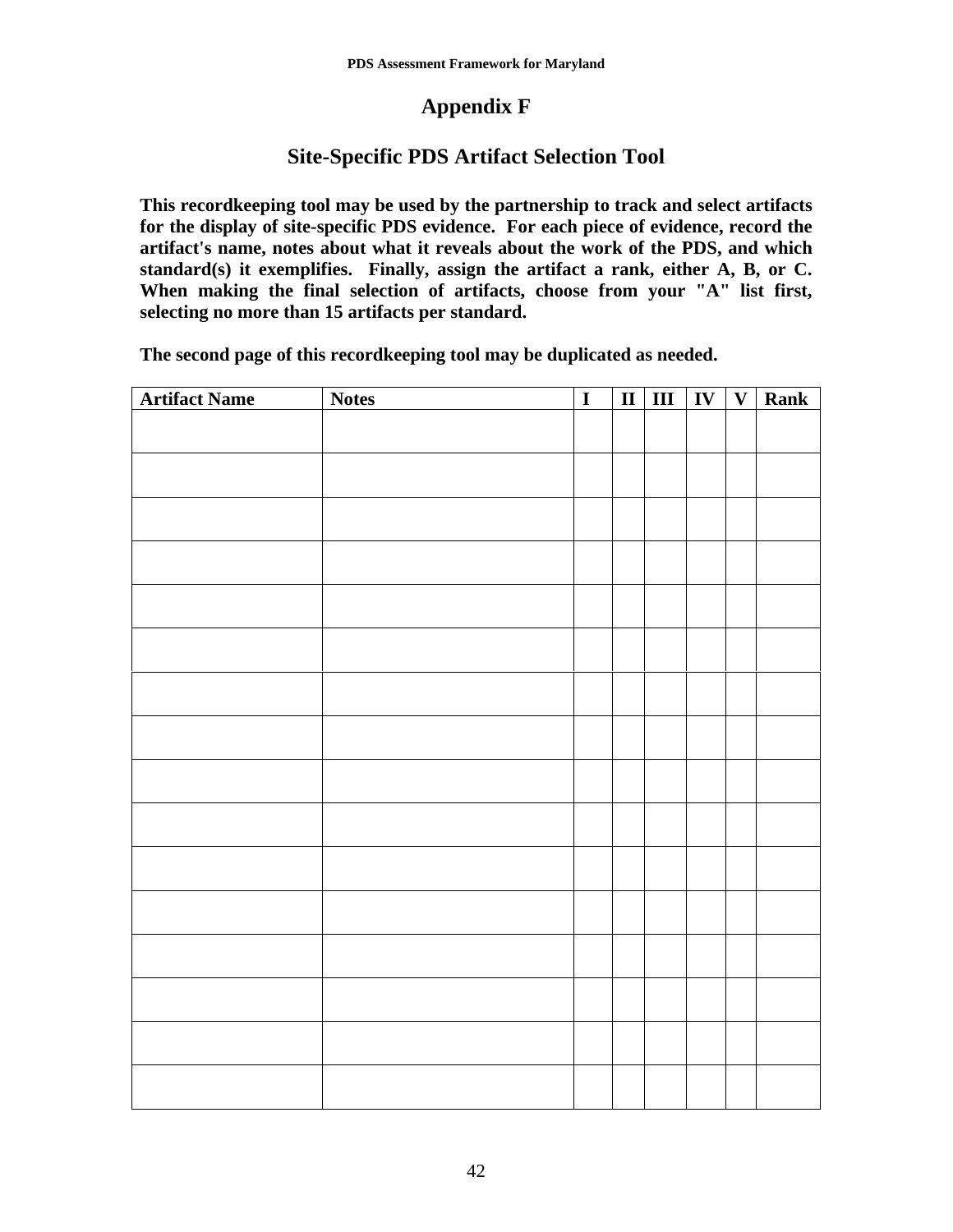# **Artifact Selection Tool**

| <b>Artifact Name</b> | <b>Notes</b> | $\overline{I}$ |  |  | $\boxed{\text{II}$ $\boxed{\text{III}$ $\boxed{\text{IV}$ $\boxed{\text{V}}}$ Rank |
|----------------------|--------------|----------------|--|--|------------------------------------------------------------------------------------|
|                      |              |                |  |  |                                                                                    |
|                      |              |                |  |  |                                                                                    |
|                      |              |                |  |  |                                                                                    |
|                      |              |                |  |  |                                                                                    |
|                      |              |                |  |  |                                                                                    |
|                      |              |                |  |  |                                                                                    |
|                      |              |                |  |  |                                                                                    |
|                      |              |                |  |  |                                                                                    |
|                      |              |                |  |  |                                                                                    |
|                      |              |                |  |  |                                                                                    |
|                      |              |                |  |  |                                                                                    |
|                      |              |                |  |  |                                                                                    |
|                      |              |                |  |  |                                                                                    |
|                      |              |                |  |  |                                                                                    |
|                      |              |                |  |  |                                                                                    |
|                      |              |                |  |  |                                                                                    |
|                      |              |                |  |  |                                                                                    |
|                      |              |                |  |  |                                                                                    |
|                      |              |                |  |  |                                                                                    |
|                      |              |                |  |  |                                                                                    |
|                      |              |                |  |  |                                                                                    |
|                      |              |                |  |  |                                                                                    |

**Total # of Artifacts per Standard (not to exceed 15)**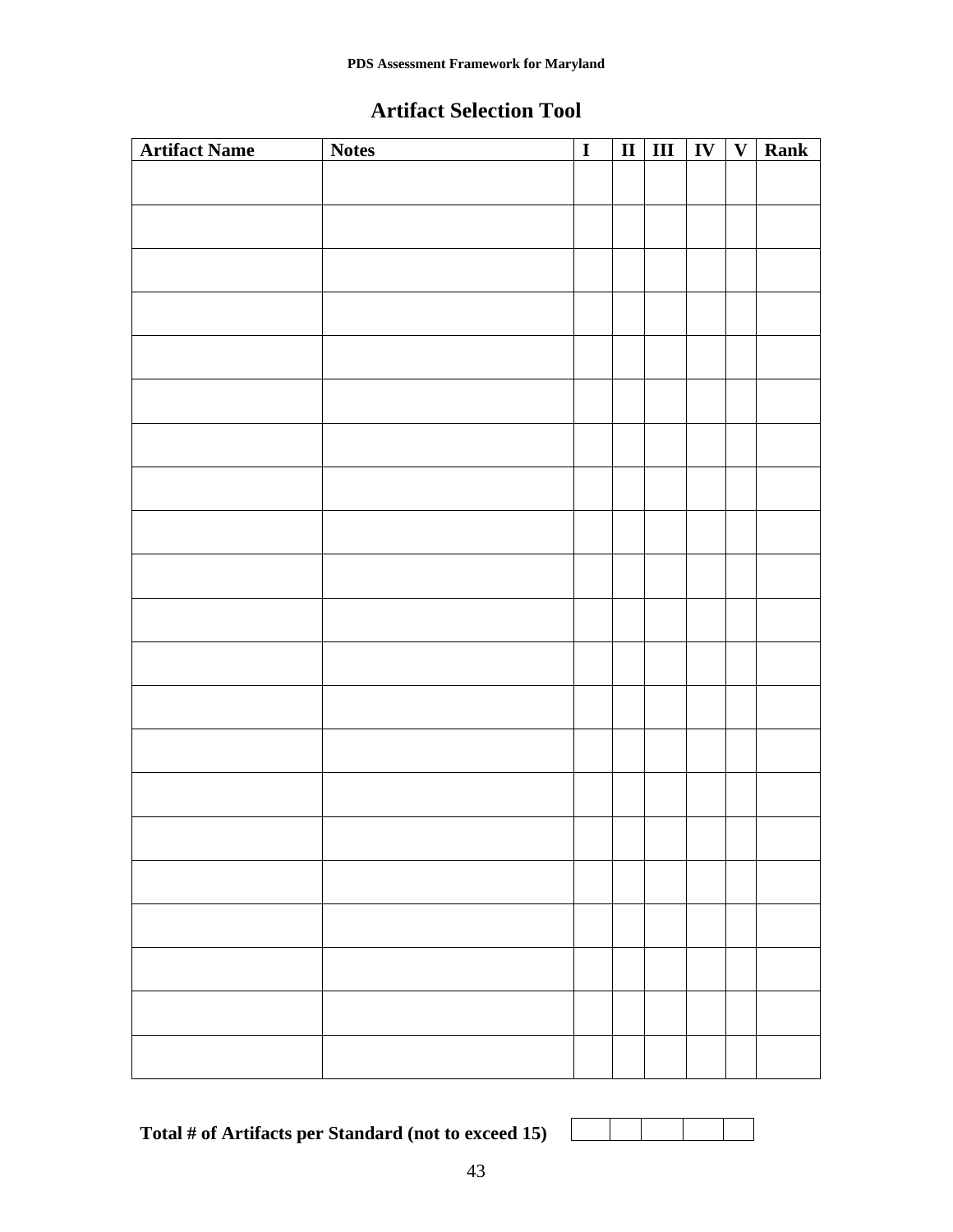# **Appendix G**

# **Format for Explication Paper**

Each PDS selected for site-specific PDS review is to prepare **a double-spaced document**  with 12-point font of <u>no more than 20 pages total</u>. The explication paper is to be available in the evidence room at the IHE, displayed with the site-specific PDS artifacts. The paper should include the following information:

 Partnership Profile (5 pages maximum) Partners History of Partnership (with inception date, formation information and growth) School Information (from Institutional Report, described above) Organizational Chart (including ways in which multiple sites function if it is a multi-site PDS) Governance Structure Description of Internship Number of Interns in Cohort Major Issues/Challenges, if any Major Focus, if any Overall Statement of Standing Standard 1: Learning Community (3 pages maximum) Description of Artifacts Strengths Areas for Growth Statement of Standing Standard 2: Collaboration (3 pages maximum) Description of Artifacts Strengths Areas for Growth Statement of Standing Standard 3: Accountability (3 pages maximum) Description of Artifacts **Strengths**  Areas for Growth Statement of Standing Standard 4: Organization, Roles and Resources (3 pages maximum) Description of Artifacts Strengths Areas for Growth Statement of Standing Standard 5: Diversity and Equity (3 pages maximum) Description of Artifacts **Strengths**  Areas for Growth Statement of Standing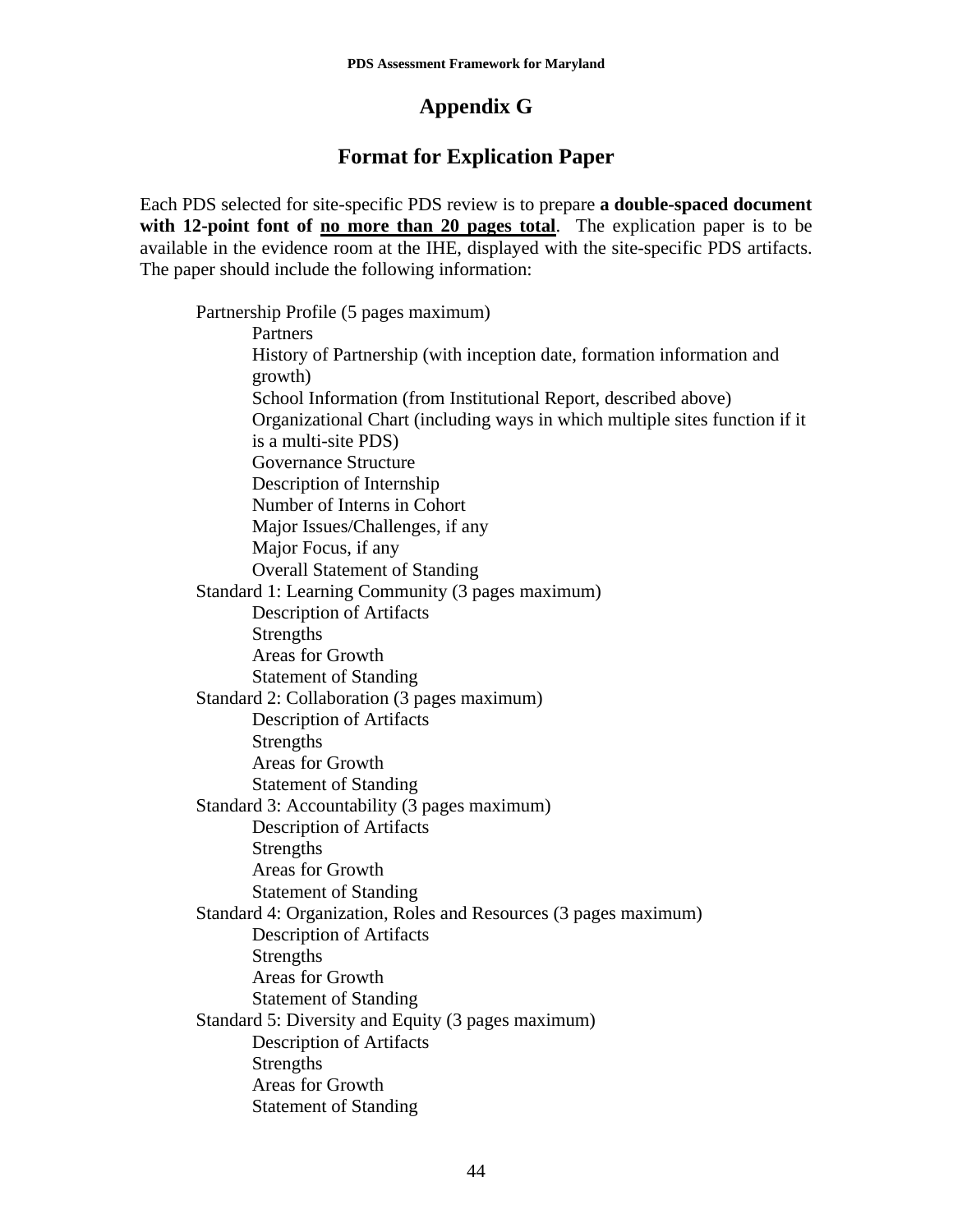# **Appendix H**

# **Determining Statements of Standing**

### **NOTE: This worksheet may be used as a tool to aid partnerships in selecting a holistic Statement of Standing for each standard and for an overall partnership.**

- Step 1. Review the standard and its accompanying developmental guidelines.
- Step 2. Based on the evidence you have collected, choose which developmental level best represents your work on this standard. Remember that a PDS is NOT required to show evidence of ALL indicators or guidelines to have met a developmental level. Your statement of standing should be based on a HOLISTIC judgment of the implementation level for each standard.
- Step 3. Place an "X" on the continuum beside the standard in the chart below to represent your analysis. Transfer the results to a piece of newsprint and hang it up in your meeting room.
- Step 4. Repeat steps 1-3 for the remaining four standards.
- Step 5. Examine the placement of your "X's" for each of the standards. Considering your partnership's implementation of the five PDS standards, how would you holistically rate the overall developmental level of your PDS?

| <b>Component</b>                                            | <b>Beginning</b> | <b>Developing</b> | <b>At Standard</b> |
|-------------------------------------------------------------|------------------|-------------------|--------------------|
| <b>Standard I: Learning</b><br>Community                    |                  |                   |                    |
| Standard II:<br>Collaboration                               |                  |                   |                    |
| Standard III:<br>Accountability                             |                  |                   |                    |
| <b>Standard IV:</b><br>Organization, Roles and<br>Resources |                  |                   |                    |
| <b>Standard V: Diversity</b><br>and Equity                  |                  |                   |                    |
| <b>Overall Statement of</b><br>Standing (Circle One)        | <b>Beginning</b> | <b>Developing</b> | <b>At Standard</b> |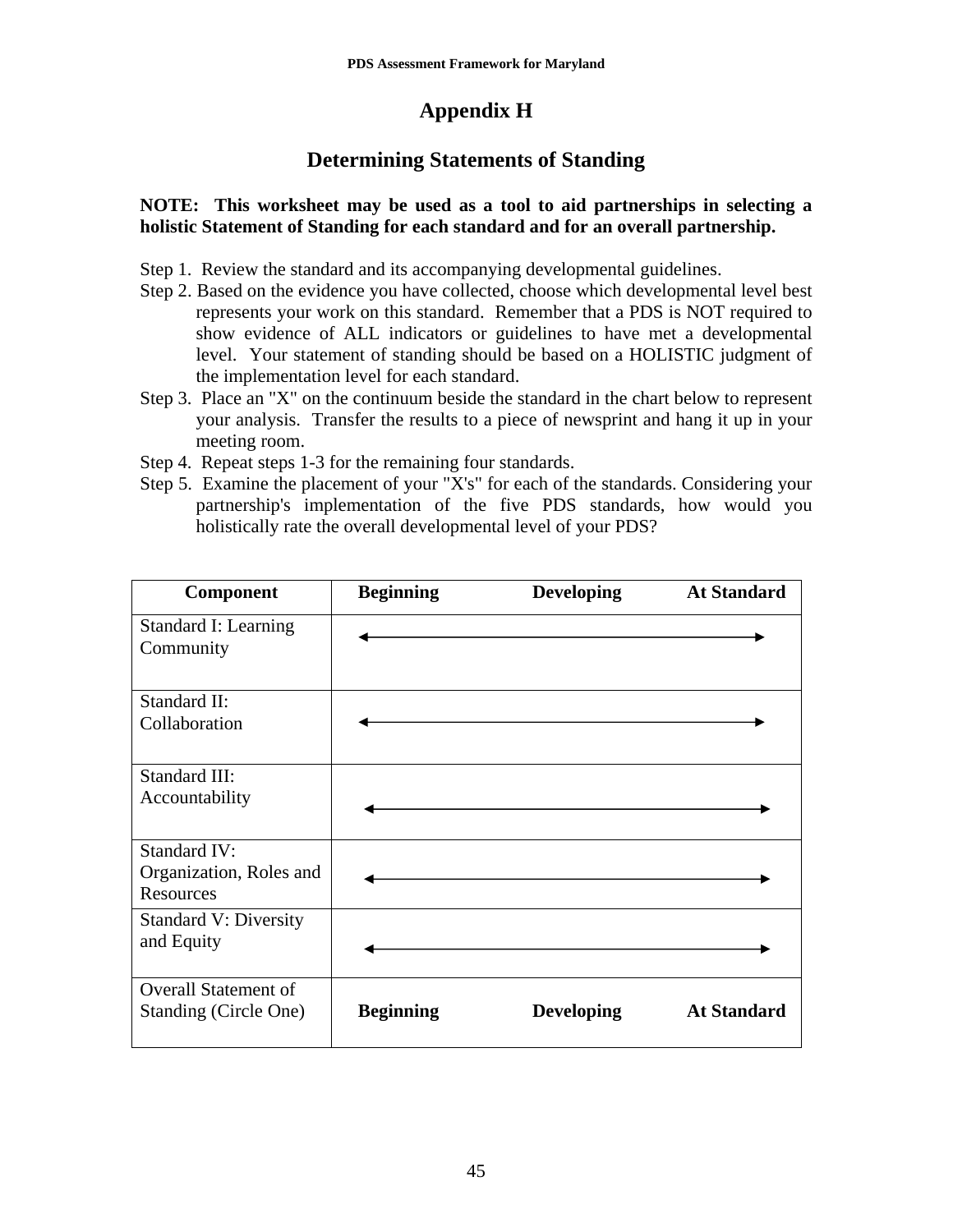# **Appendix I**

# **Reviewer's Worksheet for PDS Review**

| <b>PDS</b> Standard             | <b>Evidence</b> | <b>Strengths</b> | <b>Questions/Concerns</b> |
|---------------------------------|-----------------|------------------|---------------------------|
| <b>PDS Standard I:</b>          |                 |                  |                           |
| <b>Learning Community</b>       |                 |                  |                           |
|                                 |                 |                  |                           |
|                                 |                 |                  |                           |
|                                 |                 |                  |                           |
| <b>PDS Standard II:</b>         |                 |                  |                           |
| <b>Collaboration</b>            |                 |                  |                           |
|                                 |                 |                  |                           |
|                                 |                 |                  |                           |
|                                 |                 |                  |                           |
|                                 |                 |                  |                           |
| <b>PDS Standard III:</b>        |                 |                  |                           |
| Accountability                  |                 |                  |                           |
|                                 |                 |                  |                           |
|                                 |                 |                  |                           |
|                                 |                 |                  |                           |
| <b>PDS Standard IV:</b>         |                 |                  |                           |
| <b>Organization</b> , Roles and |                 |                  |                           |
| <b>Resources</b>                |                 |                  |                           |
|                                 |                 |                  |                           |
|                                 |                 |                  |                           |
| <b>PDS Standard V:</b>          |                 |                  |                           |
| <b>Diversity and Equity</b>     |                 |                  |                           |
|                                 |                 |                  |                           |
|                                 |                 |                  |                           |
|                                 |                 |                  |                           |
|                                 |                 |                  |                           |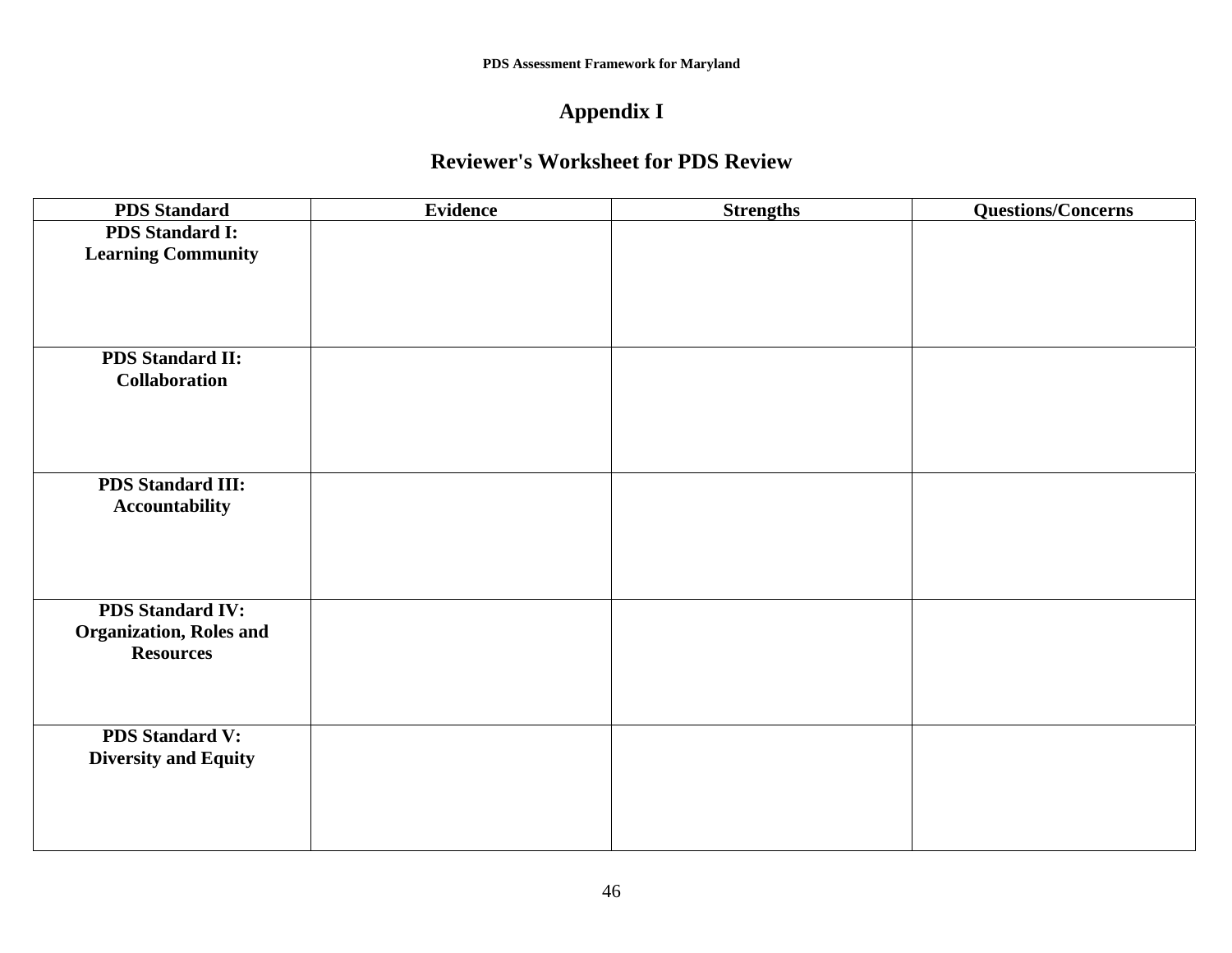# **Appendix J**

# **Interview Questions and Summary Sheet**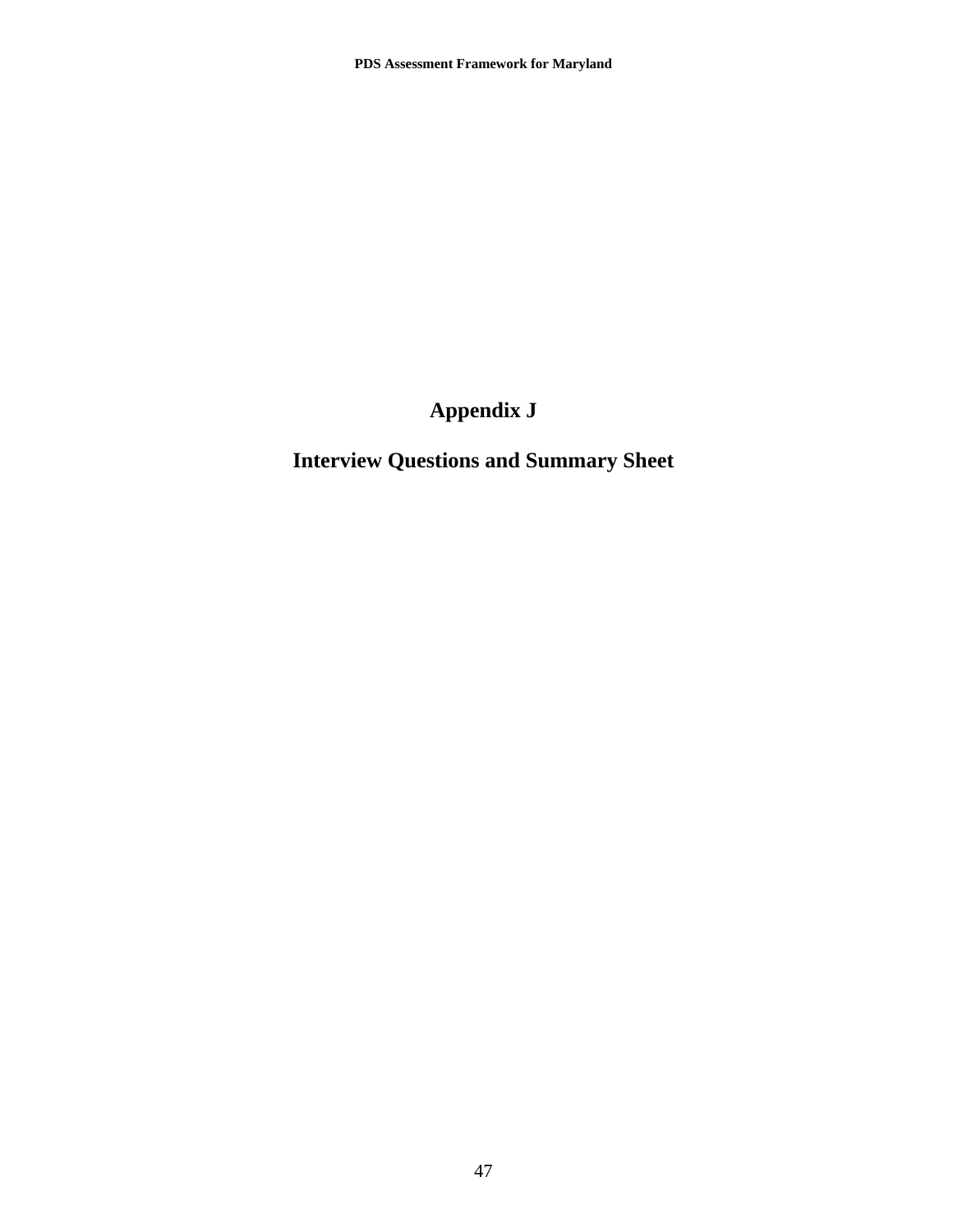# **PDS Site Visit General Interview Questions**

**For each interview, briefly describe the purpose of the PDS site visit and why the interview is taking place. Try to put the interviewees at ease and reassure them that their answers are confidential.** 

### Interview with IHE Liaison

- 1. What is the PDS's vision of teaching and learning? Is this vision shared? How do you know? How was it developed? (Standard II)
- 2. What kinds of organization, roles and structures have been introduced to support PDS work? (Standard IV)
- 3. To what extent do IHE and school partners share responsibility for carrying out PDS functions? (Standard II)
- 4. How do inquiry and a focus on learning outcomes drive the work of the partnership? (Standard III)
- 5. Give an example of PDS partners learning together. How and to whom do they disseminate ideas and approaches they have developed? (Standard I)
- 6. To what extent do you feel the curriculum for PreK-12 students and interns is inclusive of diverse learners? What measures does the PDS take to ensure the inclusivity of PDSsponsored professional development? (Standard V)

### Interview with Site Coordinator

- 1. How is professional learning embedded into the PDS program and into day-to-day practice? (Standard I)
- 2. What have been the easiest areas for collaboration? What are the most difficult? (Standard II)
- 3. What is the impact of the PDS on PreK-12 student and intern performance? (Standard III)
- 4. How does the partnership provide opportunities for interns and faculty to develop their skills and knowledge in working with diverse students? (Standard V)
- 5. How and by whom are important decisions made? (Standard IV)
- 6. If this is a multiple school partnership, how do participants engage with each other? How do they benefit from these connections? (Standard IV)

### Interview with School Principal

- 1. What role do you play in the PDS? (Standard IV)
- 2. To what extent does the PDS play a role in supporting your school improvement plan? (Standard III)
- 3. How has PDS-sponsored professional development impacted your school? (Standard I)
- 4. How well does the partnership's PDS work balance the need to meet K-12 students' needs and support the learning of faculty and interns? (Standards I & II)
- 5. In what ways do you see the PDS influencing your school's ability to meet the needs of diverse learners and reduce achievement gaps? (Standard V)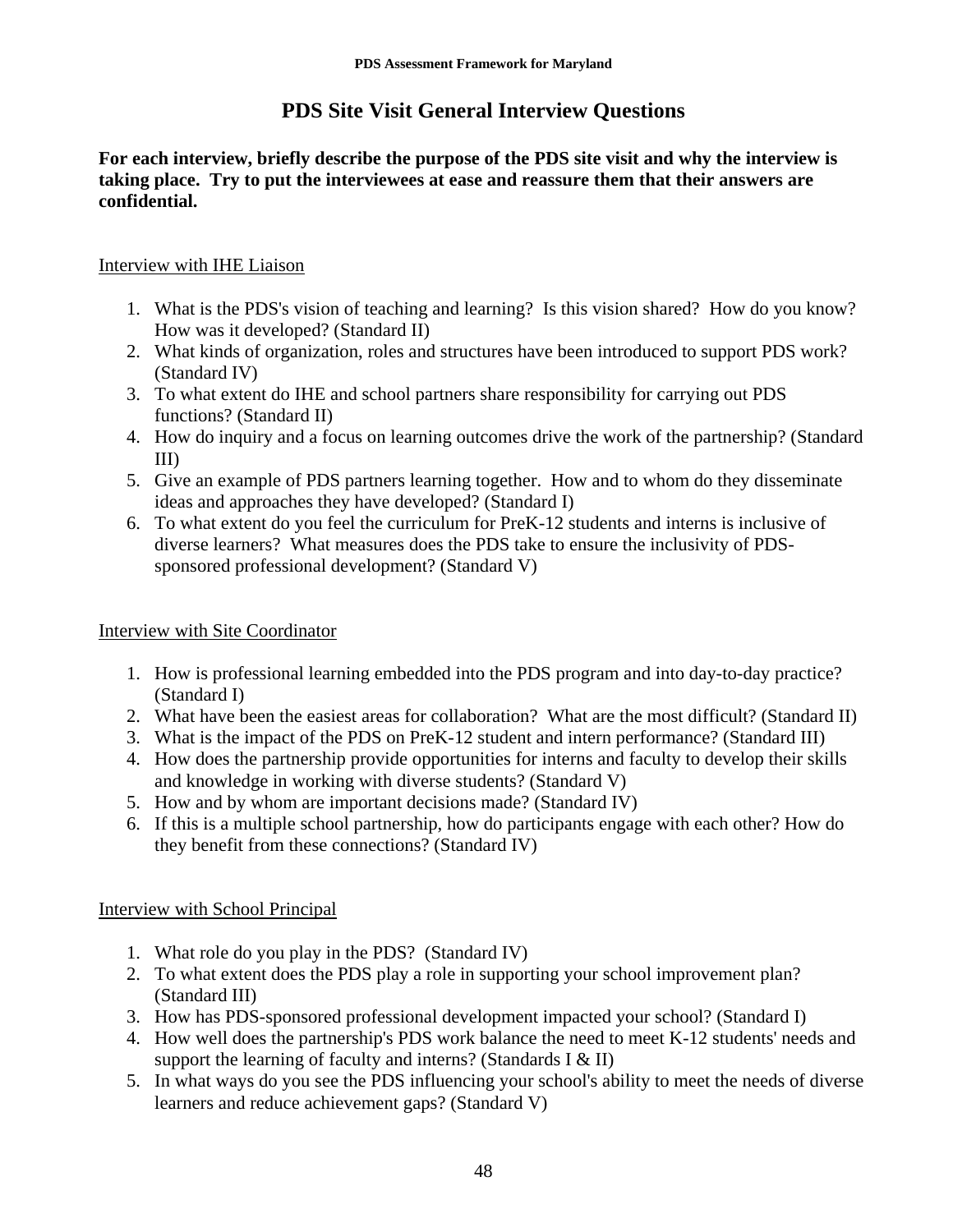### Interview with LSS Representative

- 1. What kinds of organization, roles and resources have been introduced to support PDS work? What are the issues relevant to creating new roles and organizational structures for the PDS? For accessing resources? (Standard IV)
- 2. To what extent is the work of this PDS integrated with district-wide initiatives? (Standard I)
- 3. In what ways has the PDS program improved the expertise of candidates you hire from this IHE? (Standard II)
- 4. How do PDS partners use information to make program changes? (Standard III)
- 5. What evidence of attention to equity have you noted at this PDS? (Standard V)
- 6. What influence has the PDS had on retention of PDS trained teachers? (Standard I)
- 7. How has having PDS partnerships influenced your hiring practices? (Standard IV)

### Interview with Preservice Mentors

- 1. What types of assessment do you use to determine intern learning? To what extent did you collaborate with university faculty to design and implement these assessments? (Standard III)
- 2. How does the PDS help interns become sensitive to and able to meet the needs of diverse learners? (Standard V)
- 3. How does the PDS influence the organizational environment and influence practice at the school and IHE? (Standard I)
- 4. In what ways do you feel a sense of "equivalence" with IHE faculty? (Standards II & IV)
- 5. What are the perceived barriers to moving forward with the PDS program? (Standard IV)
- 6. Does your IHE partner support a collaborative teaching model for interns? (Standard IV)

### Interview with Interns

- 1. How is your internship in this PDS similar to or different from the placements of other teacher education students you know? (Standard V)
- 2. How would you rate the clarity of the information you have received related to PDS procedures? If you had a problem, would you know who to contact? How confident are you that difficulties would be resolved in a timely manner? (Standard IV)
- 3. What kinds of reflective practice or inquiry have you seen modeled in this PDS? (Standard I)
- 4. If I were to ask you for evidence that the students in your class have learned from you during your internship, what would you show me? How does this demonstrate student learning? (Standard III)
- 5. In what ways has your PDS experience helped you to develop a greater understanding of other cultures and of individuals whose experiences are different from yours? (Standard V)
- 6. How often does your college supervisor visit your PDS? Is your supervisor involved in any other activities in the PDS in addition to your supervision? (Standard II)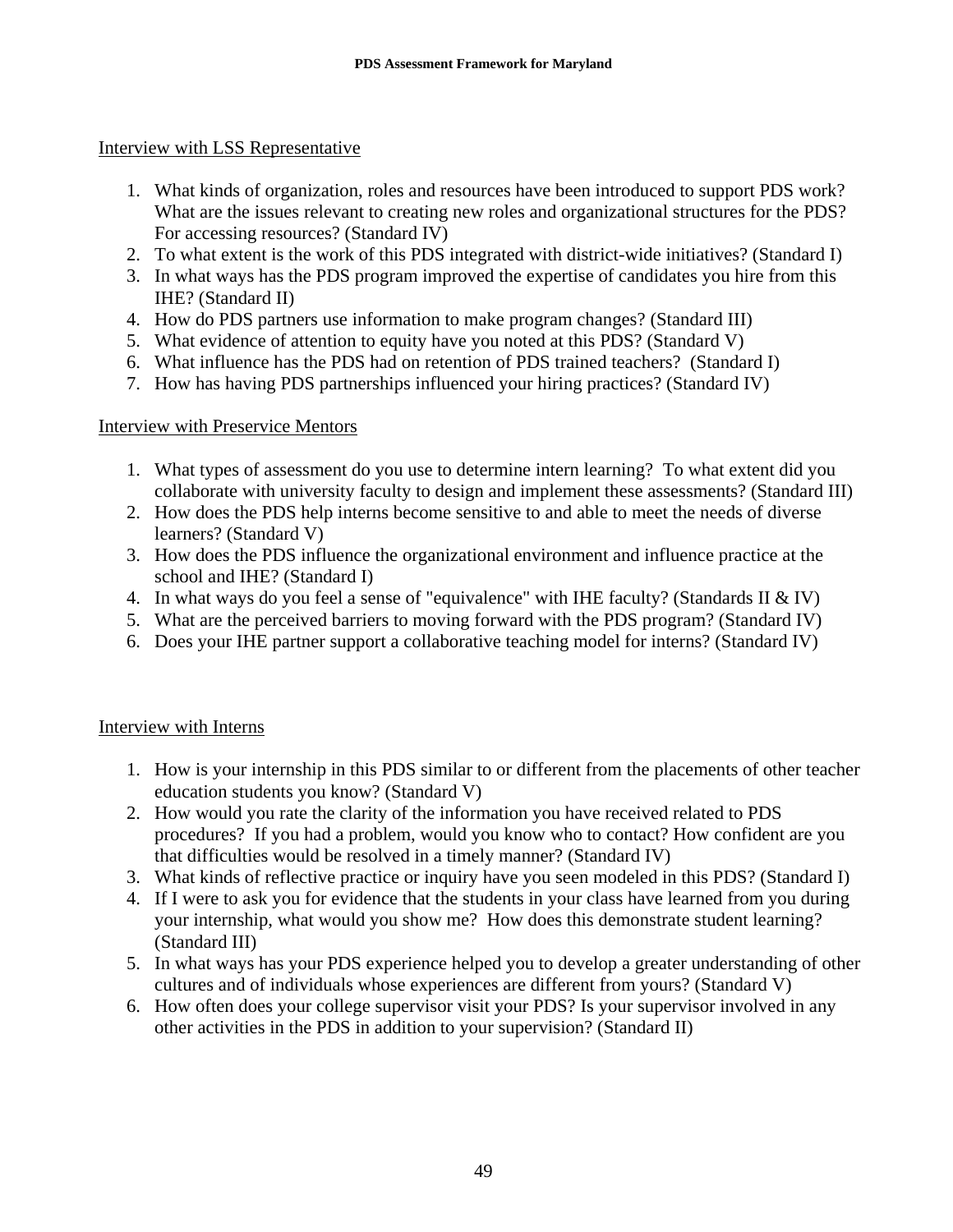### Interview with Field Supervisors

- 1. To what extent do you believe there is commonality of vision and beliefs about teaching and learning in the IHE and the school? (Standard II)
- 2. What role do interns play in the school? How are they viewed by parents and school faculty? (Standard I)
- 3. How are interns assessed? Who is involved in this process? (Standard III)
- 4. How prepared were you to help interns make the connections between their campus-based teacher education program and their internship? What resources are available to you in this endeavor? (Standard IV)
- 5. How has the issue of equity affected the work of school- and IHE-based teachers, administrators, interns, and PreK-12 students? (Standard V)

# Interview with Other (Non-Mentor) Teachers

- 1. How would you describe the relationship between your school and the IHE partner? (Standard II)
- 2. To what extent do you feel you understand the PDS, its organization and the roles of the people involved? (Standard IV)
- 3. How "deep" is this PDS? What percentage of the school is affected? (Standard I)
- 4. Are there any groups that are marginalized or left out of the PDS? (Standard V)
- 5. Is there any information or is there a plan for gathering information related to the impact of this PDS on PreK-12 students, interns or faculty? (Standard III)

# Interview with Parents and Community Members

- 1. How have parents and community members been involved in the partnership? (Standards I & V)
- 2. To what extent do you feel you have been welcomed as a stakeholder in this PDS partnership? (Standard V)
- 3. What changes have you noticed in the school in the past few years? Did any of those changes occur as a result of the PDS? (Standards II & III)
- 4. How does the partnership with the IHE enhance the educational opportunities and resources available at this school? (Standards II & IV)

# Interview with Secondary Students

- 1. What do the interns and college professors do in your school? (Standard IV)
- 2. If you were to give your teachers and interns a grade for their teaching, what grade would you give them? (Standard III)
- 3. Do the interns demonstrate an understanding of student differences? (Standard V)
- 4. Do your teachers ever learn anything new? (Standard I)

# **At the conclusion of each interview, thank the interviewee for participating and reaffirm the confidentiality of his/her responses.**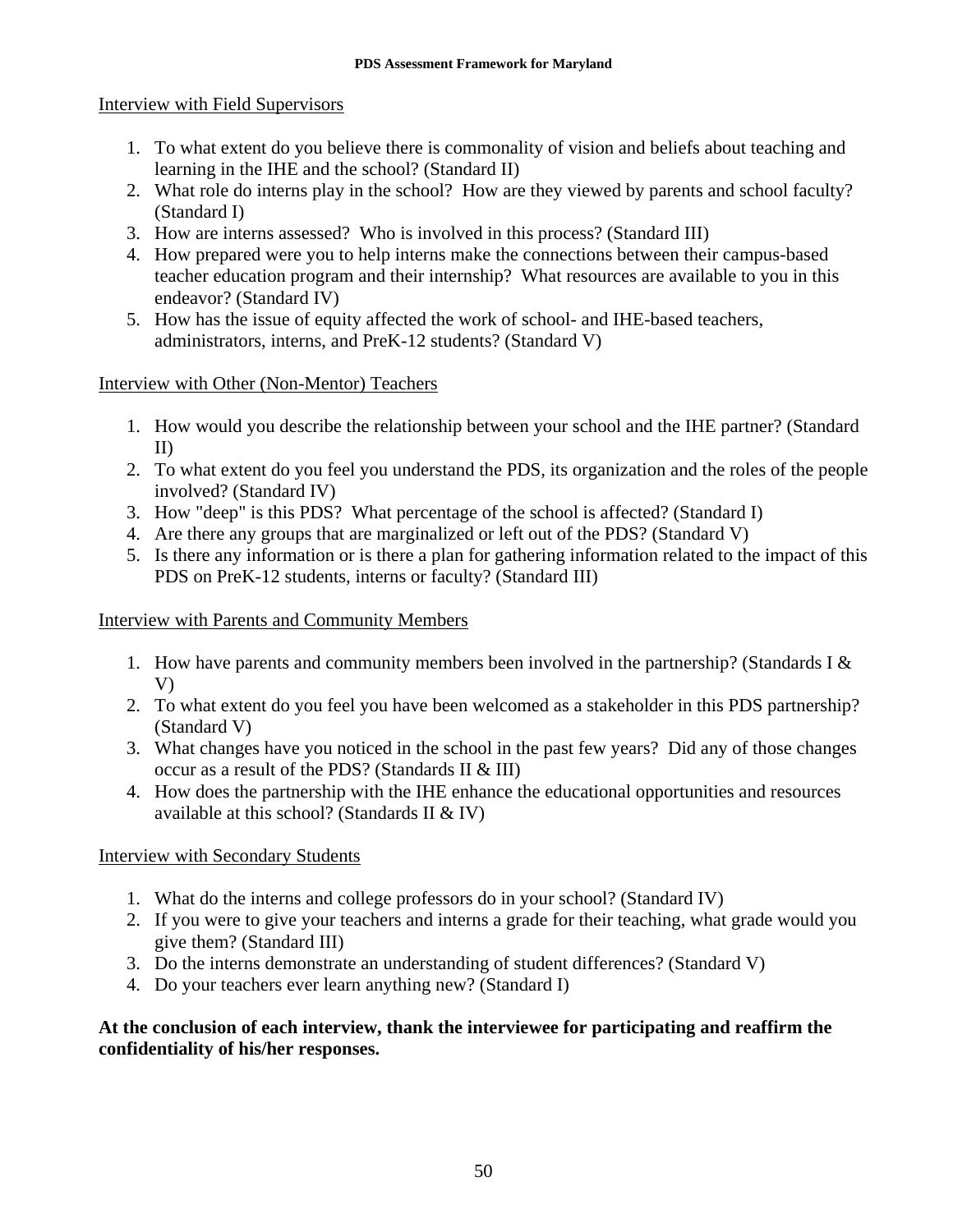# **Interview Summary Sheet**

| <b>PDS Standard</b>            | <b>Question Number(s)</b>                      | <b>Your Summary</b> |
|--------------------------------|------------------------------------------------|---------------------|
| <b>PDS Standard I:</b>         | IHE Liaison #5, Site Coordinator #1,           |                     |
| <b>Learning Community</b>      | Principal #3 & 4, LSS Representative #2,       |                     |
|                                | Preservice Mentors #3, Interns #3,             |                     |
|                                | Field Supervisors #2, Other Teachers #3,       |                     |
|                                | Parents and Community Members #1,              |                     |
|                                | Secondary Students #5                          |                     |
| <b>PDS Standard II:</b>        | IHE Liaison #1 & 3, Site Coordinator #2,       |                     |
| <b>Collaboration</b>           | Principal #4, LSS Representative #3,           |                     |
|                                | Preservice Mentors #4 & 7, Interns #6,         |                     |
|                                | Field Supervisors #1, Other Teachers #1,       |                     |
|                                | Parents and Community Members #3 & 4,          |                     |
|                                | Secondary Students #2                          |                     |
| <b>PDS Standard III:</b>       | IHE Liaison #4, Site Coordinator #3,           |                     |
| <b>Accountability</b>          | Principal #2, LSS Representative #4,           |                     |
|                                | Preservice Mentors #1 & 7, Interns #4,         |                     |
|                                | Field Supervisors #3, Other Teachers #5,       |                     |
|                                | Parents and Community Members #3,              |                     |
|                                | Secondary Students #2 & 3                      |                     |
| <b>PDS Standard IV:</b>        | IHE Liaison #2, Site Coordinator #5 & 6,       |                     |
| <b>Organization, Roles and</b> | Principal #1, LSS Representative #1, 6 $& 7$ , |                     |
| <b>Resources</b>               | Preservice Mentors #4 & 5, Interns #2,         |                     |
|                                | Field Supervisors #4, Other Teachers #2,       |                     |
|                                | Parents and Community Members #4,              |                     |
|                                | Secondary Students #1                          |                     |
| <b>PDS Standard V:</b>         | IHE Liaison #6, Site Coordinator #4,           |                     |
| <b>Diversity and Equity</b>    | Principal #5, LSS Representative #5,           |                     |
|                                | Preservice Mentors #2, Interns #1 & 5,         |                     |
|                                | Field Supervisors #5, Other Teachers #4,       |                     |
|                                | Parents and Community Members #2,              |                     |
|                                | Secondary Students #4                          |                     |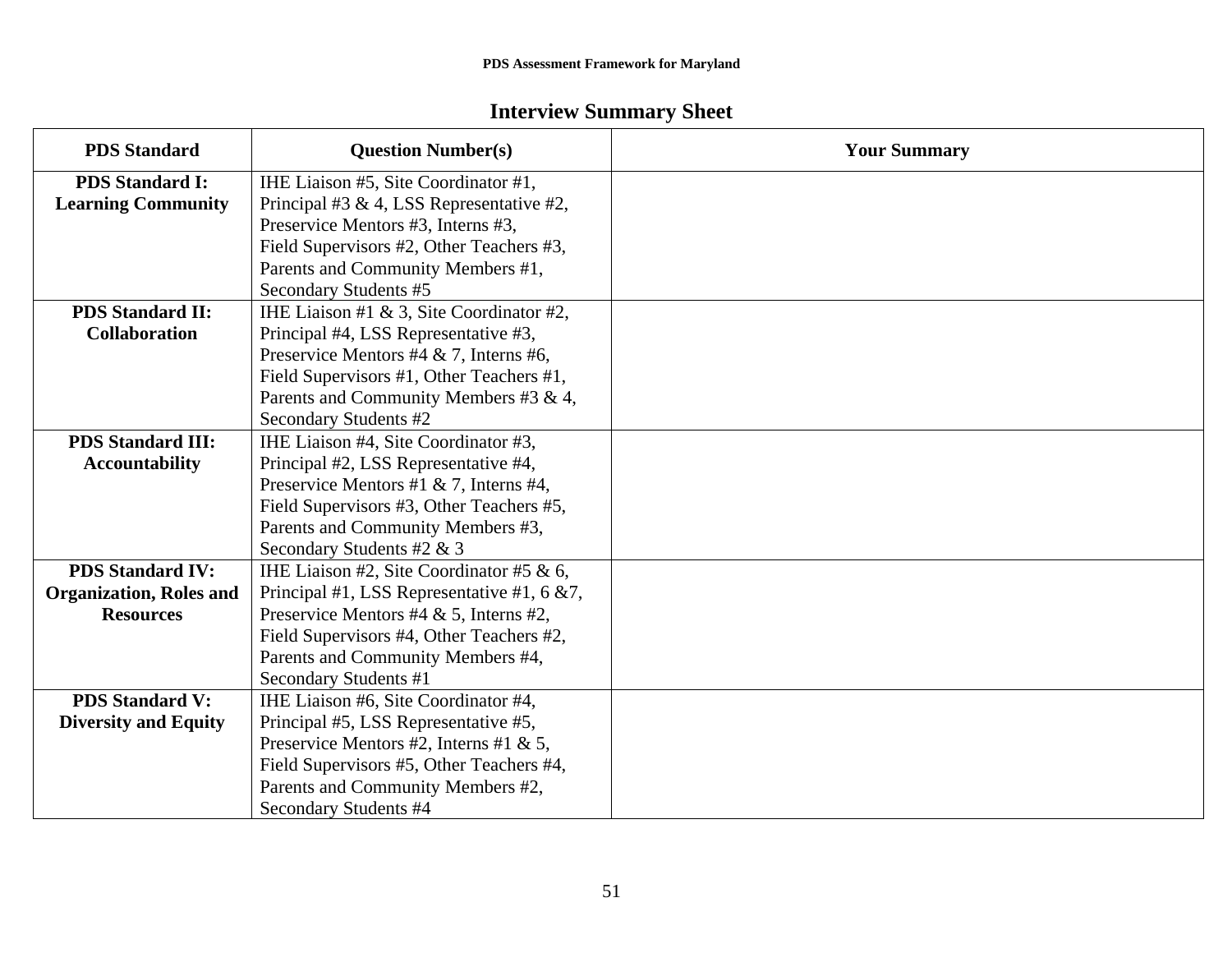# **Appendix K**

# **PDS Abstract Format**

Within the evidence room, provide abstracts for EVERY partnership which the institution designates as a PDS. These abstracts should be double spaced with 12-point font and should contain the following information (4 pages maximum):

Partners

History of Partnership (with inception date) School Information (Size, Grade Levels, Demographics of PreK-12 Students, Achievement Data for PreK-12 Students) Organizational Chart (including ways in which multiple sites function if it is a multi-site PDS) Governance Structure (including roles represented on Coordinating/Advisory Committee) Description of Internship Number of Interns in Cohort Major Issues/Challenges, if any Major Focus, if any Overall Statement of Standing Most recent TPIP Attachment A for this PDS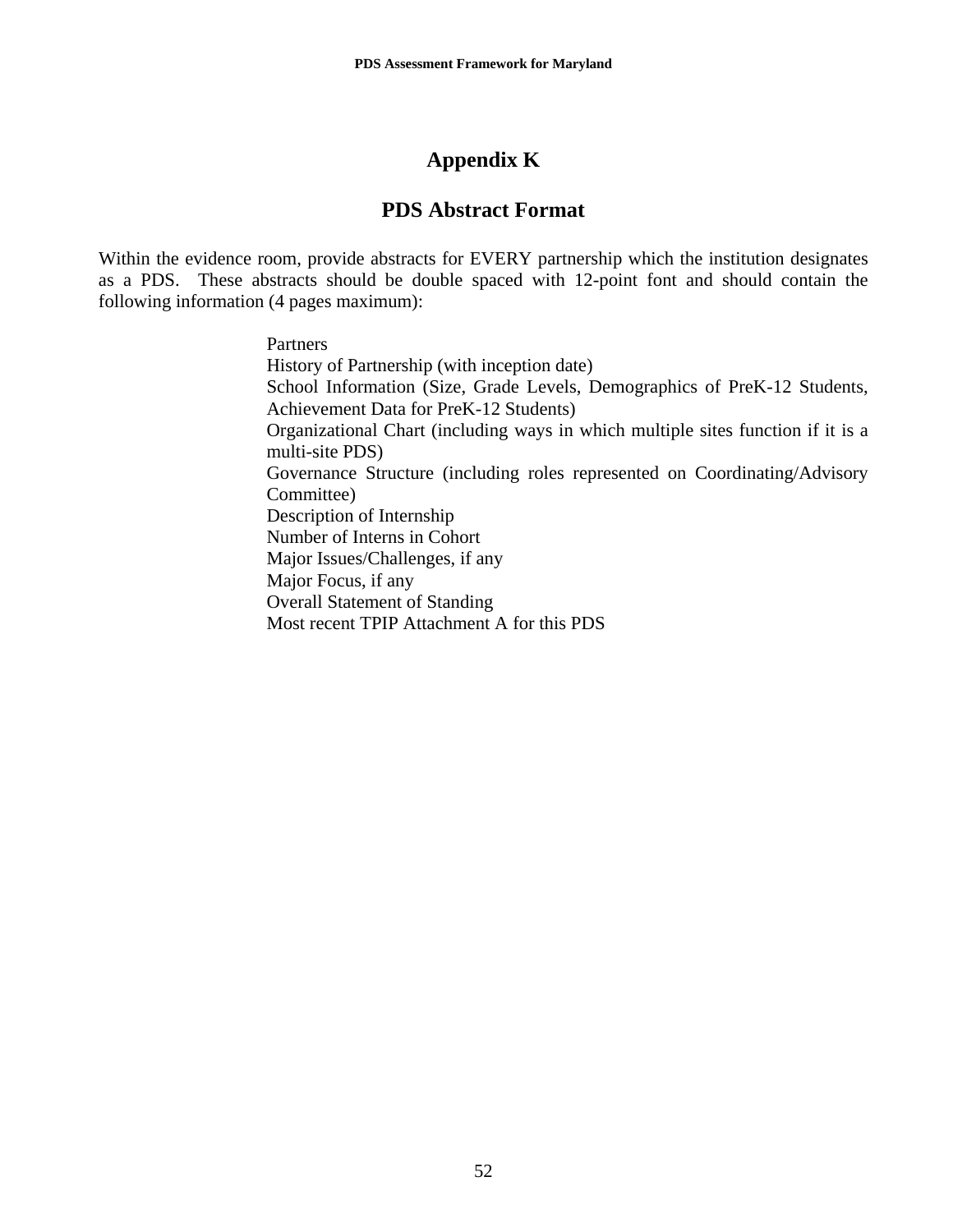# **Appendix L**

# **PDS Summary Chart**

|                                                | <b>Four Years</b> | <b>Three Years</b> | <b>Two Years</b> | <b>Last Year</b> | <b>This Year</b> |
|------------------------------------------------|-------------------|--------------------|------------------|------------------|------------------|
|                                                | Ago               | Ago                | Ago              |                  |                  |
| <b>Total PDSs</b>                              |                   |                    |                  |                  |                  |
|                                                |                   |                    |                  |                  |                  |
|                                                |                   |                    |                  |                  |                  |
| <b>Number of Candidates Placed in PDSs</b>     |                   |                    |                  |                  |                  |
|                                                |                   |                    |                  |                  |                  |
|                                                |                   |                    |                  |                  |                  |
| <b>Number of Graduates Completing an</b>       |                   |                    |                  |                  |                  |
| <b>Extensive Internship in a PDS</b>           |                   |                    |                  |                  |                  |
|                                                |                   |                    |                  |                  |                  |
| <b>Number of Candidates Placed in</b>          |                   |                    |                  |                  |                  |
| <b>Traditional Student Teaching Placements</b> |                   |                    |                  |                  |                  |
|                                                |                   |                    |                  |                  |                  |
| <b>Number of PDSs with Overall</b>             |                   |                    |                  |                  |                  |
| Self-Assessment "At Standard"                  |                   |                    |                  |                  |                  |
|                                                |                   |                    |                  |                  |                  |
| <b>Number of PDSs with Overall</b>             |                   |                    |                  |                  |                  |
| <b>Self-Assessment at "Developing"</b>         |                   |                    |                  |                  |                  |
|                                                |                   |                    |                  |                  |                  |
| <b>Number of PDSs with Overall</b>             |                   |                    |                  |                  |                  |
| <b>Self-Assessment at "Beginning"</b>          |                   |                    |                  |                  |                  |
|                                                |                   |                    |                  |                  |                  |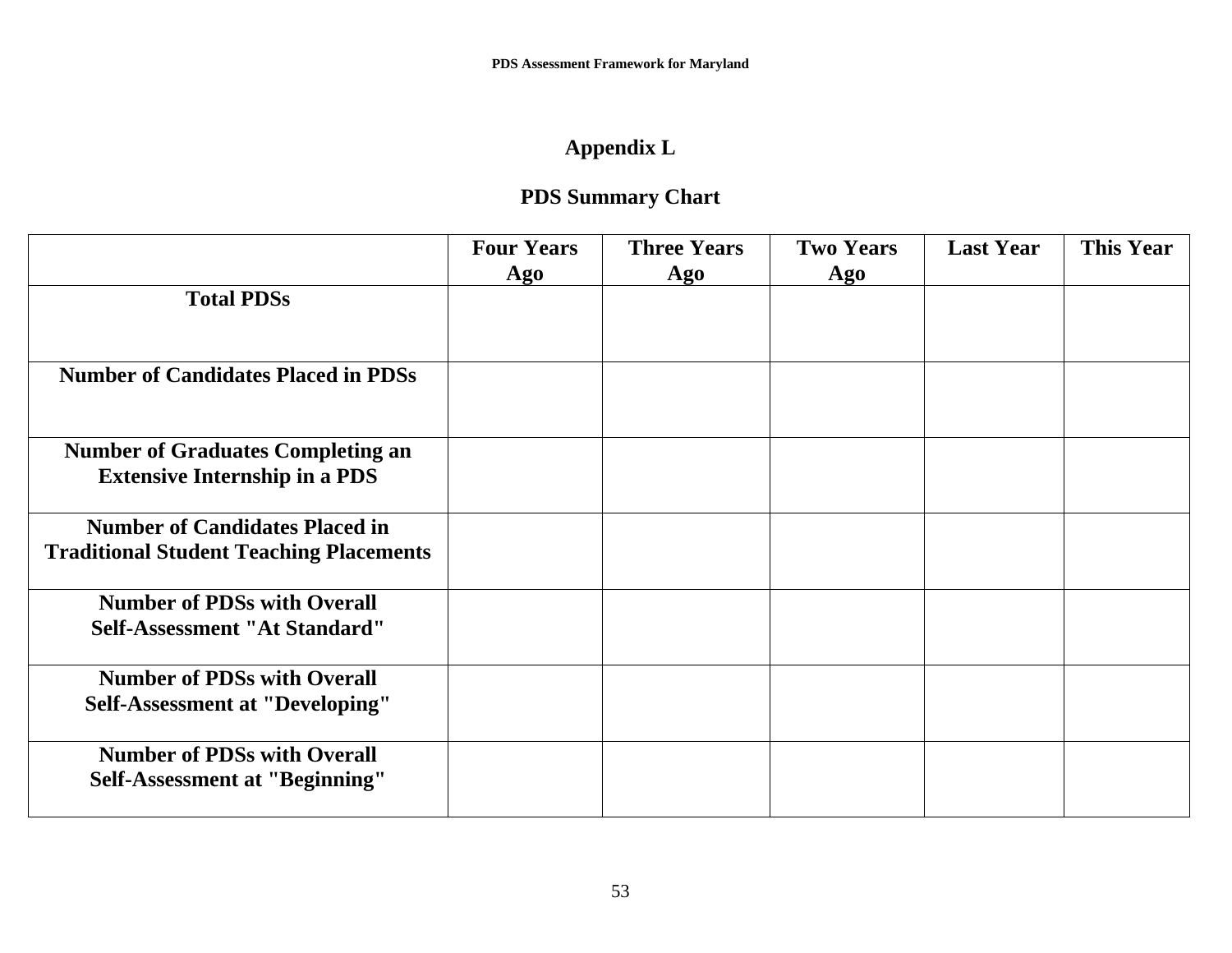# **Appendix M**

# **Template for Component II of State Team Report**

# **School – Based Professional Preparation**

The *Redesign of Teacher Education* emphasizes school-based professional preparation, specifically in specially designed professional development schools with extensive internships. Three important components are as follows: extensive internship, formation of professional development schools, and clinical experiences with diverse populations.

The following observations and areas for growth resulted from the team review of this component.

### **Site 1: Statement of Standing**

**Standard I: Learning Community Standard II: Collaboration Standard III: Accountability Standard IV: Organization, Roles and Resources Standard V: Diversity and Equity** 

**Commendations Recommendations Overall Statement of Standing for Site 1** 

**Site 2: Statement of Standing** 

**Standard I: Learning Community Standard II: Collaboration Standard III: Accountability Standard IV: Organization, Roles and Resources Standard V: Diversity and Equity** 

**Commendations Recommendations Overall Statement of Standing for Site 2** 

### **Overall Institutional Findings:**

**Standard I: Learning Community Standard II: Collaboration Standard III: Accountability Standard IV: Organization, Roles and Resources Standard V: Diversity and Equity** 

**Commendations Recommendations Overall Statement of Standing for the Institution**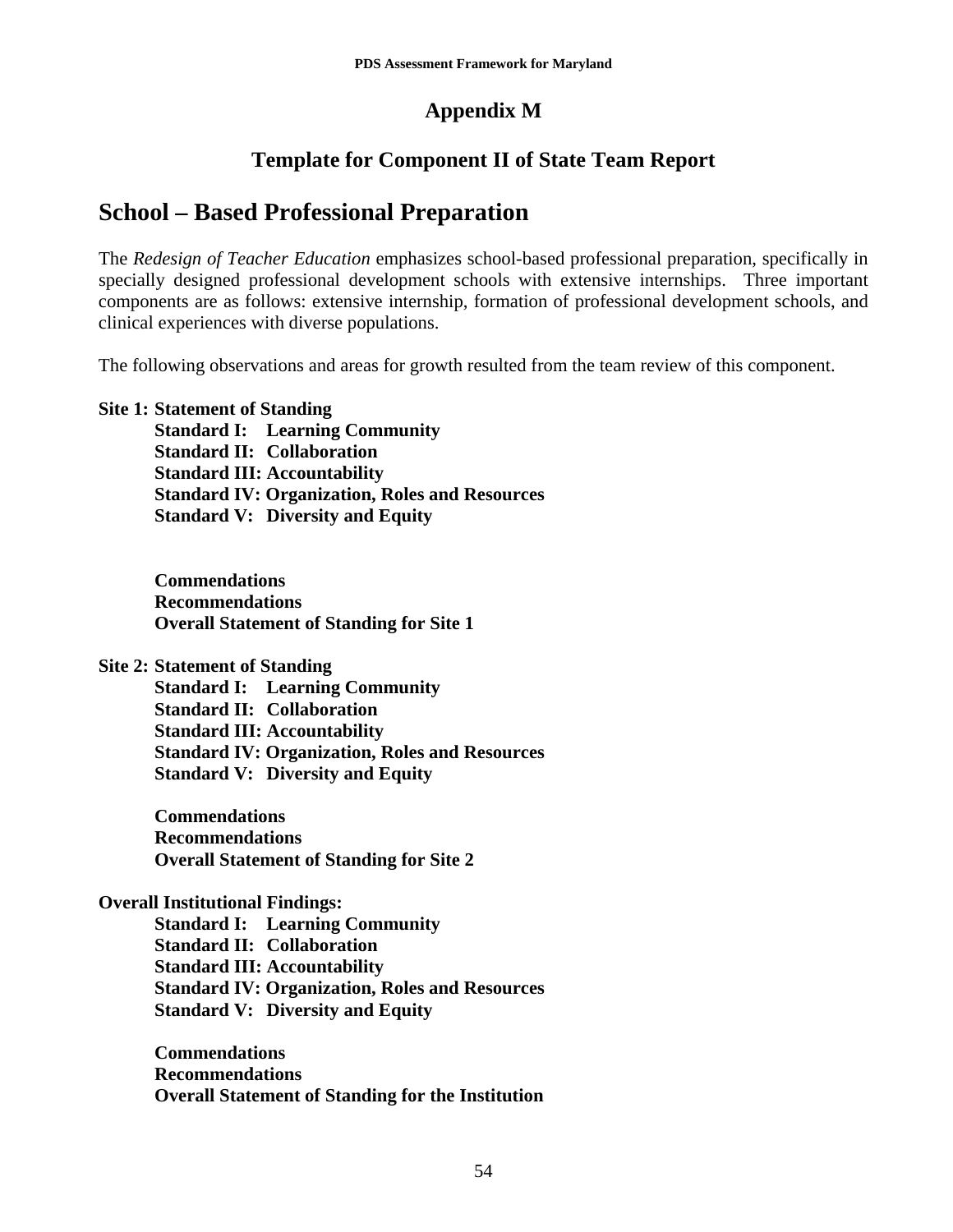# **Appendix N**

# **Template for Joint State/NCATE Team Report Changes to the MSDE/NCATE report and review process: 7/06**

# **The Report:**

The **combined Maryland/BOE report** is written according to the NCATE template: Introduction, Conceptual Framework, NCATE Standards……). Requirements for the *Redesign* Performance Criteria are embedded in this joint Maryland/BOE report in Standards 1, 3 and 4. NCATE Standard 2 incorporates all elements of *Redesign* Component III.

The **State Addendum** contains findings and observations related to the examination of two chosen PDS and the institutions' PDS partnerships as a whole.

### **Site 1: Statement of Standing**

**Standard I: Learning Community Standard II: Collaboration Standard III: Accountability Standard IV: Organization, Roles and Resources Standard V: Diversity and Equity** 

**Commendations Recommendations Overall Statement of Standing for Site 1** 

### **Site 2: Statement of Standing**

**Standard I: Learning Community Standard II: Collaboration Standard III: Accountability Standard IV: Organization, Roles and Resources Standard V: Diversity and Equity** 

**Commendations Recommendations Overall Statement of Standing for Site 2** 

### **Overall Institutional Findings:**

**Standard I: Learning Community Standard II: Collaboration Standard III: Accountability Standard IV: Organization, Roles and Resources Standard V: Diversity and Equity** 

**Commendations Recommendations Overall Statement of Standing for the Institution**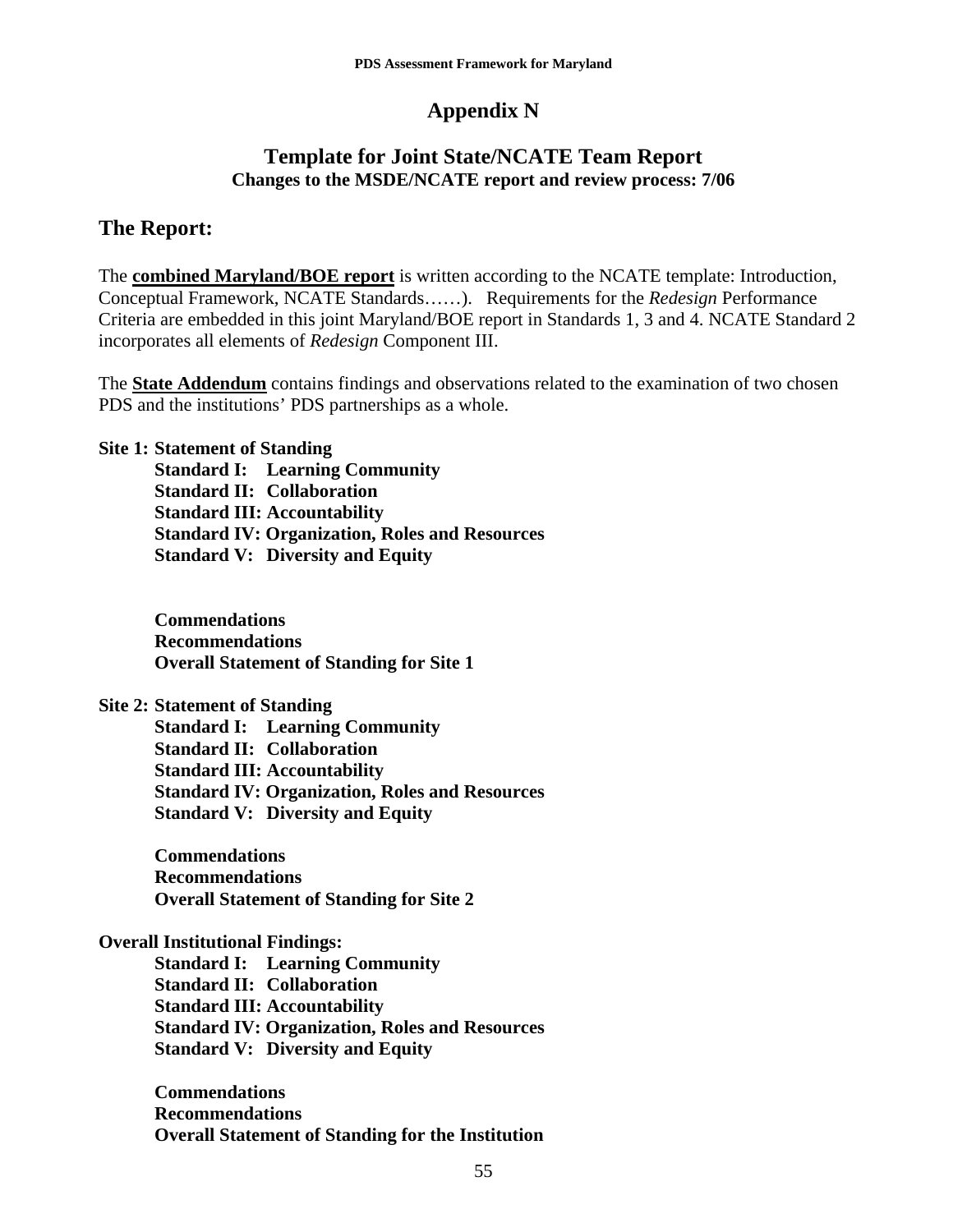# **Appendix O**

# **Glossary**

**Action Research.** Action research is a deliberate, solution-oriented investigation that is group or personally owned and conducted. It is characterized by spiraling cycles of problem identification, systematic data collection, reflection, analysis, data-driven action taken, and, finally, problem redefinition (Kemmis & McTaggart, 1982).

**Cohort.** A cohort typically consists of five or more interns in a single school engaged in the extensive internship as part of a single or multiple-site PDS (*Guidelines for Multiple Site PDS*).

**Components.** The components of the *Standards for Maryland Professional Development Schools* include Teacher Preparation, Continuing Professional Development, Research and Inquiry, and Student Achievement. These reflect elements of the *Redesign of Teacher Education* that are directly related to PDS.

**Conditionally Certified Teachers.** Conditionally certified teachers are those hired within the state of Maryland who have been issued a conditional certificate because they have not yet satisfied all requirements for a Maryland professional certificate.

**Coordinating Council.** The Coordinating Council is the collaborative governance vehicle that serves as the organizing body for the development and implementation of all aspects of the PDS. The Coordinating Council is co-chaired by school/school system and IHE personnel. Membership includes representatives of PDS stakeholder groups. The Coordinating Council meets at least four times per year.

**Day.** In referring to the 100-day extensive internship, a day is defined as a full school day or two halfdays, not including travel time to and from a site.

**Developmental Guidelines.** The Developmental Guidelines for Maryland Professional Development Schools are intended to further elucidate the indicators found within the cells of the Standards for Maryland Professional Development Schools. The Guidelines provide a developmental continuum to aid PDS implementation and self-assessment.

**Diversity.** Diversity refers to differences among groups of people and individuals in the areas of race, ethnicity, socioeconomic status, gender, language, exceptionalities, religion, region, age, and/or sexual orientation.

**EDoT**. The Essential Dimensions of Teaching are Maryland's standards used to measure intern effectiveness and to guide program development for teacher education programs.

**Education that is Multicultural.** Education that is multicultural is a continuous, integrated, multiethnic, multidisciplinary process for educating all students about diversity and commonality. Education that is multicultural promotes academic achievement and student success through addressing diverse learning styles and presenting curriculum and instruction that incorporate multiple perspectives.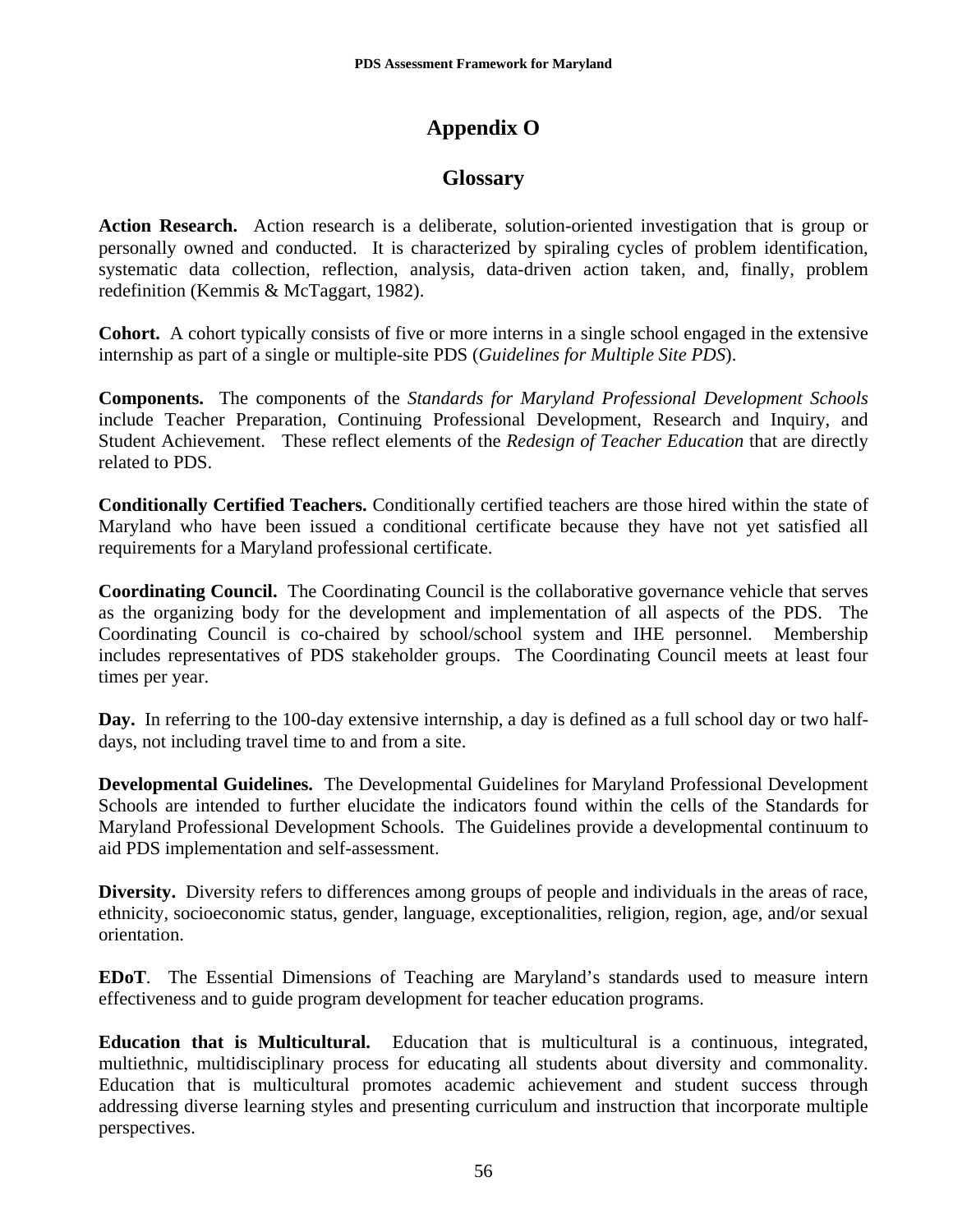**Equity.** Unlike equality, which implies sameness, equity "places more emphasis on notions of fairness and justice, even if that requires an unequal distribution of goods and services" (Valli, et. al., 1997). In the *Standards for Maryland Professional Development Schools,* equity refers to equitable access, processes and outcomes for PreK-12 students, interns, school faculty, and IHE faculty.

**Extensive Internship.** An extensive internship is a minimum of 100 days over two consecutive semesters in which interns are engaged in learning to teach in the PDS school community. A 100-day internship in a PDS is required for all full-time baccalaureate and full-time post-baccalaureate candidates.

**IHE.** The Institution of Higher Education is the two-, four-, or five- year college or university involved in the PDS partnership.

**IHE Faculty.** IHE faculty include adjunct, assistant, associate, and full professors and other faculty members in IHEs who are involved in the teacher education program. Arts and sciences faculty as well as teacher education faculty are included.

**IHE Liaison.** The IHE liaison is the point person for the IHE in the PDS partnership. Working collaboratively with the site coordinator, the IHE liaison provides leadership to the PDS. The IHE liaison may supervise interns, as well.

**IHE Supervisor.** The IHE supervisor is the IHE representative who is responsible for collaborating with the pre-service mentor to provide individualized support and guidance to the PDS intern. The IHE supervisor and pre-service mentor work together to provide formative and summative assessment to the intern.

**Indicators.** In the *Standards for Maryland Professional Development Schools*, the indicators are the statements that appear in the cells of the table. These indicators are examples of how the standard might be met for each component. The indicators are in no way meant to be an exhaustive list of ways the standards may be met. There may be other indicators that equally convey the achievement of or progress toward the standards.

**INTASC**. The Interstate New Teachers Assessment and Support Consortium is a project of the Council of Chief State School Officers (CCSSO) that has developed model performance-based standards and assessments for the licensure of teachers. Maryland IHEs may use either the INTASC standards or EDoTs in their teacher education programs.

**Inquiry**. Inquiry is the process whereby PDS partners collaboratively examine and assess their practices and the outcomes achieved. Inquiry groups raise specific questions related to teaching and learning, seek to systematically answer these questions, use their findings to inform practice, and relate their findings to others. PDS inquiry supports change at the individual, the classroom, and the institutional level.

Intern. An intern is a teacher candidate in a teacher education program who participates as part of a cohort in an extensive internship in a PDS.

**PDS.** A Professional Development School is a collaboratively planned and implemented partnership for the academic and clinical preparation of interns and the continuous professional development of both school system and IHE faculty. The focus of the PDS partnership is improved student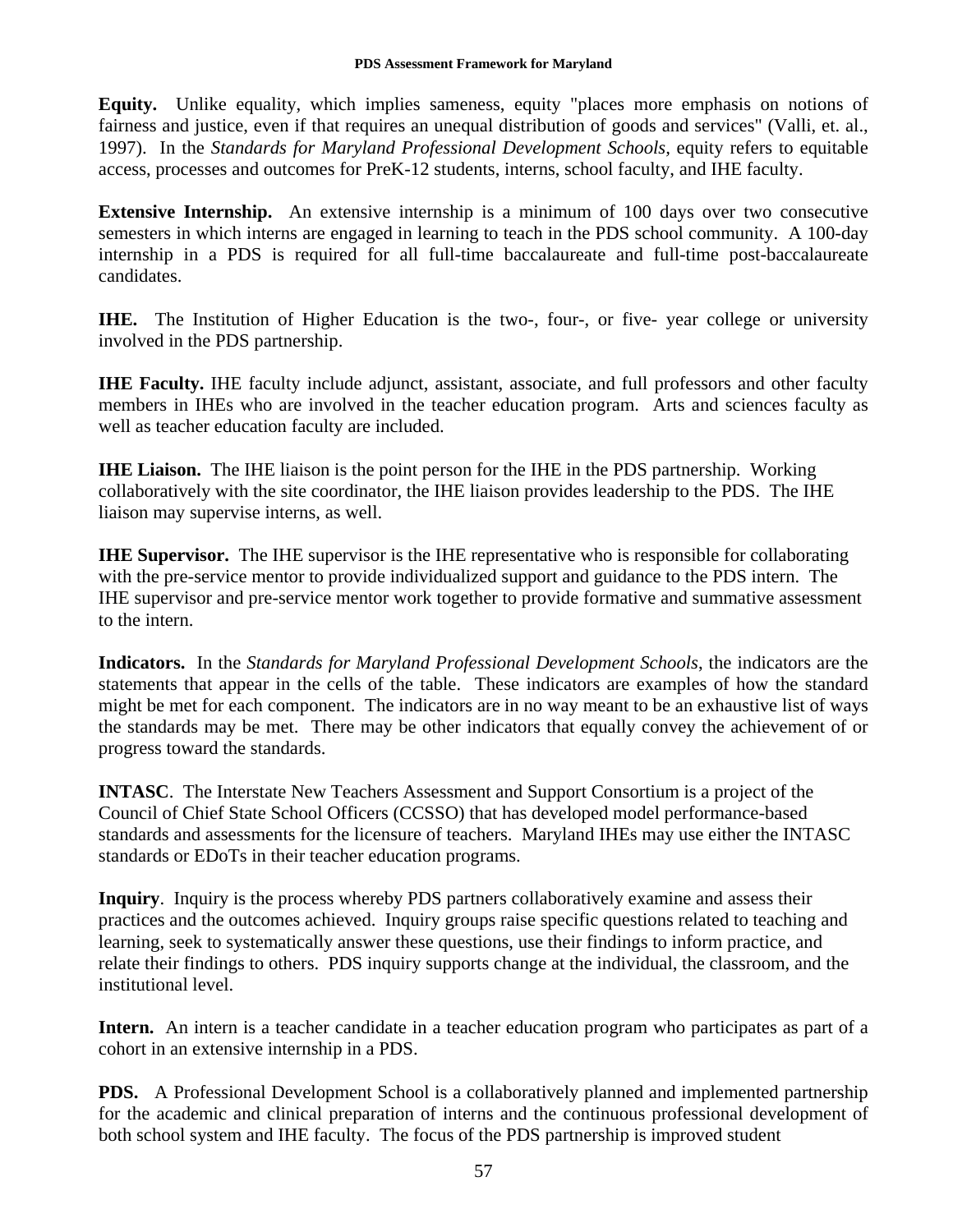performance through research-based teaching and learning. A PDS may involve a single or multiple schools, school systems and IHEs and may take many forms to reflect specific partnership activities and approaches to improving both teacher education and PreK-12 schools.

**PDS Partners.** PDS Partners include the IHE and school faculty and staff and the interns participating in the extensive internship.

**PDS Stakeholders.** PDS Stakeholders include the IHE and school faculty, staff, and support staff; the interns participating in the extensive internship; central office staff from the local school system; parents; community members; business partners; and PreK-12 students. PDS Stakeholders may also include representatives from the local teacher's association. The *Standards for Maryland Professional Development Schools* allow PDS partners to use collaborative decision-making regarding the appropriate selection of stakeholders as participants in PDS activities. For example, in an elementary PDS, an elementary student may not be an appropriate stakeholder for school improvement planning.

**Performance Assessment.** Performance assessment is a method of evaluation in which the learner is placed in an authentic situation and asked to demonstrate specific knowledge and skills.

**Portfolio.** A portfolio is a collection of artifacts designed to demonstrate mastery of a set of professionally accepted standards for teaching. Intern portfolios most often are organized around EDoT or INTASC standards and/or national Specialized Professional Association (SPA) standards and are assessed by a team of IHE and school faculty using a standards-based rubric or scoring tool. An ePortolfio is a computer-based electronic version of the portfolio.

**Pre-Service Mentor.** A pre-service mentor, also known as a cooperating or supervising teacher, is a tenured, professionally certified teacher in the PDS who is responsible for collaborating with the IHE supervisor to provide individualized support to a PDS intern. Pre-service mentors receive specific training in guiding, supporting and assessing the strengths and weaknesses of interns.

**Redesign of Teacher Education.** Authored by the Teacher Education Task Force and formally endorsed by the Maryland State Board of Education and by the Maryland Higher Education Commission in 1995, this report is the guiding document for reform efforts in teacher education throughout the state of Maryland.

**Resources.** Resources include time, people, space, money, and materials.

**School Improvement Plan.** The School Improvement Plan is the data-driven document that provides the plan for staff development and other interventions to increase student achievement at the school site.

**School Improvement Team.** The School Improvement Team is the group of PDS stakeholders who collaborate to analyze student achievement data and craft the School Improvement Plan.

**Site Coordinator.** The site coordinator serves as the empowered representative of the school in the PDS partnership. Working collaboratively with the IHE liaison, the site coordinator provides leadership to the PDS.